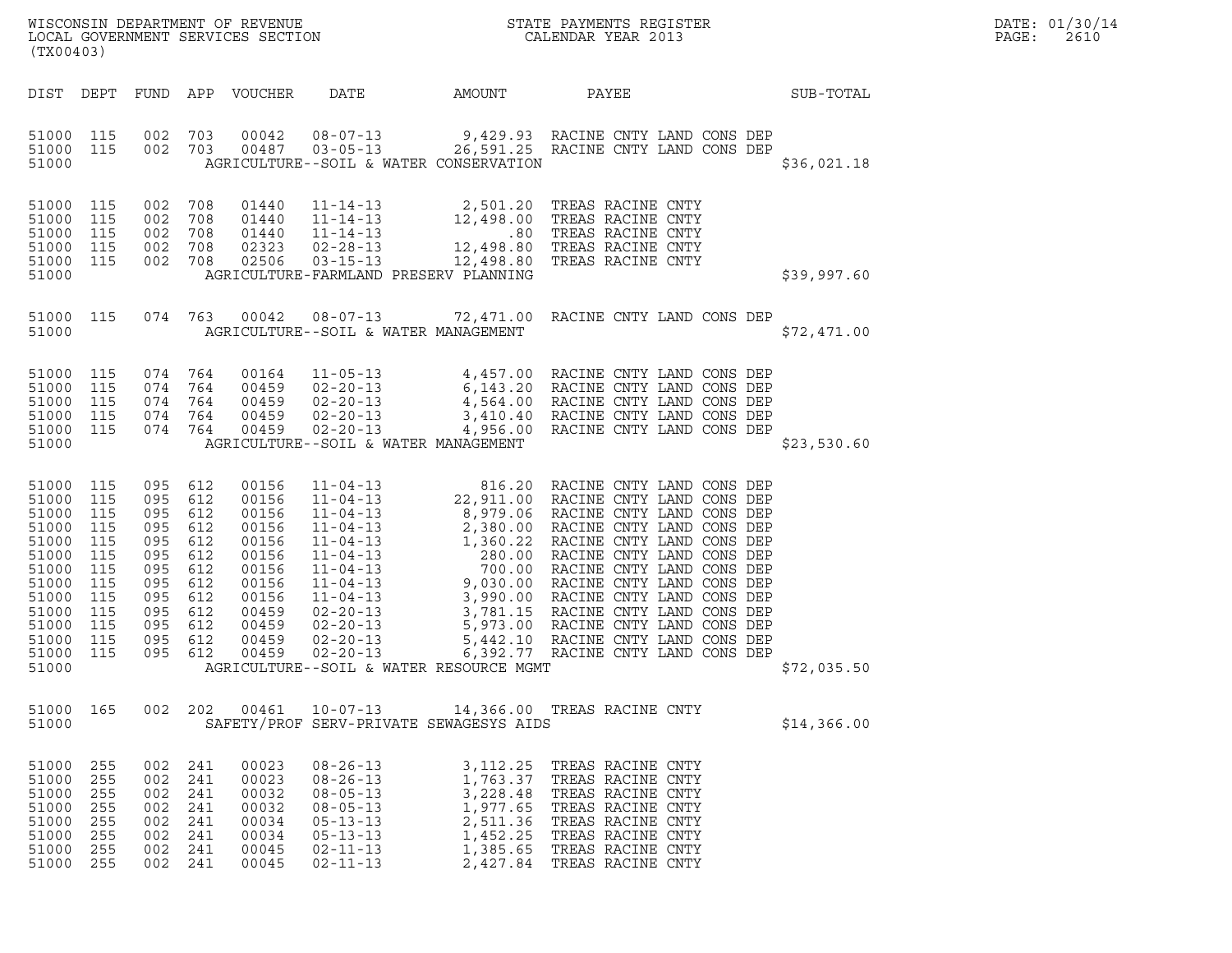| (TX00403)                                                                                                                                                                                                                                             |                                                                                                                                                                                                                                                                                                                                                       |                                                                                                                                                                                                                                                                                                                                                                                                                                                                  |                                                            |                                                                                                                                                                                                                                                                                                                                                                                                                                                       |              |
|-------------------------------------------------------------------------------------------------------------------------------------------------------------------------------------------------------------------------------------------------------|-------------------------------------------------------------------------------------------------------------------------------------------------------------------------------------------------------------------------------------------------------------------------------------------------------------------------------------------------------|------------------------------------------------------------------------------------------------------------------------------------------------------------------------------------------------------------------------------------------------------------------------------------------------------------------------------------------------------------------------------------------------------------------------------------------------------------------|------------------------------------------------------------|-------------------------------------------------------------------------------------------------------------------------------------------------------------------------------------------------------------------------------------------------------------------------------------------------------------------------------------------------------------------------------------------------------------------------------------------------------|--------------|
| DIST DEPT                                                                                                                                                                                                                                             | FUND<br>APP<br>VOUCHER                                                                                                                                                                                                                                                                                                                                | DATE                                                                                                                                                                                                                                                                                                                                                                                                                                                             | AMOUNT                                                     | PAYEE                                                                                                                                                                                                                                                                                                                                                                                                                                                 | SUB-TOTAL    |
| 51000<br>255<br>255<br>51000<br>51000<br>255<br>51000<br>255<br>51000<br>255<br>51000<br>255<br>51000<br>255<br>51000<br>255<br>51000<br>255<br>51000<br>255<br>51000<br>255<br>51000<br>255<br>51000<br>255<br>51000<br>255<br>255<br>51000<br>51000 | 002<br>241<br>00053<br>002<br>241<br>00053<br>002<br>241<br>00074<br>002<br>241<br>00107<br>002<br>241<br>00107<br>002<br>241<br>00111<br>002<br>241<br>00111<br>002<br>241<br>00142<br>002<br>241<br>00142<br>002<br>241<br>00145<br>002<br>241<br>00145<br>002<br>241<br>00329<br>002<br>241<br>00329<br>002<br>241<br>00783<br>00783<br>002<br>241 | $04 - 08 - 13$<br>$04 - 08 - 13$<br>$12 - 16 - 13$<br>$\begin{array}{ll} 12\text{--}16\text{--}13 \\ 04\text{--}29\text{--}13 \\ 10\text{--}28\text{--}13 \\ 10\text{--}28\text{--}13 \\ 05\text{--}20\text{--}13 \\ 05\text{--}20\text{--}13 \\ 11\text{--}25\text{--}13 \\ 11\text{--}25\text{--}13 \\ 07\text{--}15\text{--}13 \\ 07\text{--}15\text{--}13 \\ 03\text{--}11\text{--}13 \\ 03\text{--}11\text{--}$<br>PUBLIC INSTRUCT--LOCAL PROGRAMS--FED FDS | 2,058.21                                                   | 1,245.05 TREAS RACINE CNTY<br>2,174.40 TREAS RACINE CNTY<br>TREAS RACINE CNTY<br>1,485.55 TREAS RACINE CNTY<br>2,580.48 TREAS RACINE CNTY<br>1,663.20 TREAS RACINE CNTY<br>2,837.90 TREAS RACINE CNTY<br>1,448.55 TREAS RACINE CNTY<br>2,424.96 TREAS RACINE CNTY<br>1,687.77 TREAS RACINE CNTY<br>2,870.35 TREAS RACINE CNTY<br>3,545.28 TREAS RACINE CNTY<br>2,105.30 TREAS RACINE CNTY<br>2,384.64 TREAS RACINE CNTY<br>1,381.95 TREAS RACINE CNTY | \$49,752.44  |
| 370<br>51000<br>370<br>51000<br>51000                                                                                                                                                                                                                 | 012<br>381<br>00006<br>012<br>381<br>00590                                                                                                                                                                                                                                                                                                            | $07 - 26 - 13$ 3.59<br>$03 - 26 - 13$ 6,972.48<br>NAT RESOURCES--BOAT PATROL                                                                                                                                                                                                                                                                                                                                                                                     |                                                            | TREAS RACINE CNTY<br>TREAS RACINE CNTY                                                                                                                                                                                                                                                                                                                                                                                                                | \$6,976.07   |
| 51000<br>370<br>370<br>51000<br>51000                                                                                                                                                                                                                 | 012<br>550<br>00006<br>012<br>550<br>00590                                                                                                                                                                                                                                                                                                            | $07 - 26 - 13$<br>$03 - 26 - 13$<br>NAT RESOURCES--BOATING ENFORCEMENT AIDS                                                                                                                                                                                                                                                                                                                                                                                      |                                                            | 12.45 TREAS RACINE CNTY<br>24.159 65 TREAS RACINE CNTY                                                                                                                                                                                                                                                                                                                                                                                                | \$24,172.10  |
| 51000<br>370<br>51000<br>370<br>51000                                                                                                                                                                                                                 | 012<br>553<br>00154<br>012<br>553<br>00154                                                                                                                                                                                                                                                                                                            | NAT RESOURCES--WILDLIFE DAMAGE CLAIMS                                                                                                                                                                                                                                                                                                                                                                                                                            |                                                            | 03-21-13 722.33 RACINE CNTY LAND CONS DEP 03-21-13 73.61 RACINE CNTY LAND CONS DEP                                                                                                                                                                                                                                                                                                                                                                    | \$795.94     |
| 51000<br>370<br>51000                                                                                                                                                                                                                                 | 012<br>575<br>00263                                                                                                                                                                                                                                                                                                                                   | $08 - 14 - 13$<br>NAT RESOURCES--SNOWMOBILE TRAIL AIDS                                                                                                                                                                                                                                                                                                                                                                                                           |                                                            | 46,025.00 RACINE CNTY                                                                                                                                                                                                                                                                                                                                                                                                                                 | \$46,025.00  |
| 51000<br>370<br>51000                                                                                                                                                                                                                                 | 095<br>512<br>02079                                                                                                                                                                                                                                                                                                                                   | $02 - 11 - 13$<br>NAT RESOURCES--STEWARDSHIP 2000                                                                                                                                                                                                                                                                                                                                                                                                                | 840,600.00                                                 | TREAS RACINE CO                                                                                                                                                                                                                                                                                                                                                                                                                                       | \$840,600.00 |
| 51000<br>395<br>51000<br>395<br>51000<br>395<br>51000                                                                                                                                                                                                 | 011<br>182<br>68216<br>011<br>182<br>83833<br>011<br>182<br>93434                                                                                                                                                                                                                                                                                     | $03 - 15 - 13$<br>$08 - 12 - 13$<br>$11 - 07 - 13$<br>TRANSPORTATION--TRANSIT AIDS-FEDERAL                                                                                                                                                                                                                                                                                                                                                                       | 18,762.10 RACINE CO<br>13,630.74 RACINE CO                 | 33,440.54 TREAS RACINE CO                                                                                                                                                                                                                                                                                                                                                                                                                             | \$65,833.38  |
| 51000<br>395<br>395<br>51000<br>395<br>51000<br>51000<br>395<br>51000<br>395<br>51000<br>395                                                                                                                                                          | 011<br>185<br>62507<br>62507<br>011<br>185<br>011<br>185<br>62507<br>011<br>185<br>62507<br>011<br>185<br>62507<br>62507<br>011<br>185                                                                                                                                                                                                                | $01 - 22 - 13$<br>$01 - 22 - 13$<br>$01 - 22 - 13$<br>$01 - 22 - 13$<br>$01 - 22 - 13$<br>$01 - 22 - 13$                                                                                                                                                                                                                                                                                                                                                         | 454.76<br>1,080.75<br>837.37<br>708.46<br>743.18<br>644.63 | TREAS RACINE CO<br>TREAS RACINE CO<br>TREAS RACINE CO<br>TREAS RACINE CO<br>TREAS RACINE CO<br>TREAS RACINE CO                                                                                                                                                                                                                                                                                                                                        |              |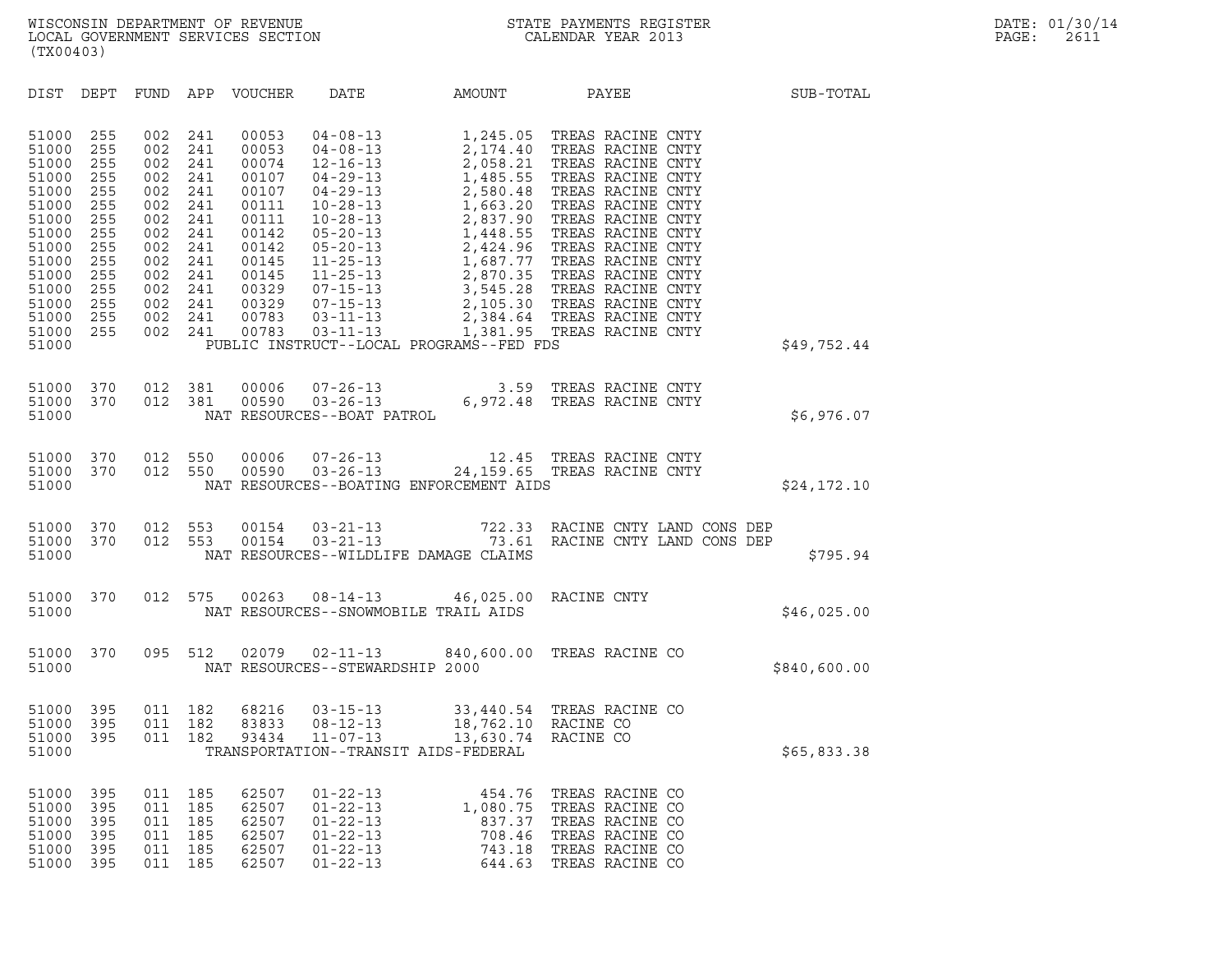| (TX00403)                                                                                                                                                                                                                              |                                                                                                                                                                             |                                                                                                                                                                             |                                                                                                                                                                             |                                                                                                                                                                                                                               |                                                                                                                                                                                                                                                                                                                                                                                                                                                                |                                                                                                                                                                                                                                                                                                                       |                                                                                                                                                                                                                                                                                                                                                                                                                                                                                                  |                |
|----------------------------------------------------------------------------------------------------------------------------------------------------------------------------------------------------------------------------------------|-----------------------------------------------------------------------------------------------------------------------------------------------------------------------------|-----------------------------------------------------------------------------------------------------------------------------------------------------------------------------|-----------------------------------------------------------------------------------------------------------------------------------------------------------------------------|-------------------------------------------------------------------------------------------------------------------------------------------------------------------------------------------------------------------------------|----------------------------------------------------------------------------------------------------------------------------------------------------------------------------------------------------------------------------------------------------------------------------------------------------------------------------------------------------------------------------------------------------------------------------------------------------------------|-----------------------------------------------------------------------------------------------------------------------------------------------------------------------------------------------------------------------------------------------------------------------------------------------------------------------|--------------------------------------------------------------------------------------------------------------------------------------------------------------------------------------------------------------------------------------------------------------------------------------------------------------------------------------------------------------------------------------------------------------------------------------------------------------------------------------------------|----------------|
| DIST                                                                                                                                                                                                                                   | DEPT                                                                                                                                                                        | FUND                                                                                                                                                                        | APP                                                                                                                                                                         | <b>VOUCHER</b>                                                                                                                                                                                                                | DATE                                                                                                                                                                                                                                                                                                                                                                                                                                                           | AMOUNT                                                                                                                                                                                                                                                                                                                | PAYEE                                                                                                                                                                                                                                                                                                                                                                                                                                                                                            | SUB-TOTAL      |
| 51000<br>51000<br>51000<br>51000<br>51000<br>51000<br>51000<br>51000<br>51000<br>51000<br>51000<br>51000<br>51000<br>51000<br>51000<br>51000<br>51000<br>51000<br>51000<br>51000<br>51000<br>51000<br>51000<br>51000<br>51000<br>51000 | 395<br>395<br>395<br>395<br>395<br>395<br>395<br>395<br>395<br>395<br>395<br>395<br>395<br>395<br>395<br>395<br>395<br>395<br>395<br>395<br>395<br>395<br>395<br>395<br>395 | 011<br>011<br>011<br>011<br>011<br>011<br>011<br>011<br>011<br>011<br>011<br>011<br>011<br>011<br>011<br>011<br>011<br>011<br>011<br>011<br>011<br>011<br>011<br>011<br>011 | 185<br>185<br>185<br>185<br>185<br>185<br>185<br>185<br>185<br>185<br>185<br>185<br>185<br>185<br>185<br>185<br>185<br>185<br>185<br>185<br>185<br>185<br>185<br>185<br>185 | 62507<br>62507<br>62507<br>67674<br>67674<br>67674<br>69361<br>69361<br>69361<br>73751<br>73751<br>73751<br>77668<br>77668<br>77668<br>77668<br>77668<br>86168<br>94612<br>94612<br>94612<br>94612<br>94612<br>94612<br>95782 | $01 - 22 - 13$<br>$01 - 22 - 13$<br>$01 - 22 - 13$<br>$03 - 11 - 13$<br>$03 - 11 - 13$<br>$03 - 11 - 13$<br>$03 - 25 - 13$<br>$03 - 25 - 13$<br>$03 - 25 - 13$<br>$05 - 06 - 13$<br>$05 - 06 - 13$<br>$05 - 06 - 13$<br>$06 - 17 - 13$<br>$06 - 17 - 13$<br>$06 - 17 - 13$<br>$06 - 17 - 13$<br>$06 - 17 - 13$<br>$09 - 03 - 13$<br>$11 - 18 - 13$<br>$11 - 18 - 13$<br>$11 - 18 - 13$<br>$11 - 18 - 13$<br>$11 - 18 - 13$<br>$11 - 18 - 13$<br>$12 - 02 - 13$ | 682.14<br>573.46<br>644.25<br>939.31<br>1,511.57<br>843.40<br>833.91<br>1,441.76<br>988.55<br>1,674.06<br>1,006.18<br>996.30<br>1,072.68<br>1,718.20<br>3,049.95<br>1,216.15<br>3,321.50<br>3,888.72<br>13,338.98<br>3,777.99<br>7,649.67<br>6,465.88<br>2,369.72<br>667.12<br>TRANSPORTATION--HIGHWAY SAFETY-FEDERAL | TREAS RACINE CO<br>TREAS RACINE CO<br>TREAS RACINE CO<br>TREAS RACINE CO<br>TREAS RACINE CO<br>TREAS RACINE CO<br>TREAS RACINE CO<br>TREAS RACINE CO<br>TREAS RACINE CO<br>TREAS RACINE CO<br>TREAS RACINE CO<br>TREAS RACINE CO<br>TREAS RACINE CO<br>TREAS RACINE CO<br>TREAS RACINE CO<br>TREAS RACINE CO<br>TREAS RACINE CO<br>TREAS RACINE CO<br>TREAS RACINE CO<br>TREAS RACINE CO<br>TREAS RACINE CO<br>TREAS RACINE CO<br>8,999.52 TREAS RACINE CO<br>TREAS RACINE CO<br>TREAS RACINE CO | \$74,140.12    |
| 51000<br>51000<br>51000<br>51000                                                                                                                                                                                                       | 395<br>395<br>395                                                                                                                                                           | 011<br>011<br>011                                                                                                                                                           | 190<br>190<br>190                                                                                                                                                           | 68051<br>82051<br>94051                                                                                                                                                                                                       | $01 - 07 - 13$<br>$07 - 01 - 13$<br>$10 - 07 - 13$                                                                                                                                                                                                                                                                                                                                                                                                             | 549,502.03<br>549,502.03<br>TRANSPORTATION--GENERAL TRANSP AIDS-GTA                                                                                                                                                                                                                                                   | COUNTY OF RACINE<br>1,099,004.06 COUNTY OF RACINE<br>COUNTY OF RACINE                                                                                                                                                                                                                                                                                                                                                                                                                            | \$2,198,008.12 |
| 51000<br>51000<br>51000                                                                                                                                                                                                                | 395<br>395                                                                                                                                                                  | 011<br>011                                                                                                                                                                  | 278<br>278                                                                                                                                                                  | 72391<br>74495                                                                                                                                                                                                                | $04 - 18 - 13$<br>$05 - 09 - 13$                                                                                                                                                                                                                                                                                                                                                                                                                               | 247,764.74<br>135,000.21<br>TRANSPORTATION--LRIP/TRIP/MSIP GRANTS                                                                                                                                                                                                                                                     | TREAS RACINE CO<br>TREAS RACINE CO                                                                                                                                                                                                                                                                                                                                                                                                                                                               | \$382,764.95   |
| 51000<br>51000<br>51000<br>51000                                                                                                                                                                                                       | 395<br>395<br>395                                                                                                                                                           | 011<br>011<br>011                                                                                                                                                           | 568<br>568<br>568                                                                                                                                                           | 63186<br>73751<br>83117                                                                                                                                                                                                       | $01 - 28 - 13$<br>$05 - 06 - 13$<br>$08 - 06 - 13$                                                                                                                                                                                                                                                                                                                                                                                                             | 17,801.25<br>18,341.25<br>18,341.07<br>TRANSPORTATION-PRETRIAL INTOX DRIVER INT                                                                                                                                                                                                                                       | RACINE CO<br>TREAS RACINE CO<br>RACINE CO                                                                                                                                                                                                                                                                                                                                                                                                                                                        | \$54,483.57    |
| 51000<br>51000                                                                                                                                                                                                                         | 410                                                                                                                                                                         | 002                                                                                                                                                                         | 116                                                                                                                                                                         | 11357                                                                                                                                                                                                                         | $11 - 05 - 13$<br>CORRECTIONS--LOCAL AID                                                                                                                                                                                                                                                                                                                                                                                                                       | 228,142.95                                                                                                                                                                                                                                                                                                            | TREAS RACINE CNTY                                                                                                                                                                                                                                                                                                                                                                                                                                                                                | \$228,142.95   |
| 51000<br>51000<br>51000<br>51000                                                                                                                                                                                                       | 435<br>435<br>435<br>435                                                                                                                                                    | 005<br>005<br>005<br>005                                                                                                                                                    | 000<br>000<br>000<br>000                                                                                                                                                    | 90310<br>90314<br>90318<br>90321                                                                                                                                                                                              | $01 - 01 - 13$<br>$02 - 01 - 13$<br>$03 - 01 - 13$<br>$04 - 01 - 13$                                                                                                                                                                                                                                                                                                                                                                                           | 527,046.00<br>365,856.00<br>472,486.00<br>389,643.00                                                                                                                                                                                                                                                                  | RACINE CO<br>RACINE CO<br>RACINE CO<br>RACINE CO                                                                                                                                                                                                                                                                                                                                                                                                                                                 |                |
|                                                                                                                                                                                                                                        |                                                                                                                                                                             |                                                                                                                                                                             |                                                                                                                                                                             |                                                                                                                                                                                                                               |                                                                                                                                                                                                                                                                                                                                                                                                                                                                |                                                                                                                                                                                                                                                                                                                       |                                                                                                                                                                                                                                                                                                                                                                                                                                                                                                  |                |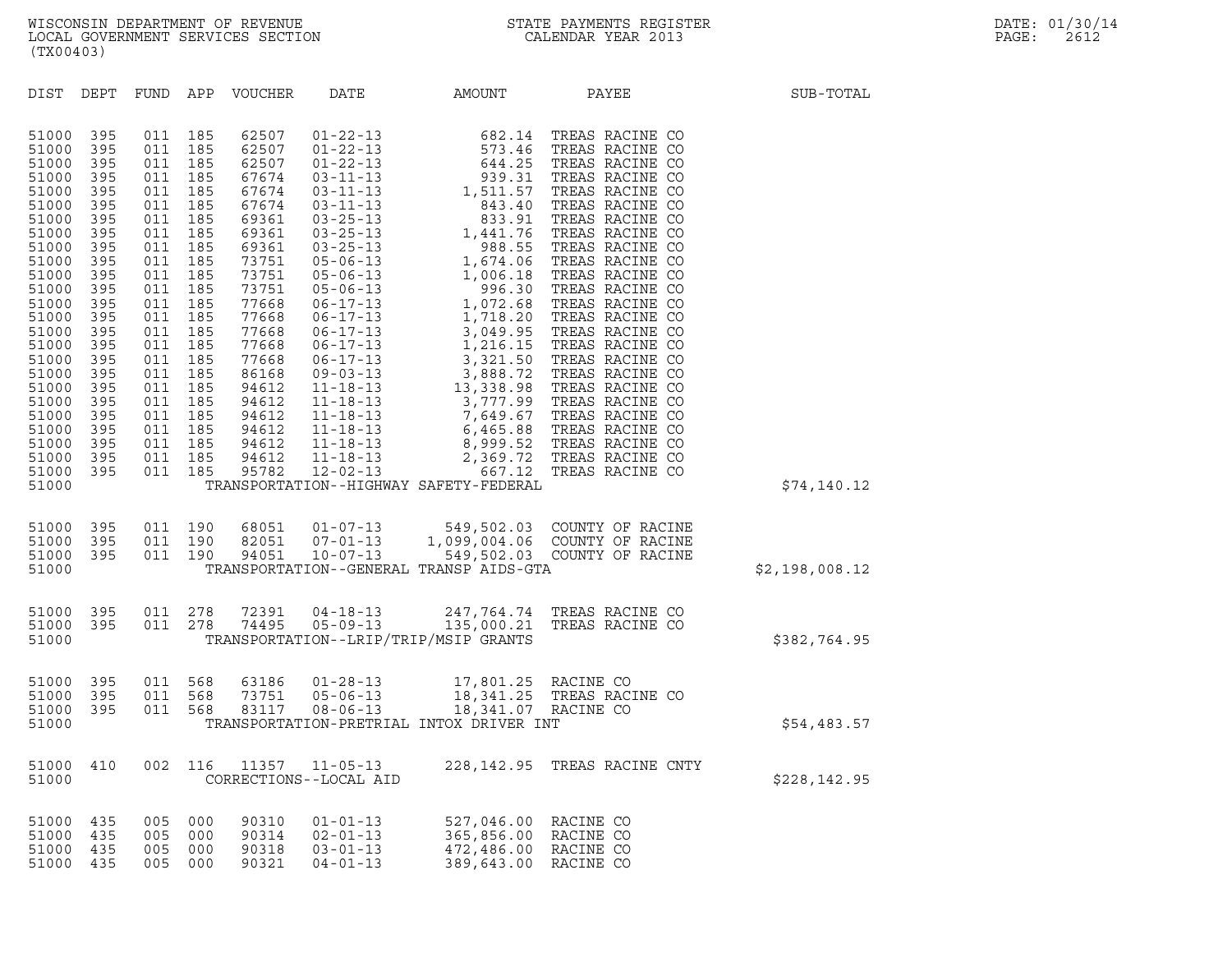| (TX00403)                                                                                                                                                                                                                                                                                                                        |                                                                                                                                                                                                                                                   |                                                                                                                                                                                                                                                   |                                                                                                                                                                                                                                                   |                                                                                                                                                                                                                                                                                                                         |                                                                                                                                                                                 |                                                                                                                                  |                                                                                                                                                                                                                                                                                                                                                                                          |                 |
|----------------------------------------------------------------------------------------------------------------------------------------------------------------------------------------------------------------------------------------------------------------------------------------------------------------------------------|---------------------------------------------------------------------------------------------------------------------------------------------------------------------------------------------------------------------------------------------------|---------------------------------------------------------------------------------------------------------------------------------------------------------------------------------------------------------------------------------------------------|---------------------------------------------------------------------------------------------------------------------------------------------------------------------------------------------------------------------------------------------------|-------------------------------------------------------------------------------------------------------------------------------------------------------------------------------------------------------------------------------------------------------------------------------------------------------------------------|---------------------------------------------------------------------------------------------------------------------------------------------------------------------------------|----------------------------------------------------------------------------------------------------------------------------------|------------------------------------------------------------------------------------------------------------------------------------------------------------------------------------------------------------------------------------------------------------------------------------------------------------------------------------------------------------------------------------------|-----------------|
| DIST                                                                                                                                                                                                                                                                                                                             | DEPT                                                                                                                                                                                                                                              | FUND APP                                                                                                                                                                                                                                          |                                                                                                                                                                                                                                                   | VOUCHER                                                                                                                                                                                                                                                                                                                 | DATE                                                                                                                                                                            | AMOUNT                                                                                                                           | PAYEE                                                                                                                                                                                                                                                                                                                                                                                    | SUB-TOTAL       |
| 51000<br>51000<br>51000<br>51000<br>51000<br>51000<br>51000<br>51000<br>51000                                                                                                                                                                                                                                                    | 435<br>435<br>435<br>435<br>435<br>435<br>435<br>435                                                                                                                                                                                              | 005<br>005<br>005<br>005<br>005<br>005<br>005<br>005                                                                                                                                                                                              | 000<br>000<br>000<br>000<br>000<br>000<br>000<br>000                                                                                                                                                                                              | 90323<br>90325<br>90400<br>90402<br>90403<br>90406<br>90408<br>90411                                                                                                                                                                                                                                                    | $05 - 01 - 13$<br>$06 - 01 - 13$<br>$07 - 01 - 13$<br>$08 - 01 - 13$<br>$09 - 01 - 13$<br>$10 - 01 - 13$<br>$11 - 01 - 13$<br>$12 - 01 - 13$<br>HEALTH SERVICES--STATE/FED AIDS | 1,205,155.00<br>436,821.00<br>2,415,846.00<br>646,015.00<br>1,287,981.00<br>1,870,245.00<br>177,205.00<br>1,066,871.00 RACINE CO | RACINE CO<br>RACINE CO<br>RACINE CO<br>RACINE CO<br>RACINE CO<br>RACINE CO<br>RACINE CO                                                                                                                                                                                                                                                                                                  | \$10,861,170.00 |
| 51000<br>51000<br>51000<br>51000<br>51000<br>51000<br>51000<br>51000<br>51000<br>51000<br>51000<br>51000<br>51000<br>51000<br>51000<br>51000<br>51000<br>51000<br>51000<br>51000<br>51000<br>51000<br>51000<br>51000<br>51000<br>51000<br>51000<br>51000<br>51000<br>51000<br>51000<br>51000<br>51000<br>51000<br>51000<br>51000 | 437<br>437<br>437<br>437<br>437<br>437<br>437<br>437<br>437<br>437<br>437<br>437<br>437<br>437<br>437<br>437<br>437<br>437<br>437<br>437<br>437<br>437<br>437<br>437<br>437<br>437<br>437<br>437<br>437<br>437<br>437<br>437<br>437<br>437<br>437 | 005<br>005<br>005<br>005<br>005<br>005<br>005<br>005<br>005<br>005<br>005<br>005<br>005<br>005<br>005<br>005<br>005<br>005<br>005<br>005<br>005<br>005<br>005<br>005<br>005<br>005<br>005<br>005<br>005<br>005<br>005<br>005<br>005<br>005<br>005 | 000<br>000<br>000<br>000<br>000<br>000<br>000<br>000<br>000<br>000<br>000<br>000<br>000<br>000<br>000<br>000<br>000<br>000<br>000<br>000<br>000<br>000<br>000<br>000<br>000<br>000<br>000<br>000<br>000<br>000<br>000<br>000<br>000<br>000<br>000 | 00000<br>00000<br>00000<br>00000<br>00000<br>00000<br>00000<br>00000<br>00000<br>00000<br>00000<br>00000<br>00000<br>00000<br>00000<br>00000<br>00000<br>00000<br>00000<br>00000<br>00000<br>00000<br>00000<br>00000<br>00000<br>00000<br>00000<br>00000<br>00000<br>00000<br>00000<br>00000<br>00000<br>00000<br>00000 | $01 - 05 - 13$<br>$10 - 05 - 13$<br>$10 - 05 - 13$<br>$10 - 19 - 13$<br>$11 - 30 - 13$<br>$12 - 05 - 13$                                                                        | 76,628.93<br>135,020.38<br>133, 149.54<br>CHILDREN & FAMILIES--STATE/FEDERAL AIDS                                                | 99,200.58 RACINE CO DHS<br>01-05-13 99, 200.58 RACINE CO DHS<br>01-05-13 208, 034.77 RACINE CO DHS<br>01-12-13 208, 034.77 RACINE<br>01-30-13 4, 924.49 RACINE<br>01-30-13 4, 924.49 RACINE<br>01-30-13 2, 09.63 RACINE CO DHS<br>02-22-13 396, 173.70 RACINE CO DHS<br>03-05<br>598,705.37 RACINE CHILD SUPPORT<br>218,960.34 RACINE CHILD SUPPORT<br>RACINE CO DHS<br>RACINE<br>RACINE | \$8,842,396.35  |
| 51000<br>51000<br>51000<br>51000                                                                                                                                                                                                                                                                                                 | 445<br>445<br>445<br>445                                                                                                                                                                                                                          | 005<br>005<br>005<br>005                                                                                                                                                                                                                          | 000<br>000<br>000<br>000                                                                                                                                                                                                                          | 00000<br>00000<br>00000<br>00000                                                                                                                                                                                                                                                                                        | $03 - 05 - 13$<br>$03 - 26 - 13$<br>$05 - 07 - 13$<br>$06 - 04 - 13$                                                                                                            | 8,926.34<br>19,036.45<br>3,406.71<br>11, 155.89                                                                                  | RACINE<br>RACINE<br>RACINE<br>RACINE                                                                                                                                                                                                                                                                                                                                                     |                 |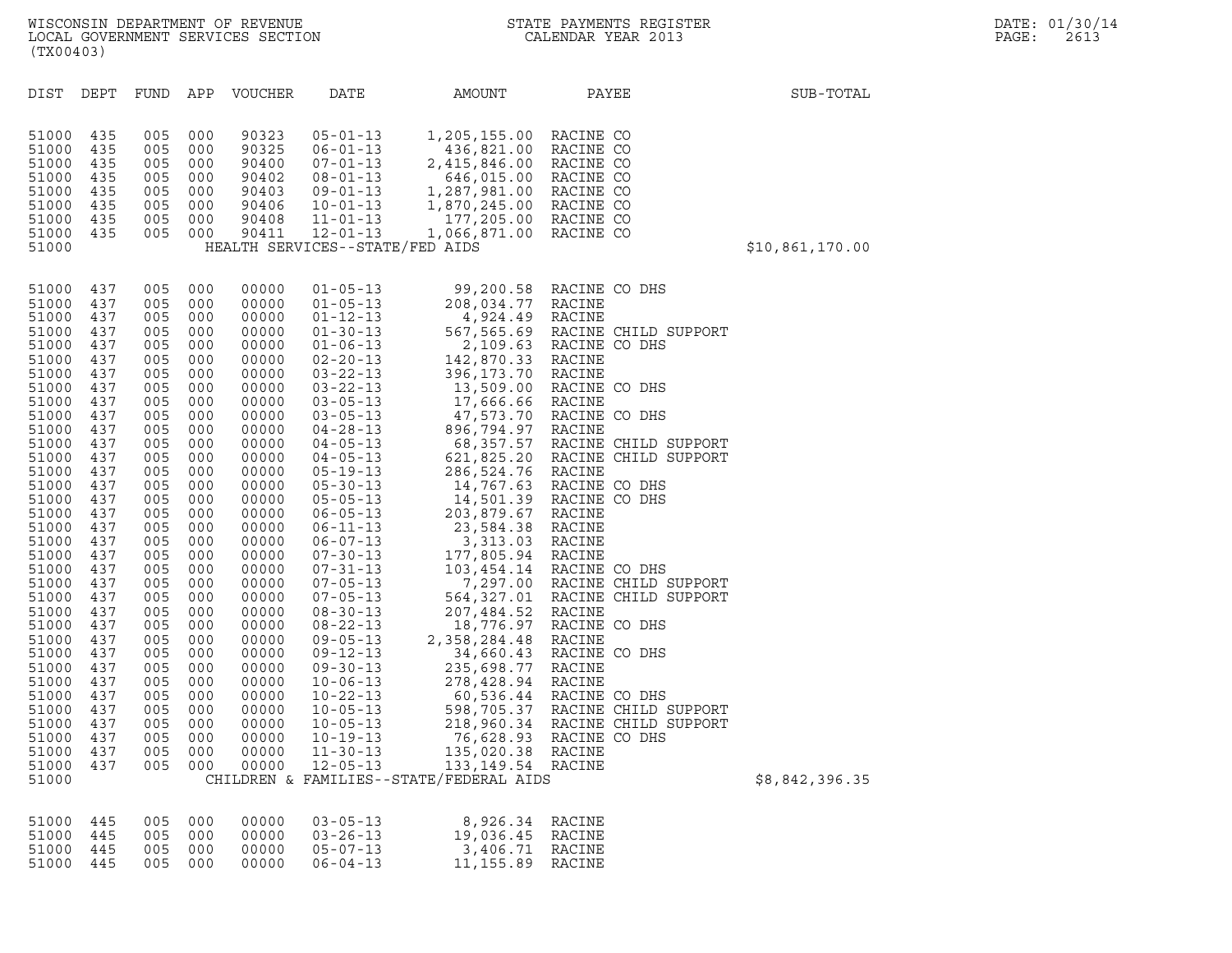| DATE: | 01/30/14 |
|-------|----------|
| PAGE: | 2614     |

| (TX00403)                                                                    |                                 |                                                                           |     |                                  |                                                                                                                 |                                     | $\tt WISCONSIM DEPARTMENT OF REVENUE$ $\tt WISCONMIN SERS THE RAYMENT S REGISTERLOCAL GOVERNMENT SERVICES SECTION CALENDAR YEAR 2013$                                                                                                                                |                  | DATE: 01/30/14<br>PAGE:<br>2614 |
|------------------------------------------------------------------------------|---------------------------------|---------------------------------------------------------------------------|-----|----------------------------------|-----------------------------------------------------------------------------------------------------------------|-------------------------------------|----------------------------------------------------------------------------------------------------------------------------------------------------------------------------------------------------------------------------------------------------------------------|------------------|---------------------------------|
|                                                                              |                                 |                                                                           |     | DIST DEPT FUND APP VOUCHER       | DATE                                                                                                            | AMOUNT                              | PAYEE                                                                                                                                                                                                                                                                | <b>SUB-TOTAL</b> |                                 |
| 51000 445<br>51000                                                           | 51000 445                       | 005 000<br>005 000                                                        |     |                                  | 00000  01-08-13  16,086.30  RACINE<br>00000  01-29-13  5,811.42  RACINE<br>WORKFORCE DVLPMT--STATE/FEDERAL AIDS |                                     |                                                                                                                                                                                                                                                                      | \$64,423.11      |                                 |
| 51000 455<br>51000 455<br>51000                                              |                                 | 002 202<br>002 202                                                        |     |                                  | JUSTICE--LAW ENFORCEMENT TRAINING REIMB                                                                         |                                     | 00120  01-25-13  4,585.10 TREAS RACINE CNTY<br>00826  07-25-13  2,792.20 TREAS RACINE CNTY                                                                                                                                                                           | \$7,377.30       |                                 |
| 51000                                                                        | 51000 455                       |                                                                           |     |                                  | JUSTICE--LAW ENFORCEMENT SERVICES AID                                                                           |                                     | 002  221  04859  07-30-13   1,540.00  TREAS RACINE CNTY                                                                                                                                                                                                              | \$1,540.00       |                                 |
| 51000 455<br>51000<br>51000<br>51000<br>51000<br>51000<br>51000 455<br>51000 | 455<br>455<br>455<br>455<br>455 | 002 231<br>002 231<br>002 231<br>002 231<br>002 231<br>002 231<br>002 231 |     | 00118                            | $11 - 19 - 13$<br>JUSTICE--LAW ENFORCEMENT TRAINING                                                             |                                     | 320.00 TREAS RACINE CNTY<br>00120 01-25-13 320.00 TREAS RACINE CNTY<br>00503 02-13-13 2,080.00 TREAS RACINE CNTY<br>00504 02-13-13 27,200.00 TREAS RACINE CNTY<br>00703 03-12-13 819.00 TREAS RACINE CNTY<br>00808 06-26-13 842.40 TREAS RACINE CNTY<br>00808 06-26- | \$32,876.00      |                                 |
| 51000 455<br>51000<br>51000 455<br>51000 455<br>51000                        | 455                             | 002 251<br>002 251<br>002 251<br>002 251                                  |     | 00641                            | 00599 12-17-13<br>12-18-13<br>JUSTICE--TRUANCY PROGRAM-GRANT FUNDS                                              |                                     | 00089  09-17-13  1,826.98  TREAS RACINE CNTY<br>00161  10-01-13  1,422.50  TREAS RACINE CNTY<br>21,904.79 TREAS RACINE CNTY<br>7,350.74 TREAS RACINE CNTY                                                                                                            | \$32,505.01      |                                 |
| 51000 455<br>51000                                                           |                                 | 002 532                                                                   |     |                                  | JUSTICE--VICTIM/WITNESS ASSISTANCE SERV                                                                         |                                     | 04786  07-30-13  82,201.42  TREAS RACINE CNTY                                                                                                                                                                                                                        | \$82,201.42      |                                 |
| 51000 455<br>51000                                                           |                                 |                                                                           |     |                                  | JUSTICE--VICTIM/WITNESS SERVICES                                                                                |                                     | 002 539 00052 03-12-13 86,672.06 TREAS RACINE CNTY                                                                                                                                                                                                                   | \$86,672.06      |                                 |
| 51000<br>51000<br>51000<br>51000<br>51000                                    | 455<br>455<br>455<br>455        | 002<br>002 542<br>002 542<br>002 542                                      | 542 | 00045<br>00206<br>00343<br>00513 | $08 - 08 - 13$<br>$11 - 08 - 13$<br>$02 - 06 - 13$<br>$05 - 14 - 13$<br>JUSTICE--VICTIM ASSISTANCE              | 17,649.00<br>18,147.00<br>16,607.00 | TREAS RACINE CNTY<br>TREAS RACINE CNTY<br>TREAS RACINE CNTY<br>15,995.00 TREAS RACINE CNTY                                                                                                                                                                           | \$68,398.00      |                                 |
| 51000 465<br>51000<br>51000                                                  | 465                             | 002 337<br>002 337                                                        |     | 00427<br>00701                   | $02 - 01 - 13$<br>$06 - 28 - 13$<br>MILITARY AFFAIRS-EMERGENCY MGMT PLANNING                                    |                                     | 17,105.00 TREAS RACINE CNTY<br>17,243.00 TREAS RACINE CNTY                                                                                                                                                                                                           | \$34,348.00      |                                 |
| 51000 465<br>51000 465                                                       |                                 | 002 342<br>002 342                                                        |     | 00384<br>00772                   | $01 - 30 - 13$<br>$08 - 14 - 13$                                                                                |                                     | 40,043.53 TREAS RACINE CNTY<br>37,763.59 TREAS RACINE CNTY                                                                                                                                                                                                           |                  |                                 |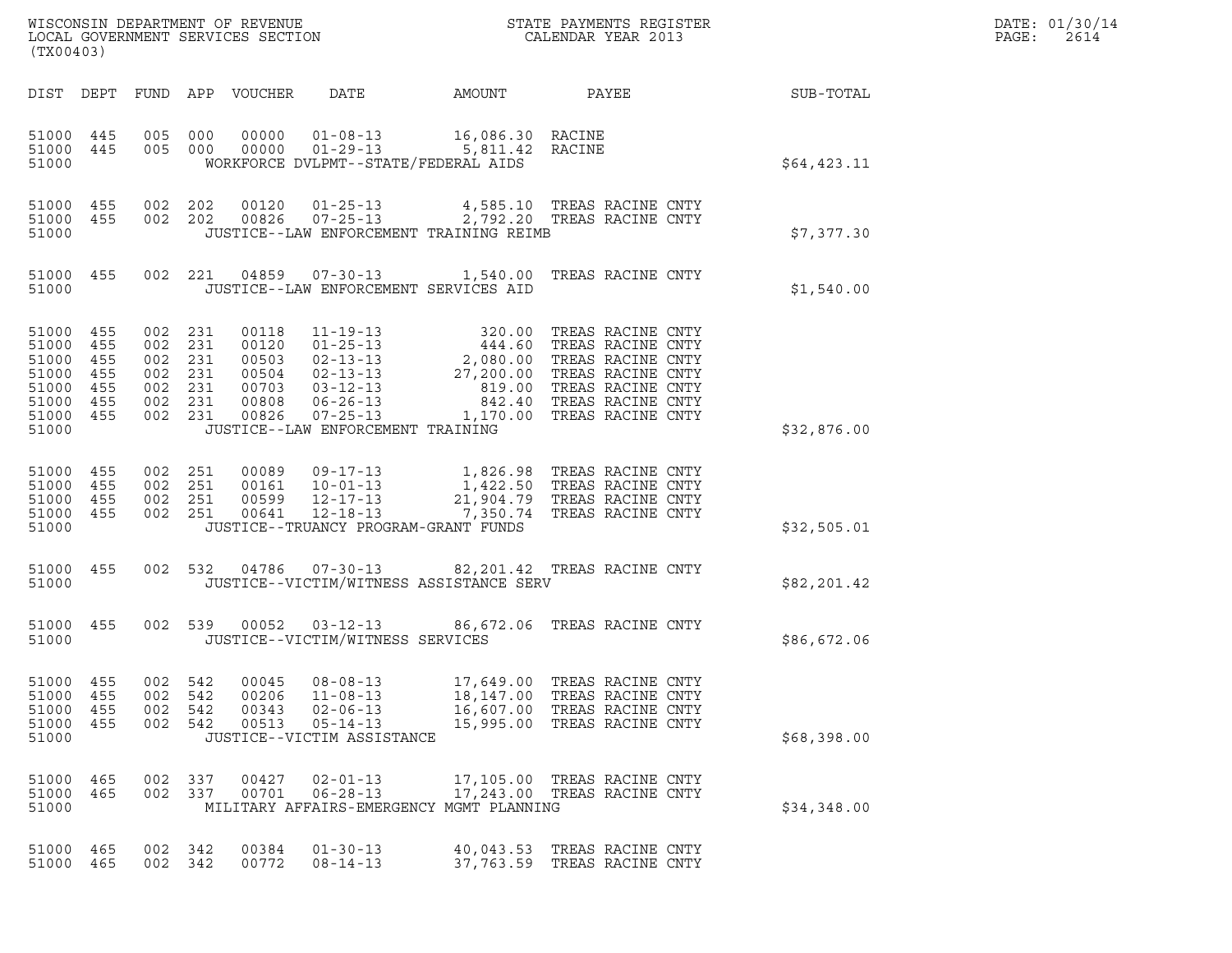| WISCONSIN DEPARTMENT OF REVENUE   | STATE PAYMENTS REGISTER | DATE: 01/30/14 |
|-----------------------------------|-------------------------|----------------|
| LOCAL GOVERNMENT SERVICES SECTION | CALENDAR YEAR 2013      | PAGE:<br>2615  |

| WISCONSIN DEPARTMENT OF REVENUE<br>LOCAL GOVERNMENT SERVICES SECTION THE SERIE CALENDAR YEAR 2013<br>(TX00403)                                                                                                                             |                                                                                                                                                                      |                                                                                                                                                                                                                                             |                                                             |                                                                               |                                                                                                                                                                                                        |                                                                                                                 |                                                                                                                                                                                           |                                                              | DATE: 01/30/14<br>PAGE:<br>2615 |
|--------------------------------------------------------------------------------------------------------------------------------------------------------------------------------------------------------------------------------------------|----------------------------------------------------------------------------------------------------------------------------------------------------------------------|---------------------------------------------------------------------------------------------------------------------------------------------------------------------------------------------------------------------------------------------|-------------------------------------------------------------|-------------------------------------------------------------------------------|--------------------------------------------------------------------------------------------------------------------------------------------------------------------------------------------------------|-----------------------------------------------------------------------------------------------------------------|-------------------------------------------------------------------------------------------------------------------------------------------------------------------------------------------|--------------------------------------------------------------|---------------------------------|
|                                                                                                                                                                                                                                            |                                                                                                                                                                      |                                                                                                                                                                                                                                             |                                                             |                                                                               |                                                                                                                                                                                                        |                                                                                                                 |                                                                                                                                                                                           | DIST DEPT FUND APP VOUCHER DATE AMOUNT PAYEE PAYEE SUB-TOTAL |                                 |
|                                                                                                                                                                                                                                            |                                                                                                                                                                      |                                                                                                                                                                                                                                             |                                                             |                                                                               |                                                                                                                                                                                                        |                                                                                                                 |                                                                                                                                                                                           | 51000 MILITARY AFFAIRS-EMERGENCY MGMT-FED FUND S77,807.12    |                                 |
| 51000                                                                                                                                                                                                                                      |                                                                                                                                                                      | 51000 465 002 350<br>51000 465 002 350                                                                                                                                                                                                      |                                                             |                                                                               | MILITARY AFFAIRS--HOMELAND SEC GRANT                                                                                                                                                                   |                                                                                                                 | 00088     08-28-13                 4,472.85   TREAS  RACINE CNTY<br>00177     09-18-13                3,724.54   TREAS  RACINE CNTY                                                       | \$8,197.39                                                   |                                 |
| 51000                                                                                                                                                                                                                                      |                                                                                                                                                                      |                                                                                                                                                                                                                                             |                                                             |                                                                               | VETERANS AFFAIRS GRANTS                                                                                                                                                                                |                                                                                                                 | 51000 485 002 127 05225 06-06-13 1,300.00 TREAS RACINE CNTY                                                                                                                               | \$1,300.00                                                   |                                 |
| 51000                                                                                                                                                                                                                                      |                                                                                                                                                                      |                                                                                                                                                                                                                                             |                                                             |                                                                               | VETERANS AFFAIRS--GRANTS TO COUNTIES                                                                                                                                                                   |                                                                                                                 | 51000 485 082 267 05225 06-06-13 5,850.00 TREAS RACINE CNTY                                                                                                                               | \$5,850.00                                                   |                                 |
| 51000                                                                                                                                                                                                                                      |                                                                                                                                                                      |                                                                                                                                                                                                                                             |                                                             |                                                                               | VETERANS AFFAIRS--GRANTS TO COUNTIES                                                                                                                                                                   |                                                                                                                 | 51000 485 083 370 05225 06-06-13 5,850.00 TREAS RACINE CNTY                                                                                                                               | \$5,850.00                                                   |                                 |
| 51000                                                                                                                                                                                                                                      |                                                                                                                                                                      |                                                                                                                                                                                                                                             |                                                             |                                                                               | DOA--LAND INFORMATION BOARD GRANTS                                                                                                                                                                     |                                                                                                                 | 51000 505 002 116 01372 09-10-13 300.00 TREAS RACINE CNTY                                                                                                                                 | \$300.00                                                     |                                 |
| 51000 505<br>51000<br>51000<br>51000<br>51000<br>51000<br>51000<br>51000<br>51000<br>51000<br>51000<br>51000<br>51000<br>51000<br>51000<br>51000<br>51000<br>51000<br>51000<br>51000<br>51000<br>51000<br>51000<br>51000<br>51000<br>51000 | 505<br>505<br>505<br>505<br>505<br>505<br>505<br>505<br>505<br>505<br>505<br>505<br>505<br>505<br>505<br>505<br>505<br>505<br>505<br>505<br>505<br>505<br>505<br>505 | 002 155<br>002 155<br>002 155<br>002 155<br>002 155<br>002 155<br>002 155<br>002 155<br>002 155<br>002 155<br>002 155<br>002 155<br>002 155<br>002 155<br>002 155<br>002 155<br>002<br>002<br>002<br>002<br>002<br>002<br>002<br>002<br>002 | 155<br>155<br>155<br>155<br>155<br>155<br>155<br>155<br>155 | 60629<br>60629<br>60629<br>60708<br>60708<br>60708<br>60769<br>60769<br>60769 | $04 - 23 - 13$<br>$04 - 23 - 13$<br>$04 - 23 - 13$<br>$05 - 23 - 13$<br>$05 - 23 - 13$<br>$05 - 23 - 13$<br>$06 - 25 - 13$<br>$06 - 25 - 13$<br>$06 - 25 - 13$<br>DOA-HOUSING ASSISTANCE-FEDERAL FUNDS | 15,898.00<br>14,238.00<br>13,782.00<br>8,280.00<br>10,342.00<br>19,237.00<br>20,689.00<br>1,760.00<br>10,239.00 | TREAS RACINE CNTY<br>TREAS RACINE CNTY<br>TREAS RACINE CNTY<br>TREAS RACINE CNTY<br>TREAS RACINE CNTY<br>TREAS RACINE CNTY<br>TREAS RACINE CNTY<br>TREAS RACINE CNTY<br>TREAS RACINE CNTY | \$460,836.64                                                 |                                 |
| 51000                                                                                                                                                                                                                                      | 505                                                                                                                                                                  | 002 643                                                                                                                                                                                                                                     |                                                             | 05238                                                                         | $01 - 07 - 13$                                                                                                                                                                                         | 22,418.70                                                                                                       | TREAS RACINE CNTY                                                                                                                                                                         |                                                              |                                 |

|  |  |  |  |  | 51000 505 002 643 05238 01-07-13 | 22,418.70 TREAS RACINE CNTY |  |  |  |
|--|--|--|--|--|----------------------------------|-----------------------------|--|--|--|
|--|--|--|--|--|----------------------------------|-----------------------------|--|--|--|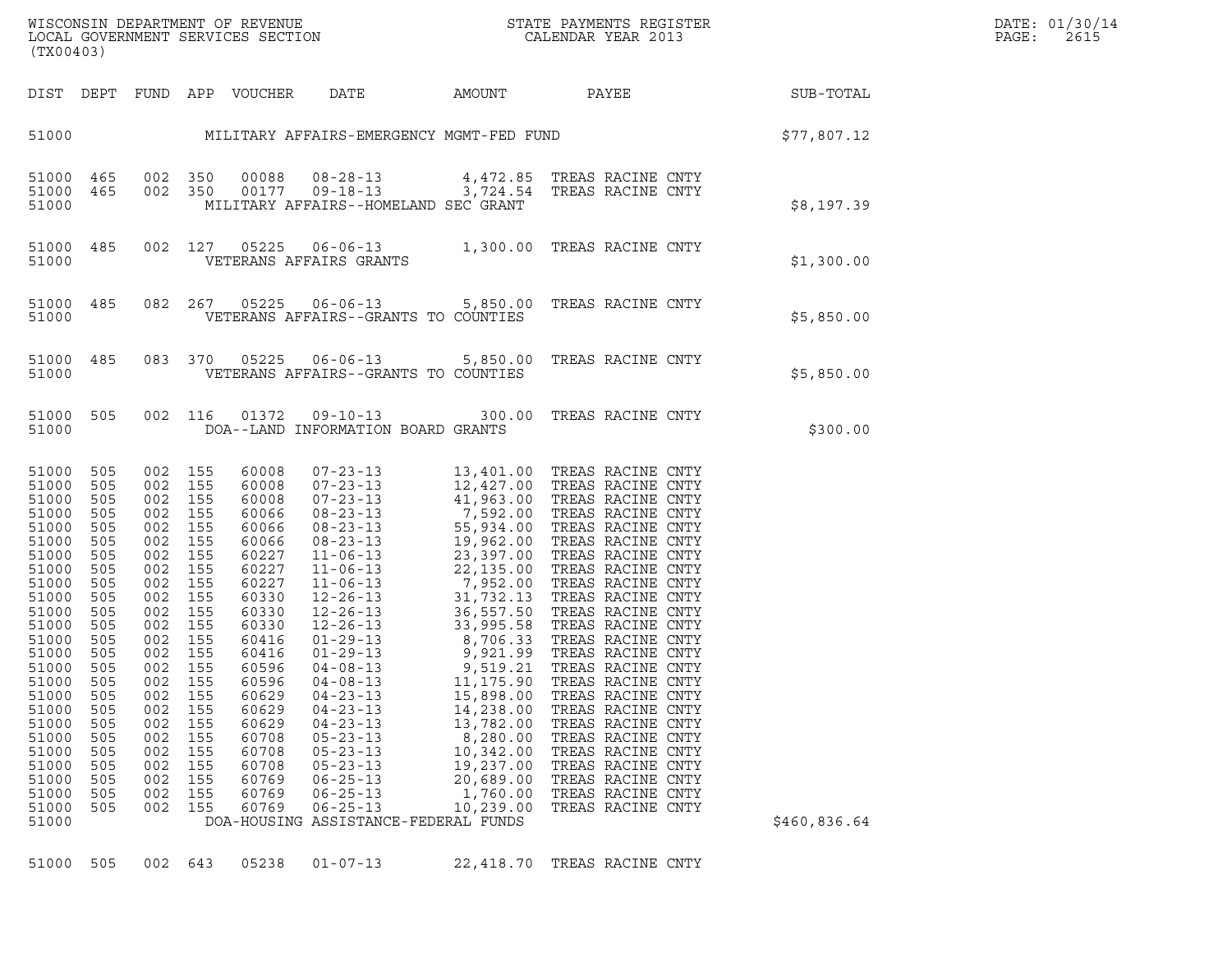| (TX00403)                                                                                                                                                                                                                     |                                                                                                                                                                             |                                                                                                                                                                             |                                                                                                                                                                             |                                                                                                                                                                                                                               |                                                                                                                                                                                  |                                                                                                                                                                                                                                                                            |                                                                                                                                                                                                                      |             |
|-------------------------------------------------------------------------------------------------------------------------------------------------------------------------------------------------------------------------------|-----------------------------------------------------------------------------------------------------------------------------------------------------------------------------|-----------------------------------------------------------------------------------------------------------------------------------------------------------------------------|-----------------------------------------------------------------------------------------------------------------------------------------------------------------------------|-------------------------------------------------------------------------------------------------------------------------------------------------------------------------------------------------------------------------------|----------------------------------------------------------------------------------------------------------------------------------------------------------------------------------|----------------------------------------------------------------------------------------------------------------------------------------------------------------------------------------------------------------------------------------------------------------------------|----------------------------------------------------------------------------------------------------------------------------------------------------------------------------------------------------------------------|-------------|
| DIST                                                                                                                                                                                                                          | DEPT                                                                                                                                                                        | FUND                                                                                                                                                                        | APP                                                                                                                                                                         | <b>VOUCHER</b>                                                                                                                                                                                                                | DATE                                                                                                                                                                             | AMOUNT                                                                                                                                                                                                                                                                     | PAYEE                                                                                                                                                                                                                | SUB-TOTAL   |
| 51000<br>51000<br>51000<br>51000<br>51000<br>51000<br>51000<br>51000                                                                                                                                                          | 505<br>505<br>505<br>505<br>505<br>505<br>505                                                                                                                               | 002<br>002<br>002<br>002<br>002<br>002<br>002                                                                                                                               | 643<br>643<br>643<br>643<br>643<br>643<br>643                                                                                                                               |                                                                                                                                                                                                                               |                                                                                                                                                                                  | 09042 04-22-13 7,110.00<br>09043 05-01-13 14,660.76<br>09044 04-22-13 8,006.34<br>09044 04-22-13 8,005.34<br>09774 05-20-13 900.00<br>11815 07-16-13 1,387.50<br>12158 07-16-13 5,882.85<br>--JUSTICE ASSERTANCE EPPERATION<br>DOA--JUSTICE ASSISTANCE FEDERAL FUNDS       | TREAS RACINE CNTY<br>TREAS RACINE CNTY<br>TREAS RACINE CNTY<br>TREAS RACINE CNTY<br>900.00 TREAS RACINE CNTY<br>1,387.50 TREAS RACINE CNTY<br>TREAS RACINE CNTY                                                      | \$68,421.49 |
| 51000<br>51000<br>51000<br>51000                                                                                                                                                                                              | 505<br>505<br>505                                                                                                                                                           | 002<br>002<br>002                                                                                                                                                           | 645<br>645<br>645                                                                                                                                                           | 07078<br>10851<br>11530                                                                                                                                                                                                       | $02 - 27 - 13$<br>$06 - 19 - 13$<br>$07 - 03 - 13$                                                                                                                               | 54,000.00 TREAS RACINE CNTY<br>16,543.53 TREAS RACINE CNTY<br>24,779.06 TREAS RACINE CNTY<br>DOA-JUSTICE ASSISTANCE-AID TO NON-PROFIT                                                                                                                                      |                                                                                                                                                                                                                      | \$95,322.59 |
| 51000<br>51000<br>51000<br>51000<br>51000<br>51000<br>51000<br>51000<br>51000<br>51000                                                                                                                                        | 505<br>505<br>505<br>505<br>505<br>505<br>505<br>505<br>505                                                                                                                 | 002<br>002<br>002<br>002<br>002<br>002<br>002<br>002<br>002                                                                                                                 | 743<br>743<br>743<br>743<br>743<br>743<br>743<br>743<br>743                                                                                                                 | 00636<br>00636<br>00636<br>10471<br>10471<br>10471<br>10471<br>10471<br>10471                                                                                                                                                 | $05 - 30 - 13$<br>$05 - 30 - 13$<br>DOA--HOUSING ASSISTANCE GRANTS                                                                                                               | 09-03-13<br>09-03-13<br>09-03-13<br>05-30-13<br>5,189.00<br>05-30-13<br>05-30-13<br>05-30-13<br>05-30-13<br>05-30-13<br>05-30-13<br>05-30-13<br>05-30-13<br>2,431.00<br>05-30-13<br>2,431.00<br>05-30-13<br>2,431.00<br>05-30-13<br>2,431.00<br>05-30-13<br>2,431.00<br>05 | TREAS RACINE CNTY<br>TREAS RACINE CNTY<br>TREAS RACINE CNTY<br>TREAS RACINE CNTY<br>TREAS RACINE CNTY<br>TREAS RACINE CNTY<br>1,751.00 TREAS RACINE CNTY<br>2,431.00 TREAS RACINE CNTY<br>2,630.00 TREAS RACINE CNTY | \$27,424.42 |
| 51000<br>51000<br>51000<br>51000<br>51000<br>51000<br>51000<br>51000<br>51000<br>51000<br>51000<br>51000<br>51000<br>51000<br>51000<br>51000<br>51000<br>51000<br>51000<br>51000<br>51000<br>51000<br>51000<br>51000<br>51000 | 505<br>505<br>505<br>505<br>505<br>505<br>505<br>505<br>505<br>505<br>505<br>505<br>505<br>505<br>505<br>505<br>505<br>505<br>505<br>505<br>505<br>505<br>505<br>505<br>505 | 035<br>035<br>035<br>035<br>035<br>035<br>035<br>035<br>035<br>035<br>035<br>035<br>035<br>035<br>035<br>035<br>035<br>035<br>035<br>035<br>035<br>035<br>035<br>035<br>035 | 371<br>371<br>371<br>371<br>371<br>371<br>371<br>371<br>371<br>371<br>371<br>371<br>371<br>371<br>371<br>371<br>371<br>371<br>371<br>371<br>371<br>371<br>371<br>371<br>371 | 60008<br>60008<br>60008<br>60066<br>60066<br>60066<br>60227<br>60227<br>60227<br>60330<br>60330<br>60330<br>60416<br>60416<br>60416<br>60596<br>60596<br>60596<br>60629<br>60629<br>60629<br>60708<br>60708<br>60708<br>60769 | $01 - 29 - 13$<br>$04 - 08 - 13$<br>$04 - 08 - 13$<br>$04 - 23 - 13$<br>$04 - 23 - 13$<br>$04 - 23 - 13$<br>$05 - 23 - 13$<br>$05 - 23 - 13$<br>$05 - 23 - 13$<br>$06 - 25 - 13$ | 3,395.05<br>4,696.79<br>9,357.00<br>7,040.00<br>9,306.00<br>3,165.00<br>5,698.00<br>5,698.00<br>4,273.00                                                                                                                                                                   | TREAS RACINE CNTY<br>TREAS RACINE CNTY<br>TREAS RACINE CNTY<br>TREAS RACINE CNTY<br>TREAS RACINE CNTY<br>TREAS RACINE CNTY<br>TREAS RACINE CNTY<br>TREAS RACINE CNTY<br>TREAS RACINE CNTY                            |             |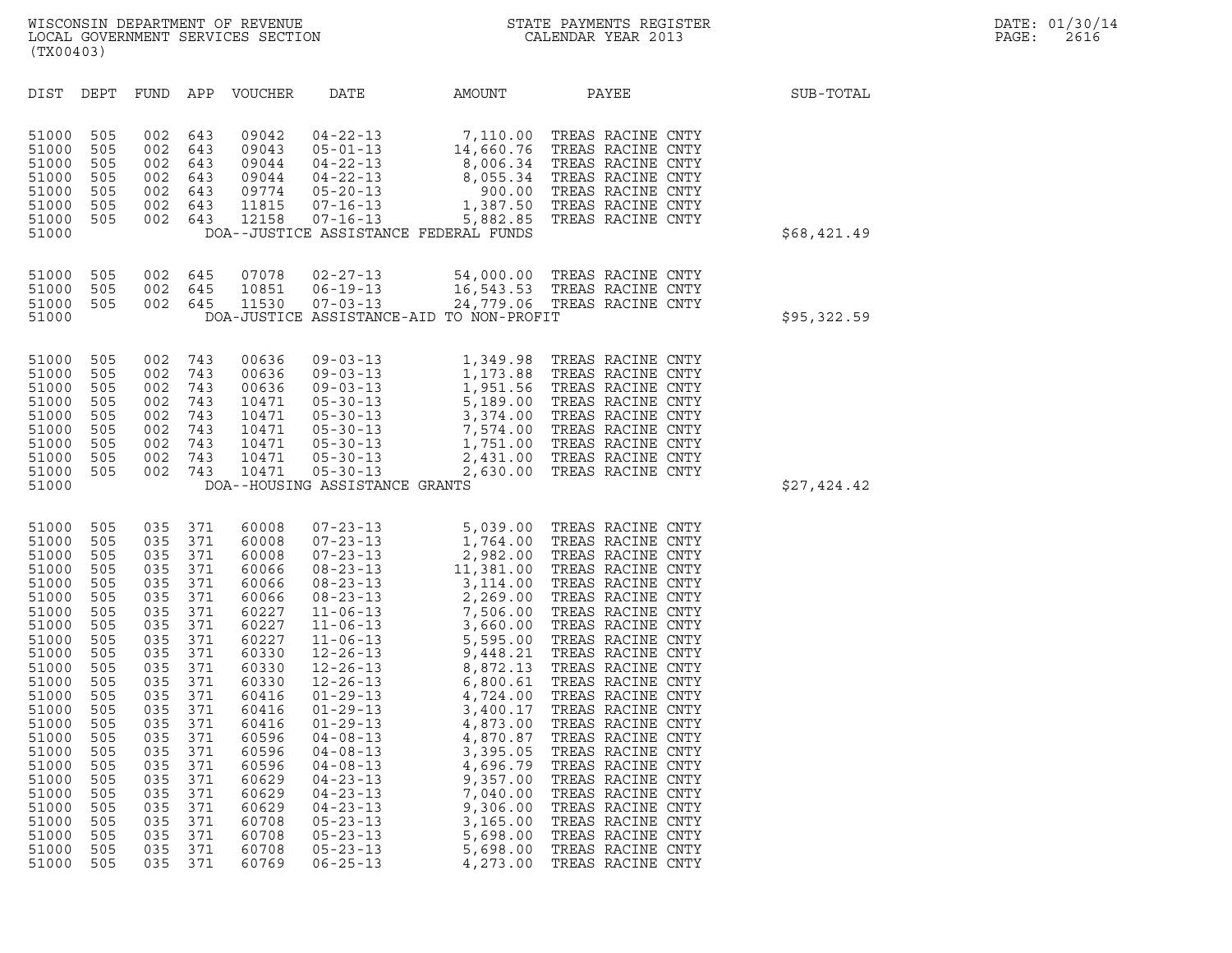| WISCONSIN DEPARTMENT OF REVENUE<br>LOCAL GOVERNMENT SERVICES SECTION<br>(TX00403) |            |                    |     |                        |                                                               |                                          | STATE PAYMENTS REGISTER<br>CALENDAR YEAR 2013                                               |                 | DATE: 01/30/14<br>PAGE:<br>2617 |
|-----------------------------------------------------------------------------------|------------|--------------------|-----|------------------------|---------------------------------------------------------------|------------------------------------------|---------------------------------------------------------------------------------------------|-----------------|---------------------------------|
| DIST DEPT                                                                         |            |                    |     | FUND APP VOUCHER       | DATE                                                          | AMOUNT                                   | PAYEE                                                                                       | SUB-TOTAL       |                                 |
| 51000 505<br>51000 505<br>51000                                                   |            | 035 371            |     | 60769<br>035 371 60769 | $06 - 25 - 13$<br>$06 - 25 - 13$<br>DOA--PUBLIC BENEFITS FUND | 3,819.00                                 | 222.00 TREAS RACINE CNTY<br>TREAS RACINE CNTY                                               | \$142,968.83    |                                 |
| 51000 511<br>51000                                                                |            |                    |     |                        |                                                               | GOVT ACCOUNTABILITY--ELECTION AIDS       | 002 120 00556 07-18-13 675.00 TREAS RACINE CNTY                                             | \$675.00        |                                 |
| 51000<br>51000<br>51000                                                           | 835<br>835 | 002 105<br>002 105 |     |                        | 81337 11-18-13<br>REVENUE--STATE SHARED REVENUES              |                                          | 44234  07-22-13  374,825.02  TREAS RACINE CNTY<br>2,162,676.60 TREAS RACINE CNTY            | \$2,537,501.62  |                                 |
| 51000 835<br>51000                                                                |            |                    |     |                        | REVENUE--EXEMPT COMPUTER AID                                  |                                          | 002 109 01051 07-22-13 220,393.00 TREAS RACINE CNTY                                         | \$220,393.00    |                                 |
| 51000<br>51000 835<br>51000                                                       | 835        | 002<br>002 302     | 302 | 11103                  |                                                               | REVENUE-FIRST DOLLAR/SCHOOL LEVY CREDITS | 10103  07-22-13  17,253,327.40 TREAS RACINE CNTY<br>07-22-13 3,106,513.65 TREAS RACINE CNTY | \$20,359,841.05 |                                 |
| 51000<br>51000                                                                    | 835        | 021 363            |     |                        | REVENUE--LOTTERY CREDIT -                                     |                                          | 37242  03-25-13  3,347,426.46 TREAS RACINE CNTY                                             | \$3,347,426.46  |                                 |
| 51000                                                                             |            |                    |     |                        | DISTRICT TOTAL APPROPRIATIONS                                 |                                          |                                                                                             | \$51,704,139.38 |                                 |

WISCONSIN DEPARTMENT OF REVENUE<br>LOCAL GOVERNMENT SERVICES SECTION STATE PAYMENTS REGISTER SECONDER STATE PASS: 2617<br>DOCAL GOVERNMENT SERVICES SECTION STATE SOLUTION CALENDAR YEAR 2013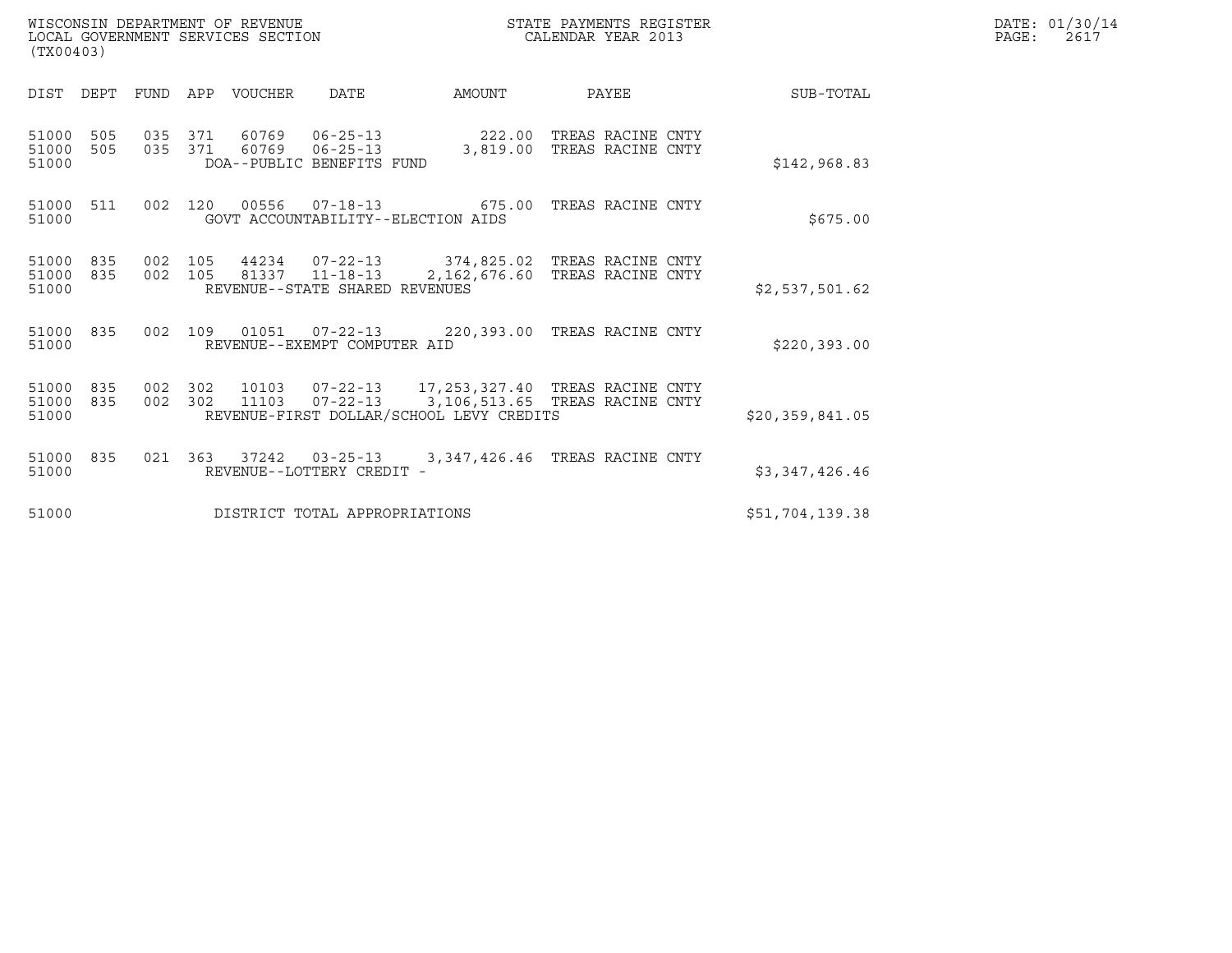| WISCONSIN DEPARTMENT OF REVENUE   | STATE PAYMENTS REGISTER | DATE: 01/30/14 |
|-----------------------------------|-------------------------|----------------|
| LOCAL GOVERNMENT SERVICES SECTION | CALENDAR YEAR 2013      | PAGE :<br>2618 |

| (TX00403)                                             |                        |                               |         |               |                                                |                                             | WISCONSIN DEPARTMENT OF REVENUE<br>LOCAL GOVERNMENT SERVICES SECTION<br>CALENDAR YEAR 2013                                                                                                                                                                                                                                                                                              | DATE: 01/30/14<br>PAGE: 2618 |  |
|-------------------------------------------------------|------------------------|-------------------------------|---------|---------------|------------------------------------------------|---------------------------------------------|-----------------------------------------------------------------------------------------------------------------------------------------------------------------------------------------------------------------------------------------------------------------------------------------------------------------------------------------------------------------------------------------|------------------------------|--|
|                                                       |                        |                               |         |               |                                                |                                             | DIST DEPT FUND APP VOUCHER DATE AMOUNT PAYEE SUB-TOTAL                                                                                                                                                                                                                                                                                                                                  |                              |  |
|                                                       |                        |                               |         |               |                                                | 51002 SAFETY/PROF SERV--FIRE INSURANCE DUES | 51002 165 002 225 01271 07-03-13 22,280.62 TREAS TN BURLINGTON                                                                                                                                                                                                                                                                                                                          | \$22,280.62                  |  |
|                                                       | 51002 370<br>51002 370 |                               |         |               |                                                |                                             | 002 503 15979 02-06-13 3,026.94 TREAS TN BURLINGTON<br>002 503 15979 02-06-13 2,076.97 TREAS TN BURLINGTON<br>TOWN SHARE 712.23                                                                                                                                                                                                                                                         |                              |  |
|                                                       |                        |                               |         |               |                                                | 51002 NAT RESOURCES--AIDS IN LIEU OF TAXES  |                                                                                                                                                                                                                                                                                                                                                                                         | \$5,103.91                   |  |
| 51002                                                 |                        |                               |         |               | NAT RESOURCES--BOAT PATROL                     |                                             |                                                                                                                                                                                                                                                                                                                                                                                         | \$4,465.38                   |  |
| 51002                                                 |                        |                               |         |               |                                                | NAT RESOURCES--BOATING ENFORCEMENT AIDS     |                                                                                                                                                                                                                                                                                                                                                                                         | \$15,472.53                  |  |
| 51002                                                 |                        |                               |         |               |                                                | NAT RESOURCES--FOREST CROP/MFL/CO FOREST    | 51002 370 012 571 36713 06-10-13 28.60 TREAS TN BURLINGTON                                                                                                                                                                                                                                                                                                                              | \$28.60                      |  |
| 51002                                                 |                        |                               |         |               |                                                | NAT RESOURCES--AIDS IN LIEU OF TAXES        | $1002$ 370 012 579 18766 04-15-13 293.46 TREAS TN BURLINGTON<br>51002 370 012 579 18766 04-15-13 301.81 TREAS TOWN BURLINGTON                                                                                                                                                                                                                                                           | \$595.27                     |  |
| 51002                                                 |                        |                               |         |               | NAT RESOURCES--RU RECYCLING GRANT              |                                             | 51002 370 074 670 40896 05-20-13 19,305.64 TREAS TN BURLINGTON                                                                                                                                                                                                                                                                                                                          | \$19,305.64                  |  |
| 51002 395<br>51002<br>51002 395<br>51002 395<br>51002 | 395                    | 011 191<br>011 191<br>011 191 | 011 191 |               |                                                | TRANSPORTATION--GENERAL TRANSP AIDS-GTA     | $\begin{tabular}{c c c c c c c c c} \multicolumn{1}{c }{\text{\textbf{71272}}} & 01-07-13 & 51,910.06 & TOMN OF BURLINKGTON \\ \multicolumn{1}{c }{\text{\textbf{77272}}} & 04-01-13 & 51,910.06 & TOMN OF BURLINGTON \\ \multicolumn{1}{c }{\text{\textbf{85272}}} & 07-01-13 & 51,910.06 & TOMN OF BURLINGTON \\ \multicolumn{1}{c }{\text{\textbf{97272}}} & 10-07-13 & 51,910.09 &$ | \$207,640.27                 |  |
| 51002                                                 |                        |                               |         |               | JUSTICE--LAW ENFORCEMENT TRAINING              |                                             | 51002 455 002 231 00186 02-06-13 320.00 TREAS TN BURLINGTON                                                                                                                                                                                                                                                                                                                             | \$320.00                     |  |
| 51002 835<br>51002 835<br>51002                       |                        | 002 105                       | 002 105 | 44217         | REVENUE--STATE SHARED REVENUES                 |                                             | 07-22-13 11,772.16 TREAS TN BURLINGTON<br>81320  11-18-13  66,717.02  TREAS TN BURLINGTON                                                                                                                                                                                                                                                                                               | \$78,489.18                  |  |
| 51002 835<br>51002                                    |                        |                               |         | 002 109 03146 | $07 - 22 - 13$<br>REVENUE--EXEMPT COMPUTER AID |                                             | 467.00 TREAS TN BURLINGTON                                                                                                                                                                                                                                                                                                                                                              | \$467.00                     |  |
|                                                       |                        |                               |         |               | 51002 835 021 363 35818 03-25-13               |                                             | 8,474.44 TREAS TN BURLINGTON                                                                                                                                                                                                                                                                                                                                                            |                              |  |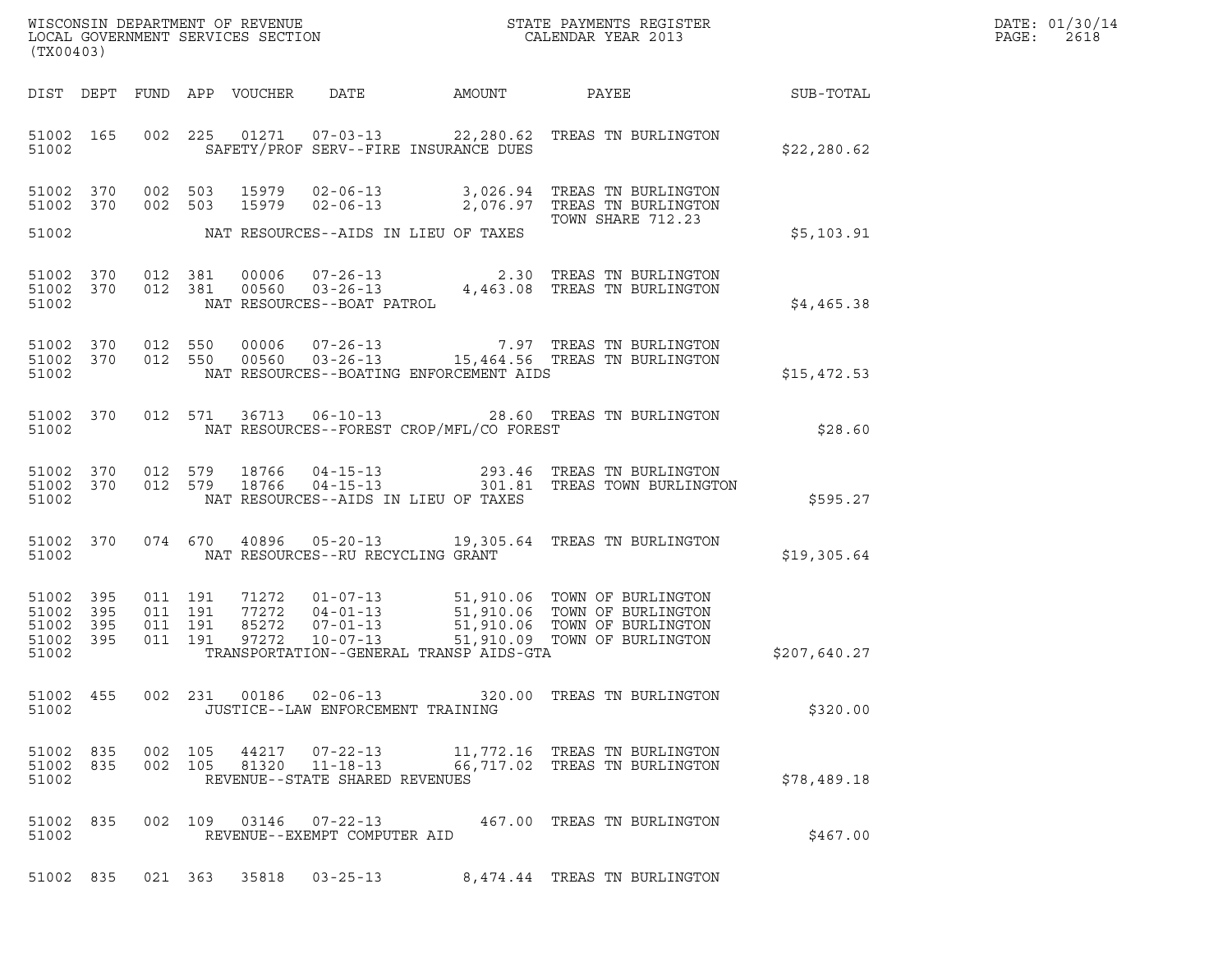| (TX00403) |      |      |     | WISCONSIN DEPARTMENT OF REVENUE<br>LOCAL GOVERNMENT SERVICES SECTION |                               | STATE PAYMENTS REGISTER<br>CALENDAR YEAR 2013 |       |              | PAGE: | DATE: 01/30/14<br>2619 |
|-----------|------|------|-----|----------------------------------------------------------------------|-------------------------------|-----------------------------------------------|-------|--------------|-------|------------------------|
| DIST      | DEPT | FUND | APP | <b>VOUCHER</b>                                                       | DATE                          | AMOUNT                                        | PAYEE | SUB-TOTAL    |       |                        |
| 51002     |      |      |     |                                                                      | REVENUE--LOTTERY CREDIT -     |                                               |       | \$8,474.44   |       |                        |
| 51002     |      |      |     |                                                                      | DISTRICT TOTAL APPROPRIATIONS |                                               |       | \$362,642.84 |       |                        |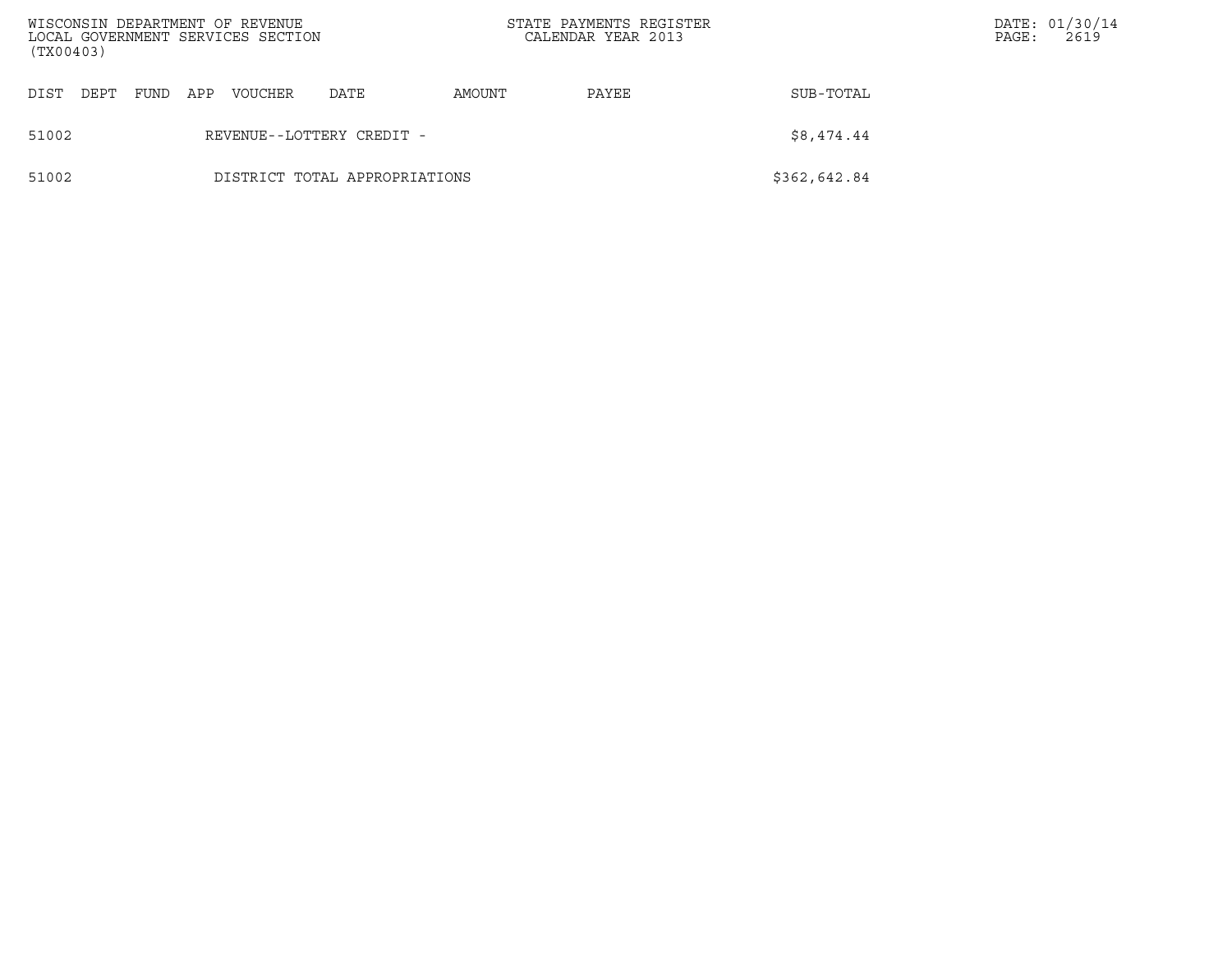| (TX00403)                                                                     |                                                      |                                                      |                                                      |                                                                      |                                                                                                                                                                                 |                                                                                                    |                                                                                                                                                                      |              |
|-------------------------------------------------------------------------------|------------------------------------------------------|------------------------------------------------------|------------------------------------------------------|----------------------------------------------------------------------|---------------------------------------------------------------------------------------------------------------------------------------------------------------------------------|----------------------------------------------------------------------------------------------------|----------------------------------------------------------------------------------------------------------------------------------------------------------------------|--------------|
| DIST                                                                          | DEPT                                                 | FUND                                                 | APP                                                  | <b>VOUCHER</b>                                                       | DATE                                                                                                                                                                            | AMOUNT                                                                                             | PAYEE                                                                                                                                                                | SUB-TOTAL    |
| 51004<br>51004<br>51004<br>51004<br>51004<br>51004<br>51004<br>51004<br>51004 | 435<br>435<br>435<br>435<br>435<br>435<br>435<br>435 | 005<br>005<br>005<br>005<br>005<br>005<br>005<br>005 | 000<br>000<br>000<br>000<br>000<br>000<br>000<br>000 | 90310<br>90314<br>90318<br>90400<br>90402<br>90406<br>90408<br>90411 | $01 - 01 - 13$<br>$02 - 01 - 13$<br>$03 - 01 - 13$<br>$07 - 01 - 13$<br>$08 - 01 - 13$<br>$10 - 01 - 13$<br>$11 - 01 - 13$<br>$12 - 01 - 13$<br>HEALTH SERVICES--STATE/FED AIDS | 4,162.00<br>20,253.00<br>11,930.00<br>23,293.00<br>19,867.00<br>27,387.00<br>19,830.00<br>8,990.00 | TOWN OF CALEDONIA<br>TOWN OF CALEDONIA<br>TOWN OF CALEDONIA<br>TOWN OF CALEDONIA<br>TOWN OF CALEDONIA<br>TOWN OF CALEDONIA<br>TOWN OF CALEDONIA<br>TOWN OF CALEDONIA | \$135,712.00 |
| 51004                                                                         |                                                      |                                                      |                                                      |                                                                      | DISTRICT TOTAL APPROPRIATIONS                                                                                                                                                   |                                                                                                    |                                                                                                                                                                      | \$135,712.00 |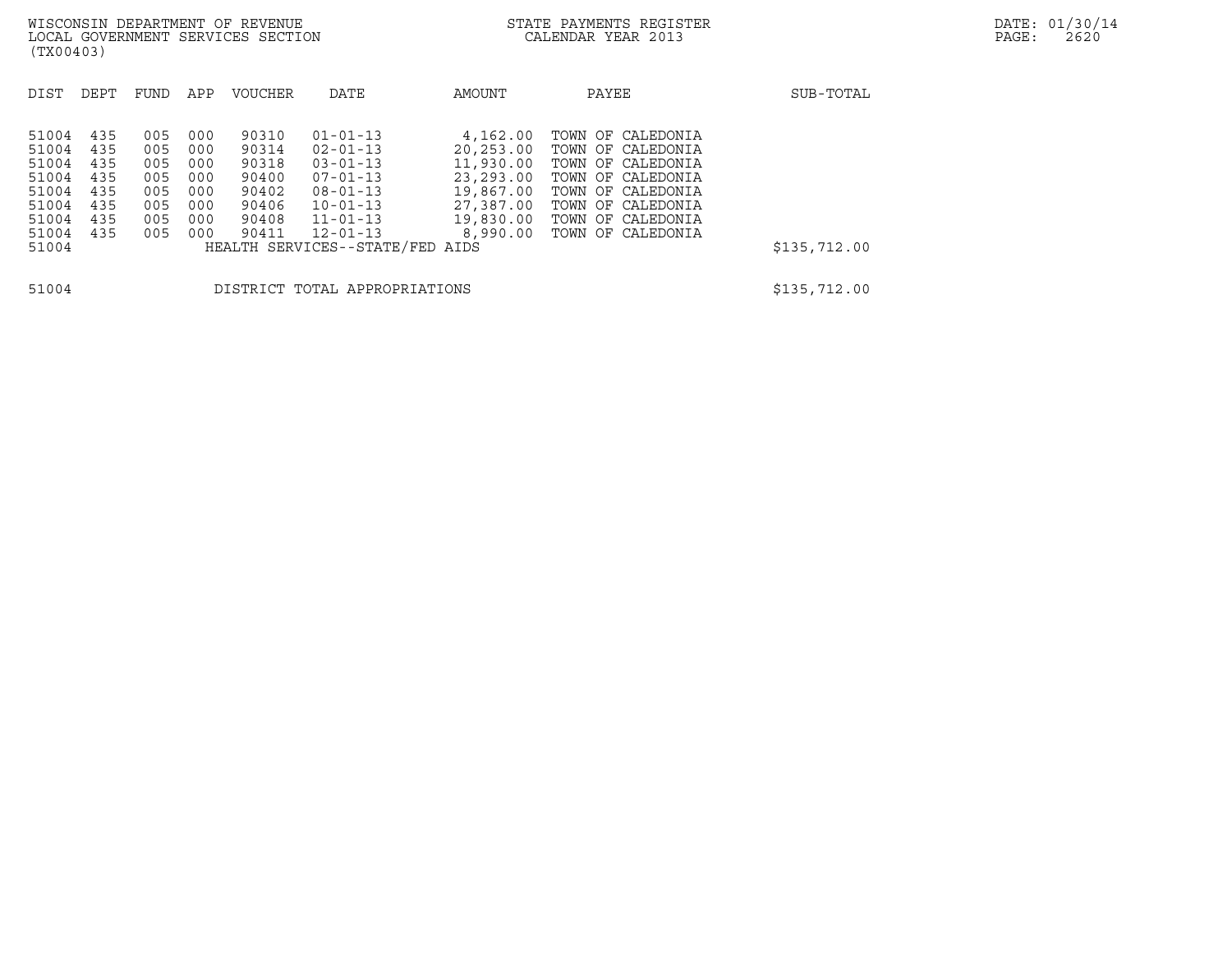| DATE: | 01/30/14 |
|-------|----------|
| PAGE: | 2621     |

| (TX00403)                                                 |           |                    |                               |                            |                                  |                                                                                                                                                                        | $\tt WISCONSIM DEPARTMENT OF REVENUE$ $\tt WISCONS IN DEPARTMENT SERVICES SECTION$ $\tt SCALENDAR YEAR$ $2013$                                                          |              | DATE: 01/30/14<br>PAGE:<br>2621 |
|-----------------------------------------------------------|-----------|--------------------|-------------------------------|----------------------------|----------------------------------|------------------------------------------------------------------------------------------------------------------------------------------------------------------------|-------------------------------------------------------------------------------------------------------------------------------------------------------------------------|--------------|---------------------------------|
|                                                           |           |                    |                               | DIST DEPT FUND APP VOUCHER | DATE                             |                                                                                                                                                                        |                                                                                                                                                                         |              |                                 |
| 51006                                                     | 51006 165 |                    |                               |                            |                                  | 002 225 01272 07-03-13 10,247.90 TREAS TN DOVER<br>SAFETY/PROF SERV--FIRE INSURANCE DUES                                                                               |                                                                                                                                                                         | \$10, 247.90 |                                 |
| 51006 370<br>51006 370                                    | 51006 370 | 002 503<br>002 503 | 002 503                       |                            |                                  | 15980 02-06-13 2.86 TREAS TN DOVER<br>15980 02-06-13 1,759.92 TREAS TN DOVER<br>15980 02-06-13 152.89 TREAS TN DOVER                                                   |                                                                                                                                                                         |              |                                 |
| 51006                                                     |           |                    |                               |                            |                                  | NAT RESOURCES--AIDS IN LIEU OF TAXES                                                                                                                                   | TOWN SHARE 228.80                                                                                                                                                       | \$1,915.67   |                                 |
| 51006 370<br>51006 370<br>51006                           |           |                    | 012 381<br>012 381            |                            | NAT RESOURCES--BOAT PATROL       |                                                                                                                                                                        |                                                                                                                                                                         | \$836.31     |                                 |
| 51006                                                     | 51006 370 | 51006 370 012 550  | 012 550                       |                            |                                  | NAT RESOURCES--BOATING ENFORCEMENT AIDS                                                                                                                                |                                                                                                                                                                         | \$2.897.81   |                                 |
| 51006                                                     | 51006 370 |                    |                               |                            |                                  | 012 571 36714 06-10-13 21.20 TREAS TN DOVER<br>NAT RESOURCES--FOREST CROP/MFL/CO FOREST                                                                                |                                                                                                                                                                         | \$21.20      |                                 |
| 51006 370<br>51006 370<br>51006 370<br>51006 370<br>51006 |           | 012 579<br>012 579 | 012 579<br>012 579            |                            |                                  | NAT RESOURCES--AIDS IN LIEU OF TAXES                                                                                                                                   | 18767  04-15-13  6.24  TREAS TN DOVER<br>18767  04-15-13  1.46  TREAS TN DOVER<br>18767  04-15-13  136.12  TREAS TOWN DOVER<br>18767  04-15-13  62.40  TREAS TOWN DOVER | \$206.22     |                                 |
| 51006                                                     | 51006 370 |                    |                               |                            |                                  | 074 670 40898 05-20-13 3,756.58 TREAS TN DOVER<br>NAT RESOURCES--RU RECYCLING GRANT                                                                                    |                                                                                                                                                                         | \$3,756.58   |                                 |
| 51006 395<br>51006 395<br>51006 395<br>51006              | 51006 395 |                    | 011 191<br>011 191<br>011 191 | 77273<br>85273             | $04 - 01 - 13$<br>$07 - 01 - 13$ | 71273  01-07-13  21,446.60  TOWN OF DOVER<br>21,446.60 TOWN OF DOVER<br>011  191  97273  10-07-13  21,446.61  TOWN OF DOVER<br>TRANSPORTATION--GENERAL TRANSP AIDS-GTA | 21,446.60 TOWN OF DOVER                                                                                                                                                 | \$85,786.41  |                                 |
| 51006 435<br>51006                                        |           |                    |                               |                            |                                  | 005 162 01HSD 09-03-13 4,721.65 TOWN DOVER<br>HS--AMBULANCE FUNDING ASSISTANCE GRANTS                                                                                  |                                                                                                                                                                         | \$4,721.65   |                                 |
| 51006 455<br>51006 455<br>51006 455<br>51006              |           |                    | 002 231<br>002 231<br>002 231 |                            | 00061 11-01-13                   | JUSTICE--LAW ENFORCEMENT TRAINING                                                                                                                                      | 160.00 TREAS TN DOVER<br>160.00 TREAS TN DOVER<br>960.00 TREAS TN DOVER                                                                                                 | \$1,280.00   |                                 |
|                                                           |           |                    |                               |                            |                                  | 51006 835 002 105 44218 07-22-13 8,109.07 TREAS TN DOVER                                                                                                               |                                                                                                                                                                         |              |                                 |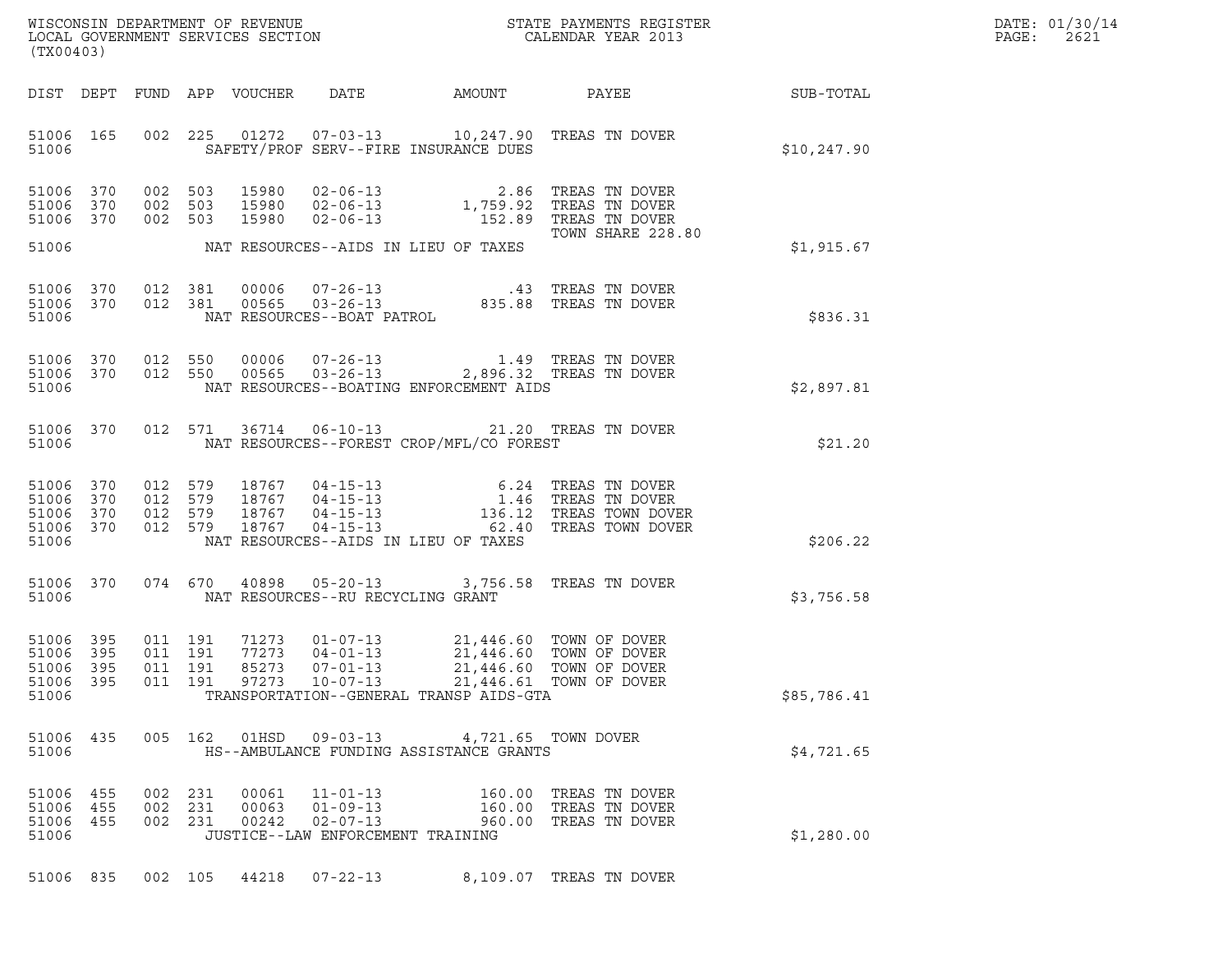| (TX00403)             | WISCONSIN DEPARTMENT OF REVENUE<br>LOCAL GOVERNMENT SERVICES SECTION |                                                                                 | STATE PAYMENTS REGISTER<br>CALENDAR YEAR 2013 |              | DATE: 01/30/14<br>$\mathtt{PAGE}$ :<br>2622 |
|-----------------------|----------------------------------------------------------------------|---------------------------------------------------------------------------------|-----------------------------------------------|--------------|---------------------------------------------|
| DIST<br>DEPT          | FUND<br>APP<br>VOUCHER                                               | DATE<br>AMOUNT                                                                  | PAYEE                                         | SUB-TOTAL    |                                             |
| 51006 835<br>51006    | 002<br>105                                                           | 81321 11-18-13<br>45,951.38   TREAS  TN DOVER<br>REVENUE--STATE SHARED REVENUES |                                               | \$54,060.45  |                                             |
| 835<br>51006<br>51006 | 002<br>109<br>03147                                                  | $07 - 22 - 13$<br>166.00<br>REVENUE--EXEMPT COMPUTER AID                        | TREAS TN DOVER                                | \$166.00     |                                             |
| 51006 835<br>51006    | 002<br>00003<br>501                                                  | 02-01-13 57,905.09 TREAS TN DOVER<br>DOA-PAYMENT FOR MUNICIPAL SERVICES AID     |                                               | \$57,905.09  |                                             |
| 835<br>51006<br>51006 | 021 363<br>35819                                                     | $03 - 25 - 13$<br>REVENUE--LOTTERY CREDIT -                                     | 9,572.49 TREAS TN DOVER                       | \$9,572.49   |                                             |
| 51006                 |                                                                      | DISTRICT TOTAL APPROPRIATIONS                                                   |                                               | \$233,373.78 |                                             |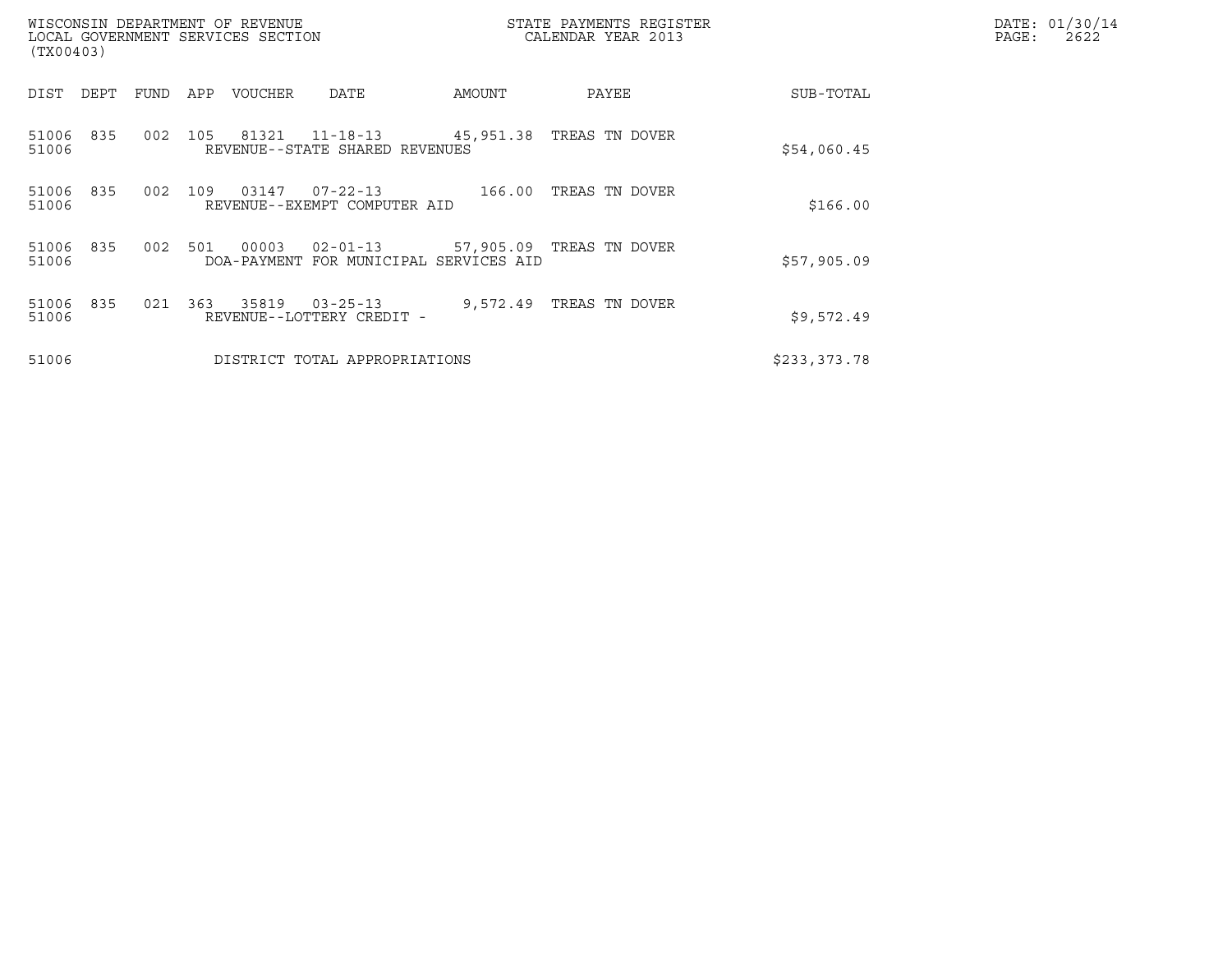| DATE: | 01/30/14 |
|-------|----------|
| PAGE: | 2623     |

| (TX00403) |                                                  |         |                                          |                            |                                                                    |                                                                                                                                                                                                                                 | ${\tt WISCONSIM\ DEPARTMENT\ OF\ REVENUE}\qquad \qquad {\tt STATE\ PAYMENTS\ REGISTER} \\ {\tt LOCAL\ GOVERNMENT\ SERVICES\ SECTION}\qquad \qquad {\tt CALENDAR\ YEAR\ 2013}$                                                          |                 | DATE: 01/30/14<br>PAGE:<br>2623 |
|-----------|--------------------------------------------------|---------|------------------------------------------|----------------------------|--------------------------------------------------------------------|---------------------------------------------------------------------------------------------------------------------------------------------------------------------------------------------------------------------------------|----------------------------------------------------------------------------------------------------------------------------------------------------------------------------------------------------------------------------------------|-----------------|---------------------------------|
|           |                                                  |         |                                          | DIST DEPT FUND APP VOUCHER |                                                                    | DATE AMOUNT                                                                                                                                                                                                                     |                                                                                                                                                                                                                                        | PAYEE SUB-TOTAL |                                 |
| 51010     | 51010 165                                        |         |                                          |                            |                                                                    | SAFETY/PROF SERV--FIRE INSURANCE DUES                                                                                                                                                                                           | 002 225 01273 07-03-13 24,434.61 TREAS TN NORWAY                                                                                                                                                                                       | \$24,434.61     |                                 |
|           | 51010 370<br>51010 370                           |         | 002 503<br>002 503                       |                            |                                                                    |                                                                                                                                                                                                                                 | 15981  02-06-13   18.70   TREAS TN NORWAY<br>15981  02-06-13   1,640.35   TREAS TN NORWAY<br>TOWN SHARE 145.30                                                                                                                         |                 |                                 |
| 51010     |                                                  |         |                                          |                            |                                                                    | NAT RESOURCES--AIDS IN LIEU OF TAXES                                                                                                                                                                                            |                                                                                                                                                                                                                                        | \$1,659.05      |                                 |
| 51010     | 51010 370<br>51010 370                           | 012 381 | 012 381                                  | 00006<br>00584             | NAT RESOURCES--BOAT PATROL                                         |                                                                                                                                                                                                                                 | 07-26-13 1.76 TREAS TN NORWAY<br>03-26-13 3,410.83 TREAS TN NORWAY                                                                                                                                                                     | \$3,412.59      |                                 |
| 51010     | 51010 370<br>51010 370                           |         |                                          |                            |                                                                    | NAT RESOURCES--BOATING ENFORCEMENT AIDS                                                                                                                                                                                         | $\begin{array}{cccc} 012 & 550 & 00006 & 07\texttt{-}26\texttt{-}13 & 6.09 & \texttt{TREAS TN NORMAY} \\ 012 & 550 & 00584 & 03\texttt{-}26\texttt{-}13 & 11,818.53 & \texttt{TREAS TN NORMAY} \end{array}$                            | \$11,824.62     |                                 |
| 51010     | 51010 370                                        |         |                                          |                            |                                                                    | NAT RESOURCES--FOREST CROP/MFL/CO FOREST                                                                                                                                                                                        | 012 571 36715 06-10-13 15.51 TREAS TN NORWAY                                                                                                                                                                                           | \$15.51         |                                 |
| 51010     | 51010 370<br>51010 370<br>51010 370              |         |                                          |                            |                                                                    | NAT RESOURCES--AIDS IN LIEU OF TAXES                                                                                                                                                                                            | $\begin{array}{cccc} 012 & 579 & 18768 & 04-15-13 & 1.00 & \text{TREAS TN NORMAY} \\ 012 & 579 & 18768 & 04-15-13 & 164.62 & \text{TREAS TOWN NORMAY} \\ 012 & 579 & 18768 & 04-15-13 & 104.08 & \text{TREAS TOWN NORMAY} \end{array}$ | \$269.70        |                                 |
| 51010     | 51010 370                                        |         |                                          |                            |                                                                    | NAT RESOURCES--RU RECYCLING GRANT                                                                                                                                                                                               | 074 670 40900 05-20-13 24,379.36 TREAS TN NORWAY                                                                                                                                                                                       | \$24,379.36     |                                 |
| 51010     | 51010 395<br>51010 395<br>51010 395<br>51010 395 |         | 011 191<br>011 191<br>011 191<br>011 191 | 85274                      |                                                                    | 71274  01-07-13  31,850.26  TOWN OF NORWAY<br>77274  04-01-13  31,850.26  TOWN OF NORWAY<br>85274  07-01-13  31,850.26  TOWN OF NORWAY<br>97274  10-07-13  31,850.28  TOWN OF NORWAY<br>TRANSPORTATION--GENERAL TRANSP AIDS-GTA |                                                                                                                                                                                                                                        | \$127,401.06    |                                 |
| 51010     | 51010 395                                        |         |                                          |                            |                                                                    | TRANSPORTATION--LRIP/TRIP/MSIP GRANTS                                                                                                                                                                                           | 011  278  79951  07-03-13  12,516.68  TREAS  TN NORWAY                                                                                                                                                                                 | \$12,516.68     |                                 |
| 51010     | 51010 455                                        |         |                                          |                            | 002 231 00457 02-12-13                                             | JUSTICE--LAW ENFORCEMENT TRAINING                                                                                                                                                                                               | 1,760.00 TREAS TN NORWAY                                                                                                                                                                                                               | \$1,760.00      |                                 |
| 51010     | 51010 835<br>51010 835                           |         | 002 105<br>002 105                       | 44219<br>81322             | $07 - 22 - 13$<br>$11 - 18 - 13$<br>REVENUE--STATE SHARED REVENUES |                                                                                                                                                                                                                                 | 13, 273.22 TREAS TN NORWAY<br>76,180.11 TREAS TN NORWAY                                                                                                                                                                                | \$89,453.33     |                                 |

51010 835 002 109 03148 07-22-13 215.00 TREAS TN NORWAY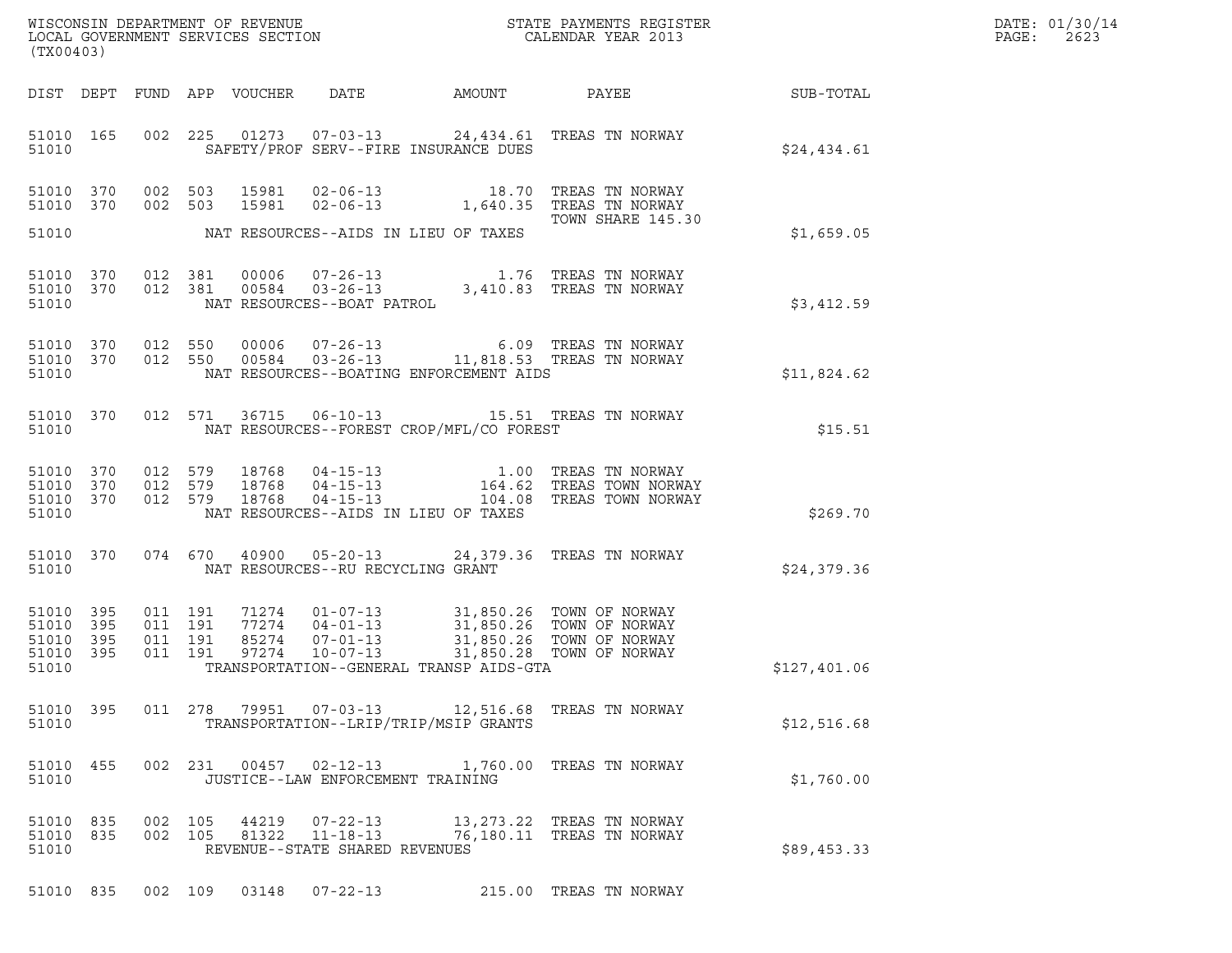| (TX00403) |      |      |                              | WISCONSIN DEPARTMENT OF REVENUE<br>LOCAL GOVERNMENT SERVICES SECTION |                               | STATE PAYMENTS REGISTER<br>CALENDAR YEAR 2013 |       | PAGE:        | DATE: 01/30/14<br>2624 |  |
|-----------|------|------|------------------------------|----------------------------------------------------------------------|-------------------------------|-----------------------------------------------|-------|--------------|------------------------|--|
| DIST      | DEPT | FUND | APP                          | <b>VOUCHER</b>                                                       | DATE                          | AMOUNT                                        | PAYEE | SUB-TOTAL    |                        |  |
| 51010     |      |      | REVENUE--EXEMPT COMPUTER AID | \$215.00                                                             |                               |                                               |       |              |                        |  |
| 51010     |      |      |                              |                                                                      | DISTRICT TOTAL APPROPRIATIONS |                                               |       | \$297,341.51 |                        |  |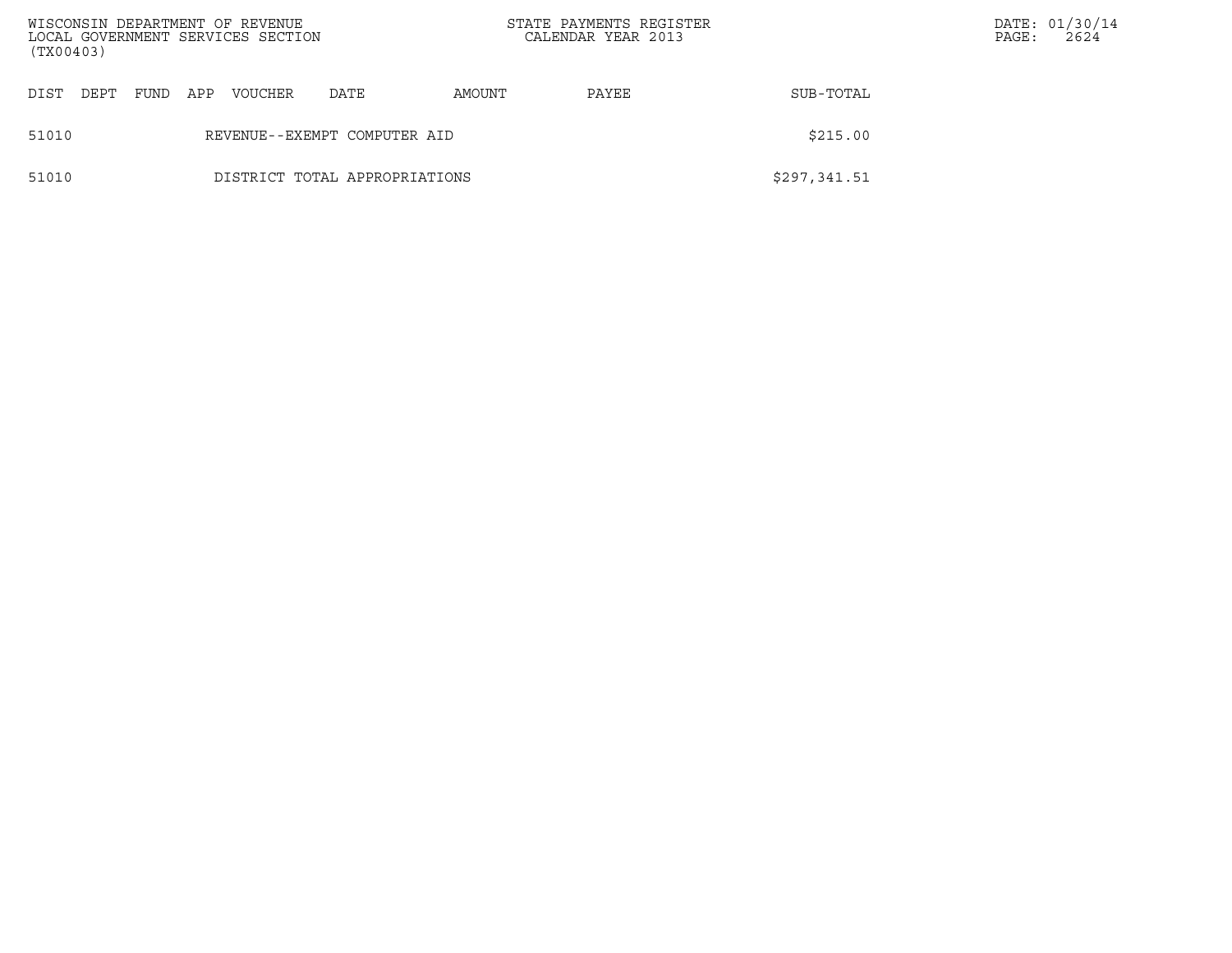| (TX00403)                                                 |                    |                                 |                                |                                                                                                   |                                                                                                                                                                                                                 |                        | DATE: 01/30/14<br>$\mathtt{PAGE:}$<br>2625 |
|-----------------------------------------------------------|--------------------|---------------------------------|--------------------------------|---------------------------------------------------------------------------------------------------|-----------------------------------------------------------------------------------------------------------------------------------------------------------------------------------------------------------------|------------------------|--------------------------------------------|
|                                                           |                    | DIST DEPT FUND APP VOUCHER DATE |                                |                                                                                                   |                                                                                                                                                                                                                 | AMOUNT PAYEE SUB-TOTAL |                                            |
| 51012 165<br>51012                                        |                    |                                 |                                | SAFETY/PROF SERV--FIRE INSURANCE DUES                                                             | 002 225 01274 07-03-13 14,743.81 TREAS TN RAYMOND                                                                                                                                                               | \$14,743.81            |                                            |
| 51012 370<br>51012                                        |                    |                                 |                                | NAT RESOURCES--FOREST CROP/MFL/CO FOREST                                                          | 012 571 36716 06-10-13 43.02 TREAS TN RAYMOND                                                                                                                                                                   | \$43.02                |                                            |
| 51012 395<br>51012 395<br>51012 395<br>51012 395<br>51012 | 011 191<br>011 191 | 011 191<br>011 191              |                                | TRANSPORTATION--GENERAL TRANSP AIDS-GTA                                                           | 71275  01-07-13  29,092.87  TOWN OF RAYMOND<br>77275  04-01-13  29,092.87  TOWN OF RAYMOND<br>85275  07-01-13  29,092.87  TOWN OF RAYMOND<br>97275  10-07-13  29,092.88  TOWN OF RAYMOND                        | \$116,371.49           |                                            |
| 51012                                                     |                    |                                 |                                | 51012 435 005 162 01HSD 09-03-13 4,860.33 TOWN RAYMOND<br>HS--AMBULANCE FUNDING ASSISTANCE GRANTS |                                                                                                                                                                                                                 | \$4,860.33             |                                            |
| 51012                                                     |                    |                                 |                                | HS--PREPAID MEDICAL TRANSPORT REIMBURSE                                                           | 51012 435 005 163 01LGS 11-18-13 2,000.00 RAYMOND FIRE AND RESCUE                                                                                                                                               | \$2,000.00             |                                            |
| 51012                                                     |                    |                                 | REVENUE--STATE SHARED REVENUES |                                                                                                   | $\begin{array}{cccccc} 51012 & 835 & 002 & 105 & 44220 & 07-22-13 & & & 7,359.20 & \text{TREAS TN RAYMOND} \\ 51012 & 835 & 002 & 105 & 81323 & 11-18-13 & & & 43,031.48 & \text{TREAS TN RAYMOND} \end{array}$ | \$50,390.68            |                                            |
| 51012 835<br>51012                                        |                    |                                 | REVENUE--EXEMPT COMPUTER AID   |                                                                                                   | 002 109 03149 07-22-13 2,263.00 TREAS TN RAYMOND                                                                                                                                                                | \$2,263.00             |                                            |
| 51012 835<br>51012                                        |                    |                                 |                                | DOA-PAYMENT FOR MUNICIPAL SERVICES AID                                                            | 002 501 00003 02-01-13 61.99 TREAS TN RAYMOND                                                                                                                                                                   | \$61.99                |                                            |
| 51012                                                     |                    | DISTRICT TOTAL APPROPRIATIONS   |                                |                                                                                                   |                                                                                                                                                                                                                 | \$190,734.32           |                                            |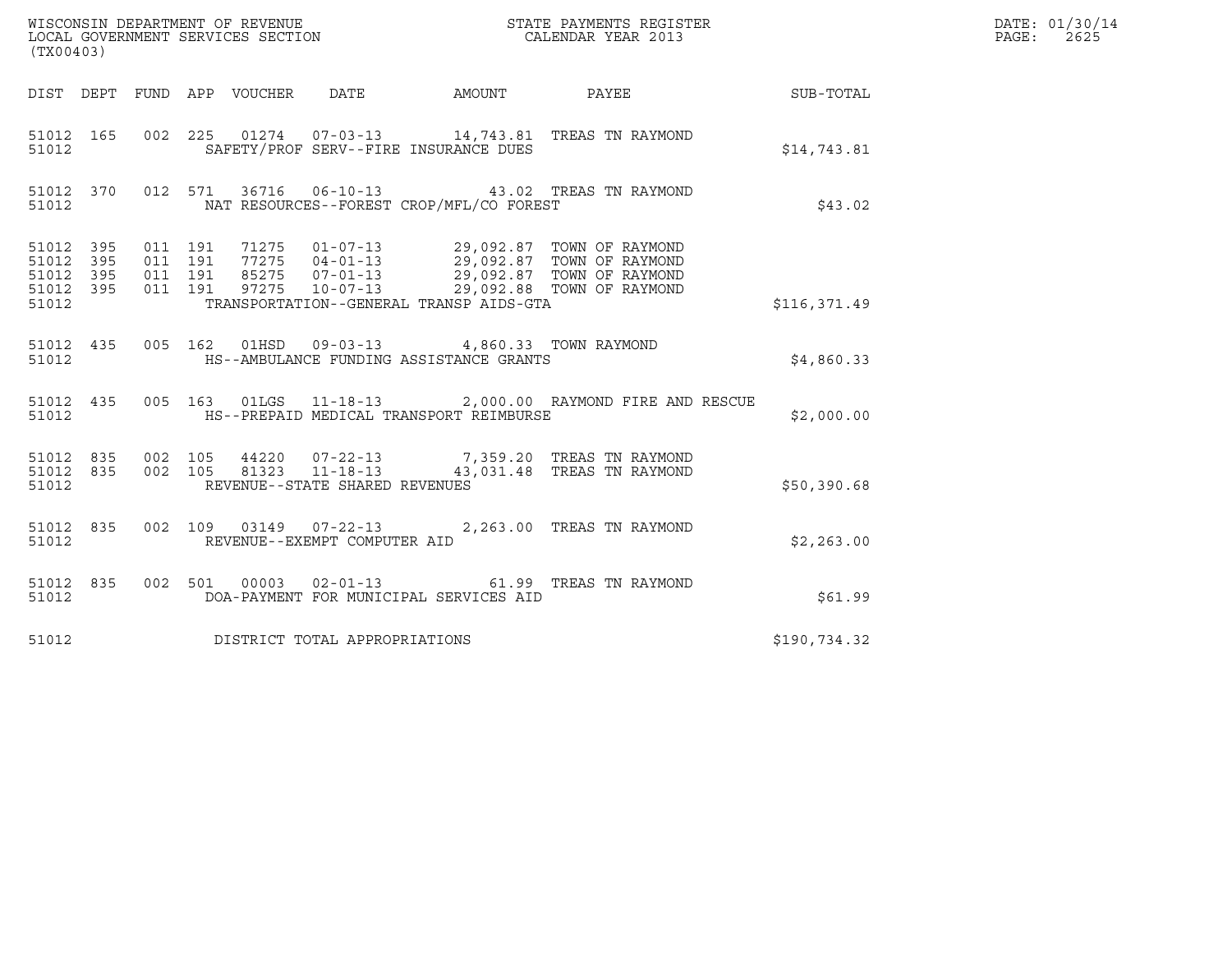| (TX00403)                                                                                                                                                     |                                                                                                |                                                                                                                                              |                                                      |                                                                                                                                              |                                                                                                                                                                                                                            |                                                                                                           |                                                                                                                                                                                                                          |             | DATE: 01/30/14<br>PAGE:<br>2626 |
|---------------------------------------------------------------------------------------------------------------------------------------------------------------|------------------------------------------------------------------------------------------------|----------------------------------------------------------------------------------------------------------------------------------------------|------------------------------------------------------|----------------------------------------------------------------------------------------------------------------------------------------------|----------------------------------------------------------------------------------------------------------------------------------------------------------------------------------------------------------------------------|-----------------------------------------------------------------------------------------------------------|--------------------------------------------------------------------------------------------------------------------------------------------------------------------------------------------------------------------------|-------------|---------------------------------|
|                                                                                                                                                               |                                                                                                |                                                                                                                                              |                                                      |                                                                                                                                              | DIST DEPT FUND APP VOUCHER DATE                                                                                                                                                                                            |                                                                                                           | AMOUNT PAYEE SUB-TOTAL                                                                                                                                                                                                   |             |                                 |
| 51016                                                                                                                                                         | 51016 165                                                                                      |                                                                                                                                              |                                                      |                                                                                                                                              | SAFETY/PROF SERV--FIRE INSURANCE DUES                                                                                                                                                                                      |                                                                                                           | 002 225 01275 07-03-13 23,983.82 TREAS TN WATERFORD                                                                                                                                                                      | \$23,983.82 |                                 |
| 51016                                                                                                                                                         |                                                                                                |                                                                                                                                              |                                                      | 51016 370 002 503 15982                                                                                                                      | NAT RESOURCES--AIDS IN LIEU OF TAXES                                                                                                                                                                                       |                                                                                                           | 02-06-13 20,672.61 TREAS TN WATERFORD<br>TOWN SHARE 2530.63                                                                                                                                                              | \$20,672.61 |                                 |
| 51016                                                                                                                                                         | 51016 370<br>51016 370                                                                         |                                                                                                                                              |                                                      |                                                                                                                                              |                                                                                                                                                                                                                            |                                                                                                           | $\begin{tabular}{llllll} 012 & 381 & 00006 & 07-26-13 & 1.23 TREAS TN WATERFORD \\ 012 & 381 & 00601 & 03-26-13 & 2,369.42 TREAS TN WATERFORD \\ & NAT RESOURCES--BOAT PATROL \\ \end{tabular}$                          | \$2,370.65  |                                 |
| 51016 370<br>51016                                                                                                                                            |                                                                                                | 51016 370 012 550<br>012 550                                                                                                                 |                                                      |                                                                                                                                              | NAT RESOURCES--BOATING ENFORCEMENT AIDS                                                                                                                                                                                    |                                                                                                           | 00006  07-26-13  4.23  TREAS TN WATERFORD<br>00601  03-26-13  8,210.06  TREAS TN WATERFORD                                                                                                                               | \$8,214.29  |                                 |
| 51016                                                                                                                                                         | 51016 370                                                                                      | 012 571                                                                                                                                      |                                                      |                                                                                                                                              | NAT RESOURCES--FOREST CROP/MFL/CO FOREST                                                                                                                                                                                   |                                                                                                           | 36717  06-10-13    16.00    TREAS TN WATERFORD                                                                                                                                                                           | \$16.00     |                                 |
| 51016                                                                                                                                                         | 51016 370<br>51016 370                                                                         |                                                                                                                                              |                                                      |                                                                                                                                              | NAT RESOURCES--AIDS IN LIEU OF TAXES                                                                                                                                                                                       |                                                                                                           | 012 579 18769 04-15-13 602.38 TREAS TN WATERFORD<br>012 579 18769 04-15-13 277.00 TREAS TOWN WATERFORD                                                                                                                   | \$1,079.38  |                                 |
| 51016                                                                                                                                                         | 51016 370                                                                                      |                                                                                                                                              |                                                      |                                                                                                                                              | NAT RESOURCES--RU RECYCLING GRANT                                                                                                                                                                                          |                                                                                                           | 074 670 40901 05-20-13 17,847.52 TREAS TN WATERFORD                                                                                                                                                                      | \$17,847.52 |                                 |
| 51016 395<br>51016<br>51016<br>51016<br>51016<br>51016<br>51016 395<br>51016<br>51016<br>51016<br>51016<br>51016<br>51016<br>51016<br>51016<br>51016<br>51016 | 395<br>395<br>395<br>395<br>395<br>395<br>395<br>395<br>395<br>395<br>395<br>395<br>395<br>395 | 011 185<br>011 185<br>011 185<br>011 185<br>011 185<br>011 185<br>011 185<br>011<br>011<br>011<br>011<br>011<br>011<br>011<br>011<br>011 185 | 185<br>185<br>185<br>185<br>185<br>185<br>185<br>185 | 65370<br>65370<br>65370<br>65370<br>67675<br>67675<br>67675<br>67675<br>71521<br>73752<br>77669<br>77669<br>86591<br>86591<br>93729<br>95214 | $03 - 11 - 13$<br>$03 - 11 - 13$<br>$04 - 15 - 13$<br>$05 - 06 - 13$<br>$06 - 17 - 13$<br>$06 - 17 - 13$<br>$09 - 09 - 13$<br>$09 - 09 - 13$<br>$11 - 12 - 13$<br>$11 - 25 - 13$<br>TRANSPORTATION--HIGHWAY SAFETY-FEDERAL | 514.42<br>168.64<br>1,337.10<br>4,602.62<br>168.64<br>84.32<br>2,165.40<br>2,473.66<br>1,208.11<br>521.28 | TREAS TN WATERFORD<br>TREAS TN WATERFORD<br>TREAS TN WATERFORD<br>TREAS TN WATERFORD<br>TREAS TN WATERFORD<br>TREAS TN WATERFORD<br>TREAS TN WATERFORD<br>TREAS TN WATERFORD<br>TREAS TN WATERFORD<br>TREAS TN WATERFORD | \$17,984.57 |                                 |
| 51016<br>51016                                                                                                                                                | 395<br>395                                                                                     | 011 191<br>011 191                                                                                                                           |                                                      | 71276<br>77276                                                                                                                               | $01 - 07 - 13$<br>$04 - 01 - 13$                                                                                                                                                                                           | 43,396.45<br>43,396.45                                                                                    | TOWN OF WATERFORD<br>TOWN OF WATERFORD                                                                                                                                                                                   |             |                                 |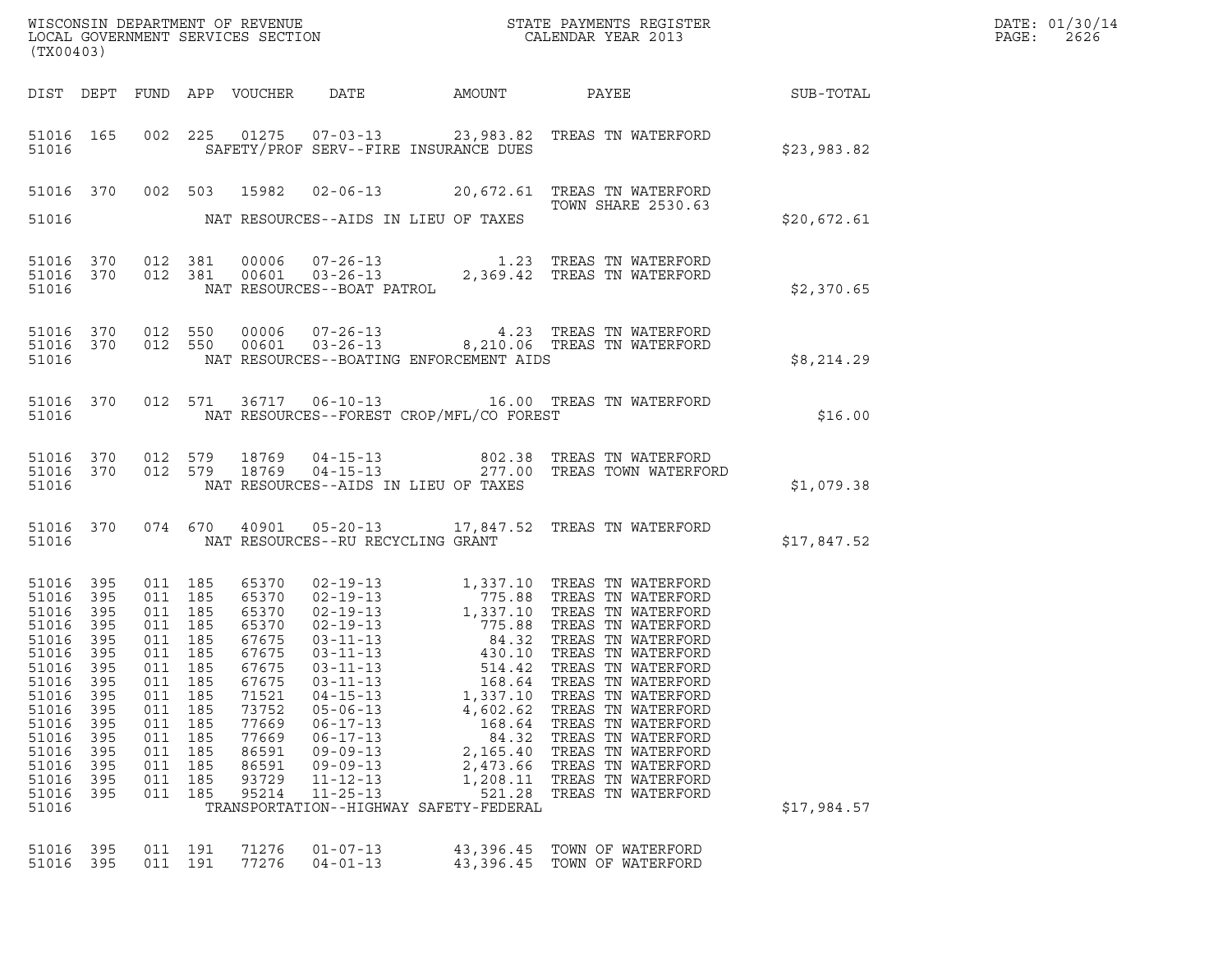| WISCONSIN DEPARTMENT OF REVENUE<br>LOCAL GOVERNMENT SERVICES SECTION<br>(TX00403) |                |                              |                                                                       |           | STATE PAYMENTS REGISTER<br>CALENDAR YEAR 2013              |              | DATE: 01/30/14<br>PAGE:<br>2627 |
|-----------------------------------------------------------------------------------|----------------|------------------------------|-----------------------------------------------------------------------|-----------|------------------------------------------------------------|--------------|---------------------------------|
| DEPT<br>DIST                                                                      | <b>FUND</b>    | APP<br>VOUCHER               | DATE                                                                  | AMOUNT    | PAYEE                                                      | SUB-TOTAL    |                                 |
| 395<br>51016<br>51016<br>395<br>51016                                             | 011 191<br>011 | 85276<br>191<br>97276        | 07-01-13<br>$10 - 07 - 13$<br>TRANSPORTATION--GENERAL TRANSP AIDS-GTA |           | 43,396.45 TOWN OF WATERFORD<br>43,396.47 TOWN OF WATERFORD | \$173,585.82 |                                 |
| 51016 455<br>51016                                                                | 002            | 231<br>00623                 | 02-19-13<br>JUSTICE--LAW ENFORCEMENT TRAINING                         | 1,280.00  | TREAS TN WATERFORD                                         | \$1,280.00   |                                 |
| 835<br>51016<br>51016<br>835<br>51016                                             | 002<br>002     | 105<br>44221<br>105<br>81324 | 07-22-13<br>$11 - 18 - 13$<br>REVENUE--STATE SHARED REVENUES          | 63,709.28 | 11,223.26 TREAS TN WATERFORD<br>TREAS TN WATERFORD         | \$74,932.54  |                                 |
| 51016 835<br>51016                                                                | 002            | 03150<br>109                 | $07 - 22 - 13$<br>REVENUE--EXEMPT COMPUTER AID                        | 119.00    | TREAS TN WATERFORD                                         | \$119.00     |                                 |
| 51016                                                                             |                |                              | DISTRICT TOTAL APPROPRIATIONS                                         |           |                                                            | \$342,086.20 |                                 |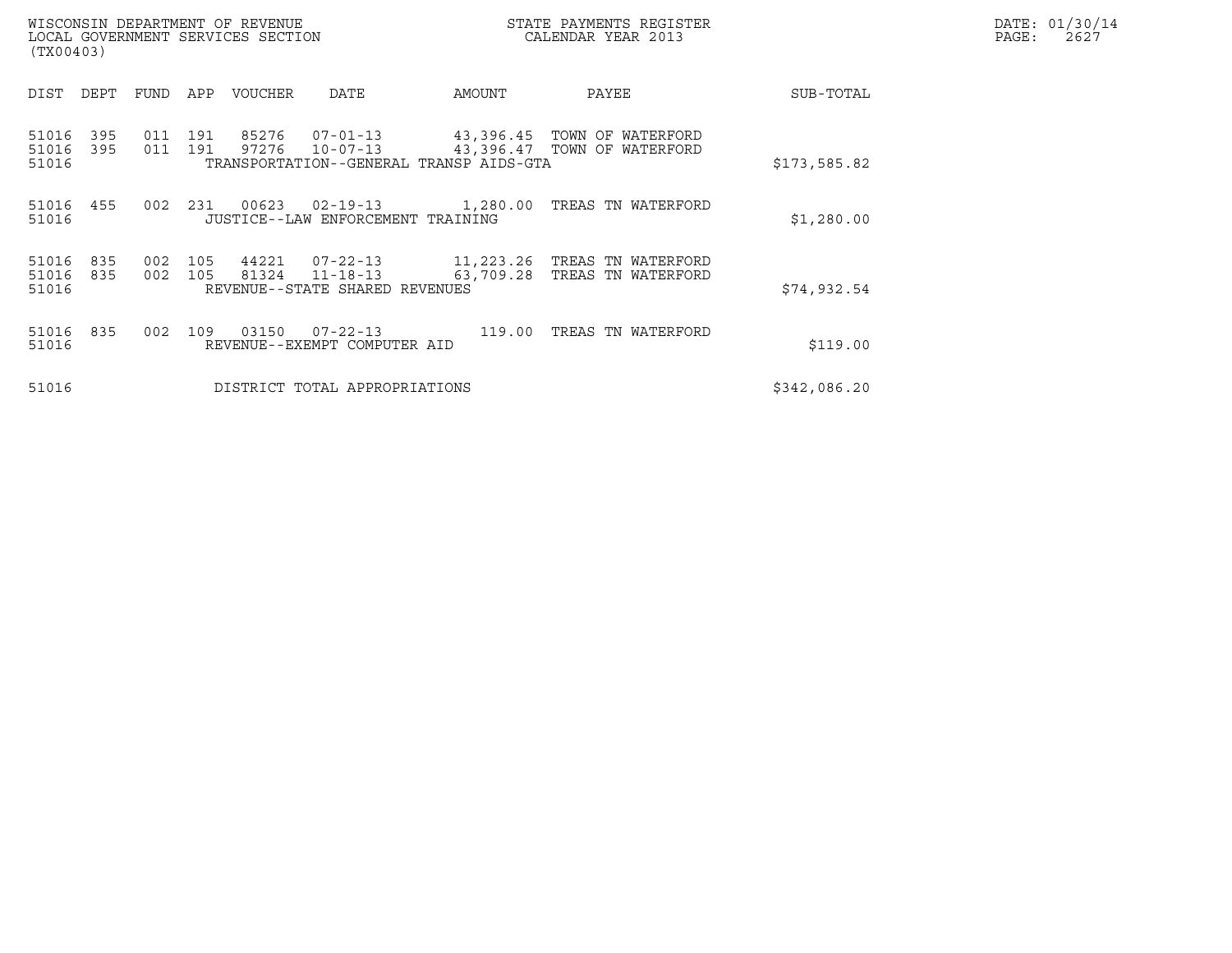| (TX00403)                                                       |                                          |  |  |                                   |                                          |                                                                                                                                                                                                  |                 | DATE: 01/30/14<br>$\mathtt{PAGE}$ :<br>2628 |
|-----------------------------------------------------------------|------------------------------------------|--|--|-----------------------------------|------------------------------------------|--------------------------------------------------------------------------------------------------------------------------------------------------------------------------------------------------|-----------------|---------------------------------------------|
| DIST DEPT FUND APP VOUCHER DATE                                 |                                          |  |  |                                   | AMOUNT                                   |                                                                                                                                                                                                  | PAYEE SUB-TOTAL |                                             |
| 51018 165<br>51018                                              |                                          |  |  |                                   | SAFETY/PROF SERV--FIRE INSURANCE DUES    | 002 225 01276 07-03-13 17,699.90 TREAS TN YORKVILLE                                                                                                                                              | \$17,699.90     |                                             |
| 51018 370<br>51018                                              |                                          |  |  |                                   | NAT RESOURCES--FOREST CROP/MFL/CO FOREST | 012 571 36718 06-10-13 2.40 TREAS TN YORKVILLE                                                                                                                                                   | \$2.40          |                                             |
| 51018 370<br>51018                                              |                                          |  |  | NAT RESOURCES--RU RECYCLING GRANT |                                          | 074 670 40902 05-20-13 5,514.09 TREAS TN YORKVILLE                                                                                                                                               | \$5,514.09      |                                             |
| 51018 395<br>51018<br>395<br>51018<br>395<br>51018 395<br>51018 | 011 191<br>011 191<br>011 191<br>011 191 |  |  |                                   | TRANSPORTATION--GENERAL TRANSP AIDS-GTA  | 71277  01-07-13  25,617.31  TOWN OF YORKVILLE<br>77277  04-01-13  25,617.31  TOWN OF YORKVILLE<br>85277  07-01-13  25,617.31  TOWN OF YORKVILLE<br>97277  10-07-13  25,617.32  TOWN OF YORKVILLE | \$102, 469.25   |                                             |
| 51018 835<br>51018                                              |                                          |  |  | REVENUE--STATE SHARED REVENUES    |                                          | 51018 835 002 105 44222 07-22-13 5,898.69 TREAS TN YORKVILLE<br>002 105 81325 11-18-13 33,840.29 TREAS TN YORKVILLE                                                                              | \$39,738.98     |                                             |
| 51018                                                           |                                          |  |  | REVENUE--EXEMPT COMPUTER AID      |                                          | 51018 835 002 109 03151 07-22-13 5,721.00 TREAS TN YORKVILLE                                                                                                                                     | \$5,721.00      |                                             |
| 51018 835<br>51018                                              |                                          |  |  | REVENUE--LOTTERY CREDIT -         |                                          | 021  363  35820  03-25-13  19,782.73  TREAS TN YORKVILLE                                                                                                                                         | \$19,782.73     |                                             |
| 51018                                                           |                                          |  |  | DISTRICT TOTAL APPROPRIATIONS     |                                          |                                                                                                                                                                                                  | \$190,928.35    |                                             |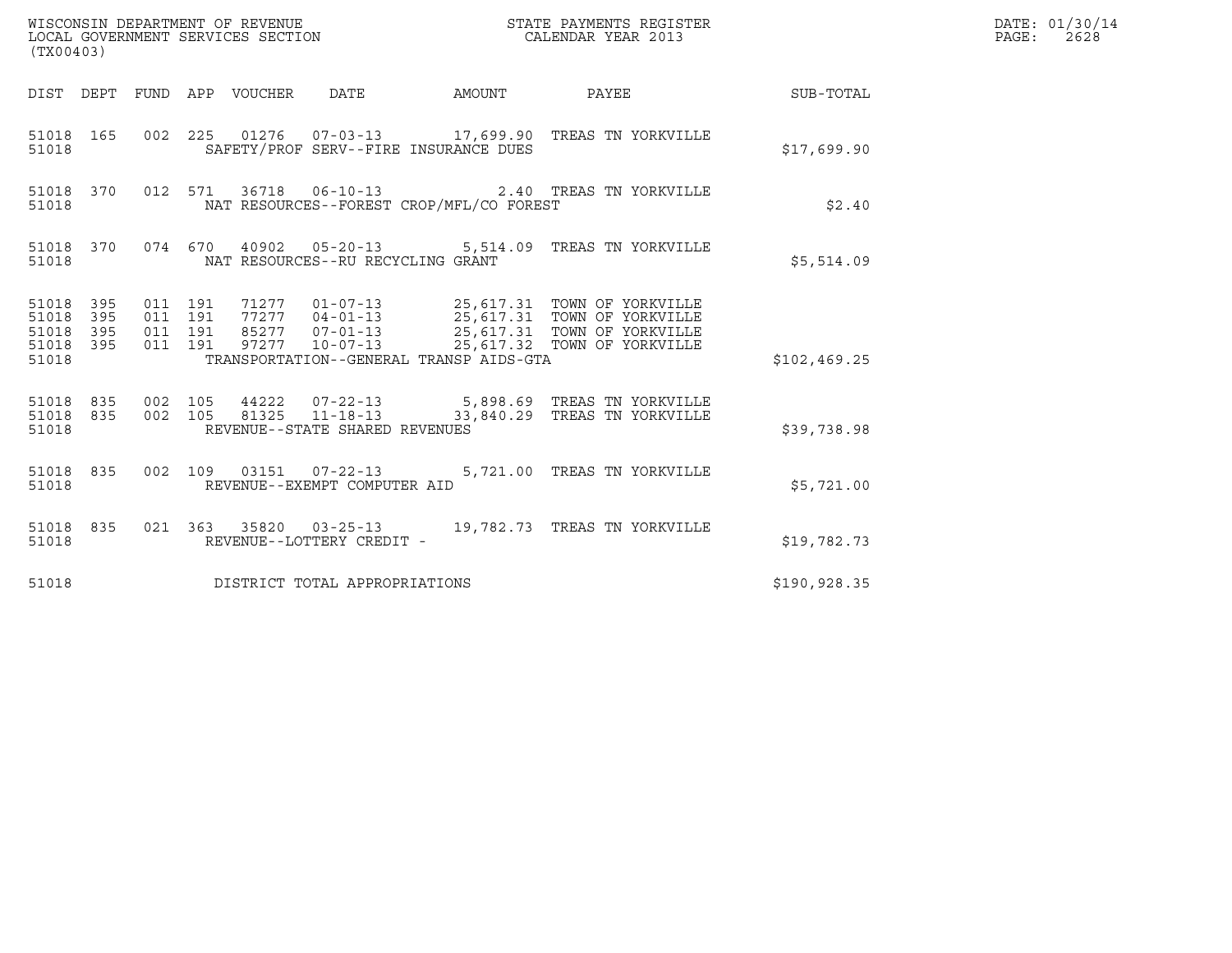| (TX00403)                                                                                                                                                                                                                                                                                                                                                                                                                                                                                            |              | DATE: 01/30/14<br>PAGE:<br>2629 |
|------------------------------------------------------------------------------------------------------------------------------------------------------------------------------------------------------------------------------------------------------------------------------------------------------------------------------------------------------------------------------------------------------------------------------------------------------------------------------------------------------|--------------|---------------------------------|
| DATE<br>DIST DEPT FUND APP VOUCHER<br>AMOUNT<br>PAYEE                                                                                                                                                                                                                                                                                                                                                                                                                                                | SUB-TOTAL    |                                 |
| 002 225 01277 07-03-13 67,759.38 TREAS VIL CALEDONIA<br>51104 165<br>SAFETY/PROF SERV--FIRE INSURANCE DUES<br>51104                                                                                                                                                                                                                                                                                                                                                                                  | \$67,759.38  |                                 |
| 36719  06-10-13  22.20 TREAS VIL CALEDONIA<br>51104 370<br>012 571<br>NAT RESOURCES--FOREST CROP/MFL/CO FOREST<br>51104                                                                                                                                                                                                                                                                                                                                                                              | \$22.20      |                                 |
| 074 670 40897 05-20-13 61,208.57 TREAS VIL CALEDONIA<br>51104 370<br>NAT RESOURCES--RU RECYCLING GRANT<br>51104                                                                                                                                                                                                                                                                                                                                                                                      | \$61,208.57  |                                 |
| 72080  01-07-13  9,240.32  VILLAGE OF CALEDONIA<br>78080  04-01-13  9,240.32  VILLAGE OF CALEDONIA<br>86080  07-01-13  9,240.32  VILLAGE OF CALEDONIA<br>98080  10-07-13  9,240.33  VILLAGE OF CALEDONIA<br>51104 395<br>011 162<br>51104 395<br>011 162<br>011 162<br>51104 395<br>011 162<br>51104 395<br>TRANSPORTATION--CONNECTING HIGHWAY AIDS<br>51104                                                                                                                                         | \$36,961.29  |                                 |
| 67676 03-11-13 1,385.04 TREAS VIL CALEDONIA<br>68459 03-18-13 1,154.20 TREAS VIL CALEDONIA<br>71522 04-15-13 1,657.00 TREAS VIL CALEDONIA<br>76371 06-03-13 2,118.68 TREAS VIL CALEDONIA<br>84665 08-19-13 2,118.68 TREAS VIL CALEDONI<br>51104 395<br>011 185<br>51104 395<br>011 185<br>51104 395<br>011 185<br>011 185<br>51104 395<br>011 185<br>51104 395<br>$11 - 18 - 13$<br>011 185<br>94613<br>2,159.80 TREAS VIL CALEDONIA<br>51104 395<br>51104<br>TRANSPORTATION--HIGHWAY SAFETY-FEDERAL | \$10,783.12  |                                 |
| 11278  01-07-13  202,597.24  VILLAGE OF CALEDONIA<br>77278  04-01-13  202,597.24  VILLAGE OF CALEDONIA<br>85278  07-01-13  202,597.24  VILLAGE OF CALEDONIA<br>51104 395<br>011 191<br>51104 395<br>011 191<br>011 191<br>51104 395<br>011 191<br>97278<br>$10 - 07 - 13$<br>202,597.26 VILLAGE OF CALEDONIA<br>51104 395<br>TRANSPORTATION--GENERAL TRANSP AIDS-GTA<br>51104                                                                                                                        | \$810,388.98 |                                 |
| 005 162 01HSD 09-03-13 6,188.23 VILLAGE CALEDONIA<br>51104 435<br>51104<br>HS--AMBULANCE FUNDING ASSISTANCE GRANTS                                                                                                                                                                                                                                                                                                                                                                                   | \$6,188.23   |                                 |
| 51104 435<br>005 163 01LGS 11-18-13 11,000.00 VILLAGE OF CALEDONIA<br>51104<br>HS--PREPAID MEDICAL TRANSPORT REIMBURSE                                                                                                                                                                                                                                                                                                                                                                               | \$11,000.00  |                                 |
| 51104 455<br>002 231<br>00056<br>$11 - 01 - 13$<br>160.00 TREAS VIL CALEDONIA<br>002 231 00192 02-07-13<br>51104 455<br>4,480.00 TREAS VIL CALEDONIA<br>JUSTICE--LAW ENFORCEMENT TRAINING<br>51104                                                                                                                                                                                                                                                                                                   | \$4,640.00   |                                 |
| 51104 835<br>002 105 44223<br>$07 - 22 - 13$<br>282,334.69 TREAS VIL CALEDONIA<br>$11 - 18 - 13$<br>51104 835<br>002 105<br>81326<br>536,022.28 TREAS VIL CALEDONIA<br>51104<br>REVENUE--STATE SHARED REVENUES                                                                                                                                                                                                                                                                                       | \$818,356.97 |                                 |
| 51104 835 002 109 03152 07-22-13 9,279.00 TREAS VIL CALEDONIA                                                                                                                                                                                                                                                                                                                                                                                                                                        |              |                                 |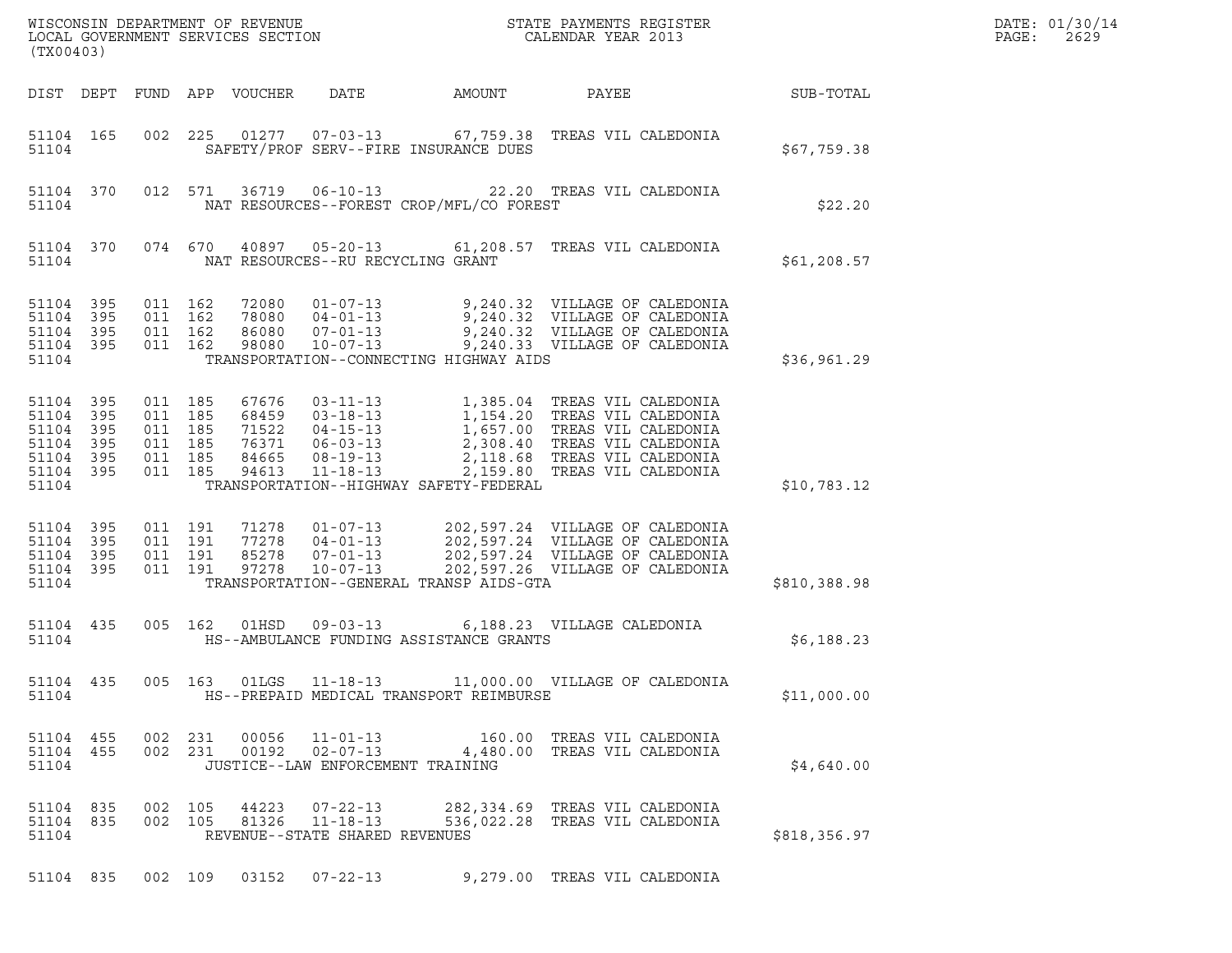| (TX00403)             | WISCONSIN DEPARTMENT OF REVENUE<br>LOCAL GOVERNMENT SERVICES SECTION |                                                | STATE PAYMENTS REGISTER<br>CALENDAR YEAR 2013 |                     |             | DATE: 01/30/14<br>2630<br>PAGE: |
|-----------------------|----------------------------------------------------------------------|------------------------------------------------|-----------------------------------------------|---------------------|-------------|---------------------------------|
| DIST<br>DEPT<br>FUND  | APP<br><b>VOUCHER</b>                                                | DATE                                           | AMOUNT                                        | PAYEE               | SUB-TOTAL   |                                 |
| 835<br>51104<br>51104 | 002<br>109<br>05265                                                  | $07 - 22 - 13$<br>REVENUE--EXEMPT COMPUTER AID | 26,214.00                                     | TREAS VIL CALEDONIA | \$35,493.00 |                                 |
| 51104                 |                                                                      | DISTRICT TOTAL APPROPRIATIONS                  |                                               | \$1,862,801.74      |             |                                 |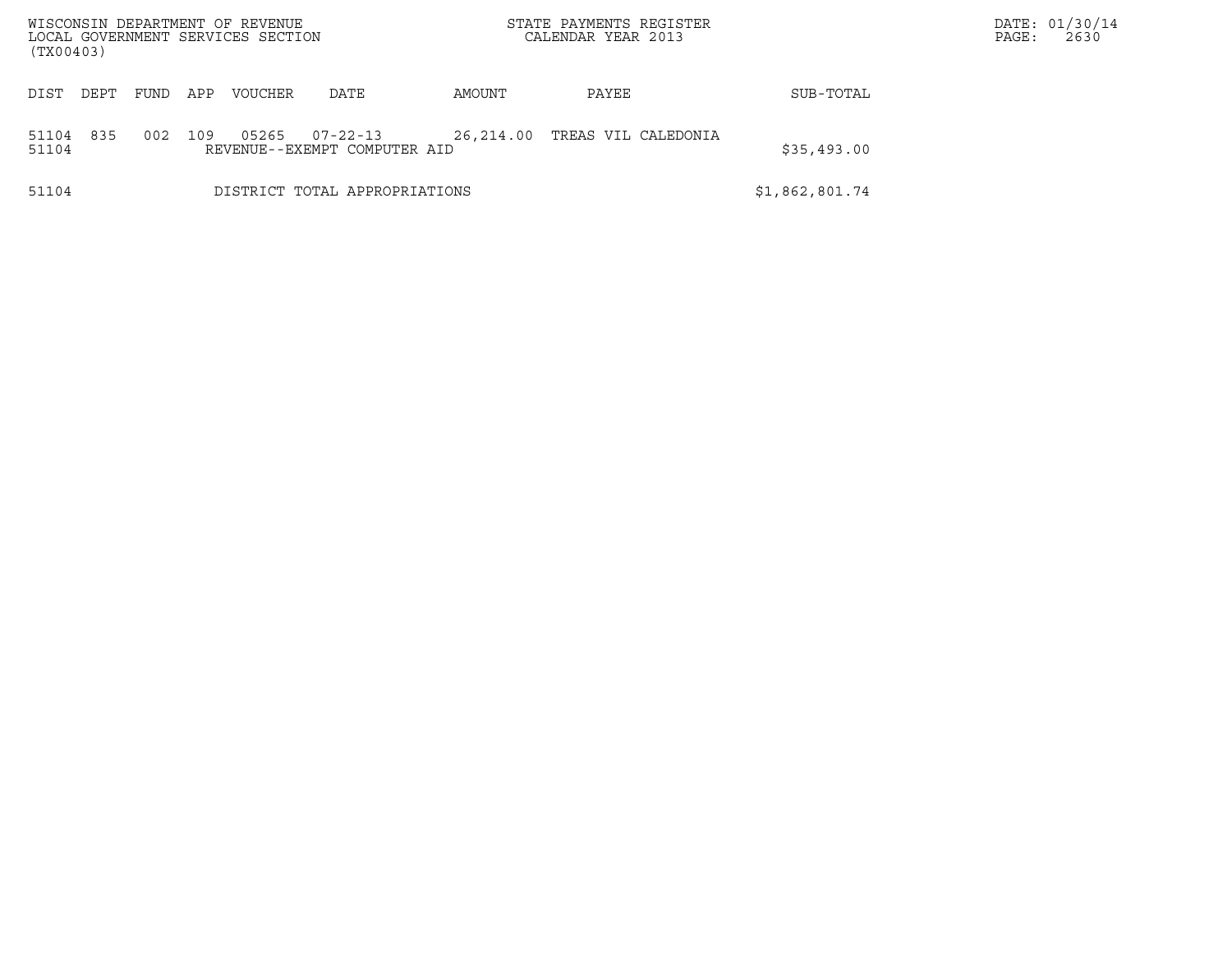| (TX00403)                                     |                   |                                          |  |                                 |                                   |                                         |                                                                                                                          |             | DATE: 01/30/14<br>$\mathtt{PAGE}$ :<br>2631 |
|-----------------------------------------------|-------------------|------------------------------------------|--|---------------------------------|-----------------------------------|-----------------------------------------|--------------------------------------------------------------------------------------------------------------------------|-------------|---------------------------------------------|
|                                               |                   |                                          |  | DIST DEPT FUND APP VOUCHER DATE |                                   | AMOUNT                                  | PAYEE                                                                                                                    | SUB-TOTAL   |                                             |
| 51121                                         |                   |                                          |  |                                 |                                   | SAFETY/PROF SERV--FIRE INSURANCE DUES   | 51121 165 002 225 01278 07-03-13 1,427.22 TREAS VIL ELMWOOD PARK                                                         | \$1,427.22  |                                             |
| 51121                                         | 51121 370         |                                          |  |                                 | NAT RESOURCES--RU RECYCLING GRANT |                                         | 074 670 40903 05-20-13 2,781.76 TREAS VIL ELMWOOD PARK                                                                   | \$2,781.76  |                                             |
| 51121 395<br>51121<br>51121<br>51121<br>51121 | 395<br>395<br>395 | 011 191<br>011 191<br>011 191<br>011 191 |  |                                 |                                   | TRANSPORTATION--GENERAL TRANSP AIDS-GTA | 71279  01-07-13  2,506.81  VILLAGE OF ELMWOOD PARK                                                                       | \$10,027.24 |                                             |
| 51121                                         | 51121 835         | 002 105                                  |  |                                 | REVENUE--STATE SHARED REVENUES    |                                         | 51121 835 002 105 44224 07-22-13 1,912.57 TREAS VIL ELMWOOD PARK<br>81327  11-18-13   10,837.88   TREAS VIL ELMWOOD PARK | \$12,750.45 |                                             |
| 51121                                         | 51121 835         |                                          |  |                                 | REVENUE--EXEMPT COMPUTER AID      |                                         | 002 109 03153 07-22-13 25.00 TREAS VIL ELMWOOD PARK                                                                      | \$25.00     |                                             |
| 51121                                         |                   |                                          |  |                                 | DISTRICT TOTAL APPROPRIATIONS     |                                         |                                                                                                                          | \$27,011.67 |                                             |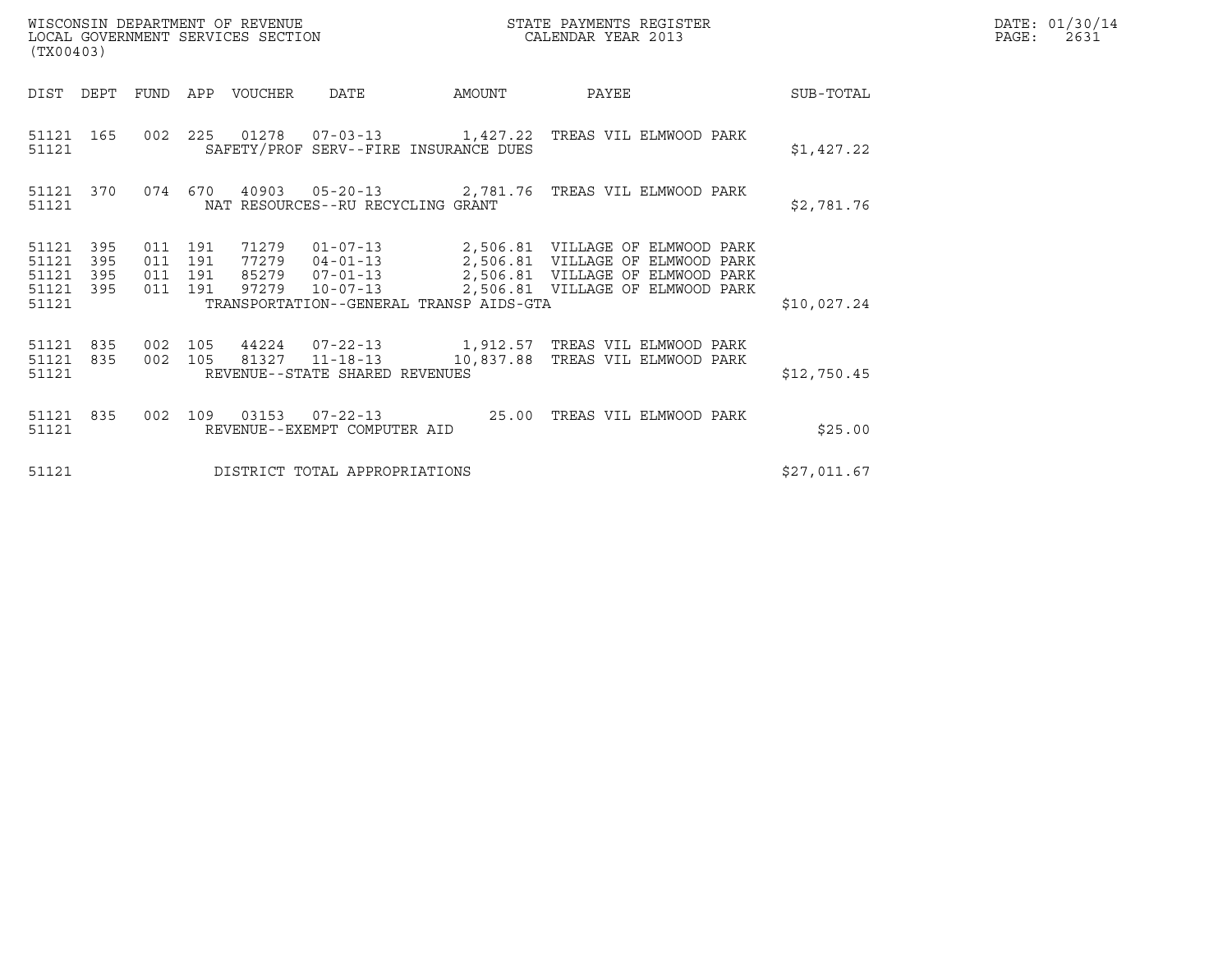| ${\tt WISCONSIM\ DEPARTMENT\ OF\ REVENUE}\qquad \qquad {\tt STATE\ PAYMENTS\ REGISTER\ LOCAL\ GOVERNMENT\ SERVICES\ SECTION\qquad \qquad {\tt CALENDAR\ YEAR\ 2013}}$<br>(TX00403)                                                     |                                                                                         |                                                                                                                                                                                        |                                                                                                |                                                                                                                                                                                                    |                                                                                                                                                                                                                                                                            |                                                                                                                                                                                                                                                                                                                                                                                                                                |                                                                                                                                                                                                                                                                                                                                                                                            |                 |             | DATE: 01/30/14<br>PAGE:<br>2632 |
|----------------------------------------------------------------------------------------------------------------------------------------------------------------------------------------------------------------------------------------|-----------------------------------------------------------------------------------------|----------------------------------------------------------------------------------------------------------------------------------------------------------------------------------------|------------------------------------------------------------------------------------------------|----------------------------------------------------------------------------------------------------------------------------------------------------------------------------------------------------|----------------------------------------------------------------------------------------------------------------------------------------------------------------------------------------------------------------------------------------------------------------------------|--------------------------------------------------------------------------------------------------------------------------------------------------------------------------------------------------------------------------------------------------------------------------------------------------------------------------------------------------------------------------------------------------------------------------------|--------------------------------------------------------------------------------------------------------------------------------------------------------------------------------------------------------------------------------------------------------------------------------------------------------------------------------------------------------------------------------------------|-----------------|-------------|---------------------------------|
|                                                                                                                                                                                                                                        | DIST DEPT                                                                               |                                                                                                                                                                                        |                                                                                                | FUND APP VOUCHER                                                                                                                                                                                   | DATE                                                                                                                                                                                                                                                                       | AMOUNT                                                                                                                                                                                                                                                                                                                                                                                                                         |                                                                                                                                                                                                                                                                                                                                                                                            | PAYEE SUB-TOTAL |             |                                 |
| 51151 165<br>51151                                                                                                                                                                                                                     |                                                                                         |                                                                                                                                                                                        |                                                                                                |                                                                                                                                                                                                    |                                                                                                                                                                                                                                                                            | 002 225 01279 07-03-13 89,247.32 TREAS VIL MT PLEASANT<br>SAFETY/PROF SERV--FIRE INSURANCE DUES                                                                                                                                                                                                                                                                                                                                |                                                                                                                                                                                                                                                                                                                                                                                            |                 | \$89,247.32 |                                 |
| 51151                                                                                                                                                                                                                                  | 51151 370                                                                               |                                                                                                                                                                                        |                                                                                                |                                                                                                                                                                                                    |                                                                                                                                                                                                                                                                            | 012 678 03565 07-12-13 9,640.13 TREAS VIL MT PLEASANT<br>NAT RESOURCES--INVASIVE AQUATICE SPECIES                                                                                                                                                                                                                                                                                                                              |                                                                                                                                                                                                                                                                                                                                                                                            |                 | \$9,640.13  |                                 |
| 51151                                                                                                                                                                                                                                  | 51151 370                                                                               |                                                                                                                                                                                        |                                                                                                |                                                                                                                                                                                                    |                                                                                                                                                                                                                                                                            | 074 658 02078 02-11-13 36,376.51 TREAS VIL MT PLEASANT<br>NAT RESOURCES--URBAN NON-POINT GRANTS                                                                                                                                                                                                                                                                                                                                |                                                                                                                                                                                                                                                                                                                                                                                            |                 | \$36,376.51 |                                 |
| 51151                                                                                                                                                                                                                                  | 51151 370                                                                               |                                                                                                                                                                                        |                                                                                                |                                                                                                                                                                                                    | NAT RESOURCES--RU RECYCLING GRANT                                                                                                                                                                                                                                          | 074 670 40899 05-20-13 24,753.19 TREAS VIL MT PLEASANT                                                                                                                                                                                                                                                                                                                                                                         |                                                                                                                                                                                                                                                                                                                                                                                            |                 | \$24,753.19 |                                 |
| 51151                                                                                                                                                                                                                                  | 51151 370                                                                               |                                                                                                                                                                                        |                                                                                                |                                                                                                                                                                                                    | NAT RESOURCES--RU CONSOLIDATED GRANT                                                                                                                                                                                                                                       | 074 673 40899 05-20-13 6,874.24 TREAS VIL MT PLEASANT                                                                                                                                                                                                                                                                                                                                                                          |                                                                                                                                                                                                                                                                                                                                                                                            |                 | \$6,874.24  |                                 |
| 51151                                                                                                                                                                                                                                  | 51151 370                                                                               |                                                                                                                                                                                        |                                                                                                |                                                                                                                                                                                                    | NAT RESOURCES--STEWARDSHIP 2000                                                                                                                                                                                                                                            | 095 512 02566 04-02-13 42,750.00 TREAS VIL MT PLEASANT                                                                                                                                                                                                                                                                                                                                                                         |                                                                                                                                                                                                                                                                                                                                                                                            |                 | \$42,750.00 |                                 |
| 51151 395<br>51151 395<br>51151 395<br>51151 395<br>51151                                                                                                                                                                              |                                                                                         | 011 162<br>011 162                                                                                                                                                                     | 011 162<br>011 162                                                                             |                                                                                                                                                                                                    |                                                                                                                                                                                                                                                                            | 72081  01-07-13  2,438.41  VILLAGE OF MOUNT PLEASANT<br>78081  04-01-13  2,438.41  VILLAGE OF MOUNT PLEASANT<br>86081  07-01-13  2,438.41  VILLAGE OF MOUNT PLEASANT<br>98081  10-07-13  2,438.44  VILLAGE OF MOUNT PLEASANT<br>TRANSPORTATION--CONNECTING HIGHWAY AIDS                                                                                                                                                        |                                                                                                                                                                                                                                                                                                                                                                                            |                 | \$9,753.67  |                                 |
| 51151 395<br>51151 395<br>51151 395<br>51151 395<br>51151 395<br>51151 395<br>51151 395<br>51151 395<br>51151<br>51151<br>51151<br>51151<br>51151<br>51151<br>51151<br>51151<br>51151<br>51151<br>51151<br>51151<br>51151<br>51151 395 | 395<br>395<br>395<br>395<br>395<br>395<br>395<br>395<br>395<br>395<br>395<br>395<br>395 | 011 185<br>011 185<br>011 185<br>011 185<br>011 185<br>011 185<br>011 185<br>011 185<br>011<br>011<br>011<br>011<br>011<br>011<br>011<br>011<br>011<br>011<br>011<br>011<br>011<br>011 | 185<br>185<br>185<br>185<br>185<br>185<br>185<br>185<br>185<br>185<br>185<br>185<br>185<br>185 | 61743<br>61743<br>61743<br>61743<br>62508<br>62508<br>67009<br>67009<br>68460<br>68460<br>68460<br>68460<br>68460<br>68460<br>68460<br>71523<br>71523<br>73078<br>79250<br>79250<br>79250<br>79250 | $03 - 04 - 13$<br>$03 - 18 - 13$<br>$03 - 18 - 13$<br>$03 - 18 - 13$<br>$03 - 18 - 13$<br>$03 - 18 - 13$<br>$03 - 18 - 13$<br>$03 - 18 - 13$<br>$04 - 15 - 13$<br>$04 - 15 - 13$<br>$04 - 29 - 13$<br>$07 - 01 - 13$<br>$07 - 01 - 13$<br>$07 - 01 - 13$<br>$07 - 01 - 13$ | 01-14-13<br>01-14-13<br>01-14-13<br>01-14-13<br>01-14-13<br>01-22-13<br>01-22-13<br>01-22-13<br>03-04-13<br>03-04-13<br>03-04-13<br>03-04-13<br>03-04-13<br>03-04-13<br>03-04-13<br>03-04-13<br>03-04-13<br>03-04-13<br>03-04-13<br>03-04-13<br>03-04-13<br>03-04-13<br>03<br>896.00<br>896.00<br>896.00<br>896.00<br>896.00<br>896.00<br>896.00<br>2,240.00<br>1,792.00<br>2,240.00<br>896.00<br>896.00<br>896.00<br>2,688.00 | 896.00 TREAS VIL MT PLEASANT<br>TREAS VIL MT PLEASANT<br>TREAS VIL MT PLEASANT<br>TREAS VIL MT PLEASANT<br>TREAS VIL MT PLEASANT<br>TREAS VIL MT PLEASANT<br>TREAS VIL MT PLEASANT<br>TREAS VIL MT PLEASANT<br>TREAS VIL MT PLEASANT<br>TREAS VIL MT PLEASANT<br>TREAS VIL MT PLEASANT<br>TREAS VIL MT PLEASANT<br>TREAS VIL MT PLEASANT<br>TREAS VIL MT PLEASANT<br>TREAS VIL MT PLEASANT |                 |             |                                 |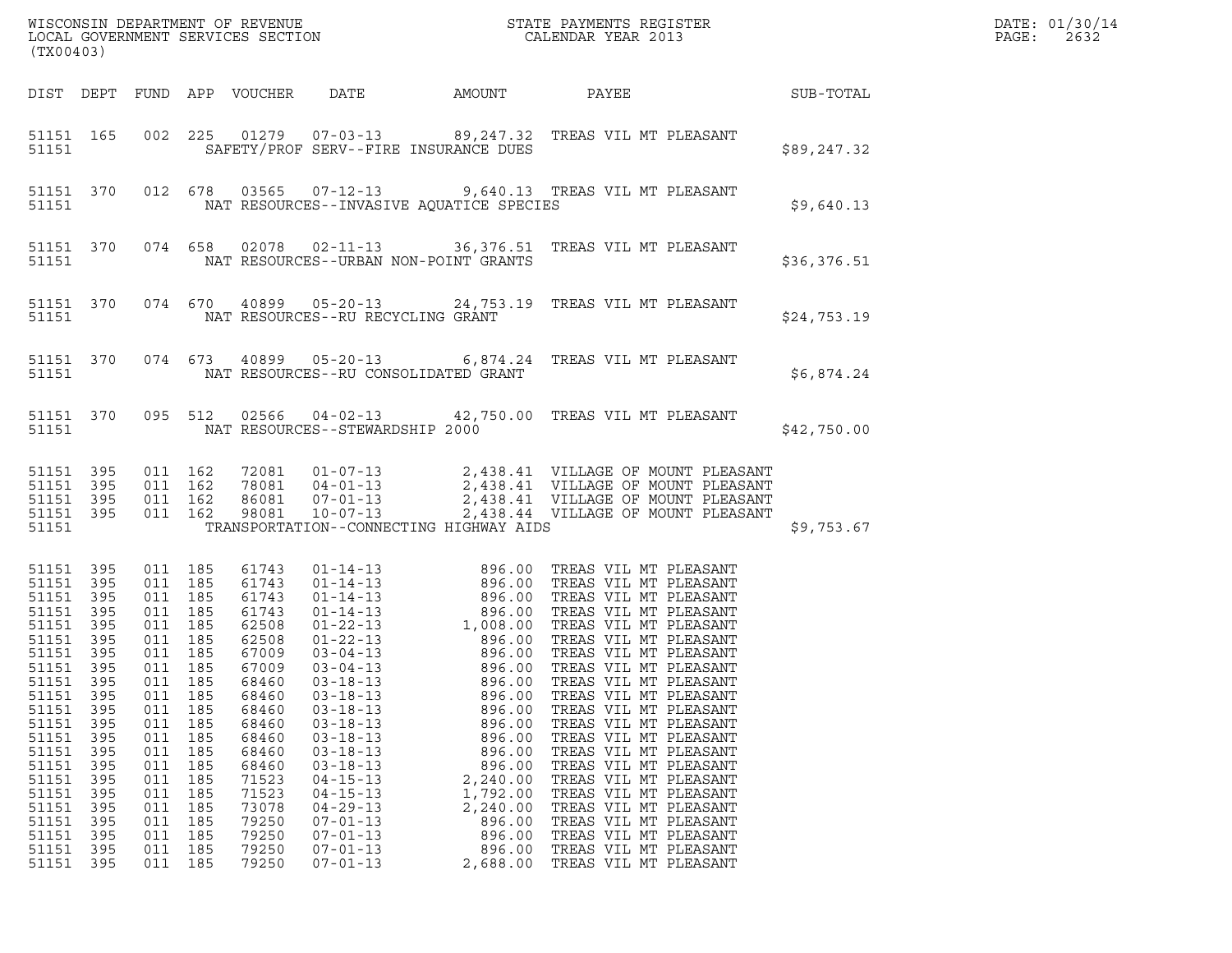| (TX00403)                                                                     |                                                        |                                                      |                                                      |                                                                      |                                                                                                                                  |                                                                                                                                              |                                                                                                                                                                                                                        |                |  |
|-------------------------------------------------------------------------------|--------------------------------------------------------|------------------------------------------------------|------------------------------------------------------|----------------------------------------------------------------------|----------------------------------------------------------------------------------------------------------------------------------|----------------------------------------------------------------------------------------------------------------------------------------------|------------------------------------------------------------------------------------------------------------------------------------------------------------------------------------------------------------------------|----------------|--|
| DIST                                                                          | DEPT                                                   |                                                      |                                                      | FUND APP VOUCHER                                                     | DATE                                                                                                                             | AMOUNT                                                                                                                                       | PAYEE                                                                                                                                                                                                                  | SUB-TOTAL      |  |
| 51151<br>51151<br>51151<br>51151<br>51151<br>51151<br>51151<br>51151<br>51151 | 395<br>395<br>395<br>395<br>395<br>395<br>395<br>- 395 | 011<br>011<br>011<br>011<br>011<br>011<br>011<br>011 | 185<br>185<br>185<br>185<br>185<br>185<br>185<br>185 | 86169<br>86169<br>93730<br>93730<br>93730<br>94614<br>94614<br>94614 | $09 - 03 - 13$<br>$09 - 03 - 13$<br>$11 - 12 - 13$<br>$11 - 12 - 13$<br>$11 - 12 - 13$<br>11-18-13<br>$11 - 18 - 13$<br>11-18-13 | $6, 791.00$<br>$5, 895.00$<br>$1, 792.00$<br>$1, 792.00$<br>$3, 136.00$<br>$3, 584.00$<br>3,248.00<br>TRANSPORTATION--HIGHWAY SAFETY-FEDERAL | TREAS VIL MT PLEASANT<br>TREAS VIL MT PLEASANT<br>TREAS VIL MT PLEASANT<br>TREAS VIL MT PLEASANT<br>TREAS VIL MT PLEASANT<br>3,584.00 TREAS VIL MT PLEASANT<br>2,688.00 TREAS VIL MT PLEASANT<br>TREAS VIL MT PLEASANT | \$54,126.00    |  |
| 51151<br>51151<br>51151<br>51151<br>51151                                     | 395<br>395<br>395<br>- 395                             | 011<br>011<br>011<br>011                             | 191<br>191<br>191<br>191                             | 71280<br>77280<br>85280<br>97280                                     | 01-07-13<br>04-01-13<br>07-01-13<br>10-07-13<br>$04 - 01 - 13$                                                                   | TRANSPORTATION--GENERAL TRANSP AIDS-GTA                                                                                                      | 244,306.81 VILLAGE OF MOUNT PLEASANT<br>244,306.81 VILLAGE OF MOUNT PLEASANT<br>244,306.81 VILLAGE OF MOUNT PLEASANT<br>244,306.84 VILLAGE OF MOUNT PLEASANT                                                           | \$977,227.27   |  |
| 51151<br>51151<br>51151                                                       | 395<br>395                                             | 011 278<br>011                                       | 278                                                  | 71603<br>71603                                                       | $04 - 11 - 13$<br>$04 - 11 - 13$                                                                                                 | 64,425.64<br>TRANSPORTATION--LRIP/TRIP/MSIP GRANTS                                                                                           | 61,334.31 TREAS VIL MT PLEASANT<br>TREAS VIL MT PLEASANT                                                                                                                                                               | \$125,759.95   |  |
| 51151 435<br>51151                                                            |                                                        | 005                                                  | 162                                                  | 01HSD                                                                | $09 - 03 - 13$                                                                                                                   | HS--AMBULANCE FUNDING ASSISTANCE GRANTS                                                                                                      | 7,378.92 VILLAGE MT PLEASANT                                                                                                                                                                                           | \$7,378.92     |  |
| 51151 435<br>51151                                                            |                                                        | 005                                                  | 163                                                  | 01LGS                                                                | $11 - 18 - 13$                                                                                                                   | HS--PREPAID MEDICAL TRANSPORT REIMBURSE                                                                                                      | 41,300.00 MT PLEASANT FIRE DEPT                                                                                                                                                                                        | \$41,300.00    |  |
| 51151<br>51151<br>51151                                                       | 455<br>455                                             | 002<br>002                                           | 231<br>231                                           | 00077<br>00432                                                       | $11 - 01 - 13$<br>$02 - 12 - 13$<br>JUSTICE--LAW ENFORCEMENT TRAINING                                                            |                                                                                                                                              | 160.00 TREAS VIL MT PLEASANT<br>5,760.00 TREAS VII MT BLEASANT                                                                                                                                                         | \$5,920.00     |  |
| 51151<br>51151<br>51151                                                       | 835<br>835                                             | 002 105<br>002                                       | 105                                                  | 44225<br>81328                                                       | 07-22-13<br>11-18-13<br>REVENUE--STATE SHARED REVENUES                                                                           |                                                                                                                                              | 274,021.13 TREAS VIL MT PLEASANT<br>236, 673.71 TREAS VIL MT PLEASANT                                                                                                                                                  | \$510,694.84   |  |
| 51151<br>51151<br>51151                                                       | 835<br>835                                             | 002<br>002                                           | 109<br>109                                           | 03154<br>05266                                                       | $07 - 22 - 13$<br>$07 - 22 - 13$<br>REVENUE--EXEMPT COMPUTER AID                                                                 |                                                                                                                                              | 107,969.00 TREAS VIL MT PLEASANT<br>170,278.00 TREAS VIL MT PLEASANT                                                                                                                                                   | \$278, 247.00  |  |
| 51151<br>51151                                                                | 835                                                    | 021                                                  | 363                                                  | 35821                                                                | $03 - 25 - 13$<br>REVENUE--LOTTERY CREDIT -                                                                                      |                                                                                                                                              | 504.01 TREAS VIL MT PLEASANT                                                                                                                                                                                           | \$504.01       |  |
| 51151                                                                         |                                                        |                                                      |                                                      |                                                                      | DISTRICT TOTAL APPROPRIATIONS                                                                                                    |                                                                                                                                              |                                                                                                                                                                                                                        | \$2,220,553.05 |  |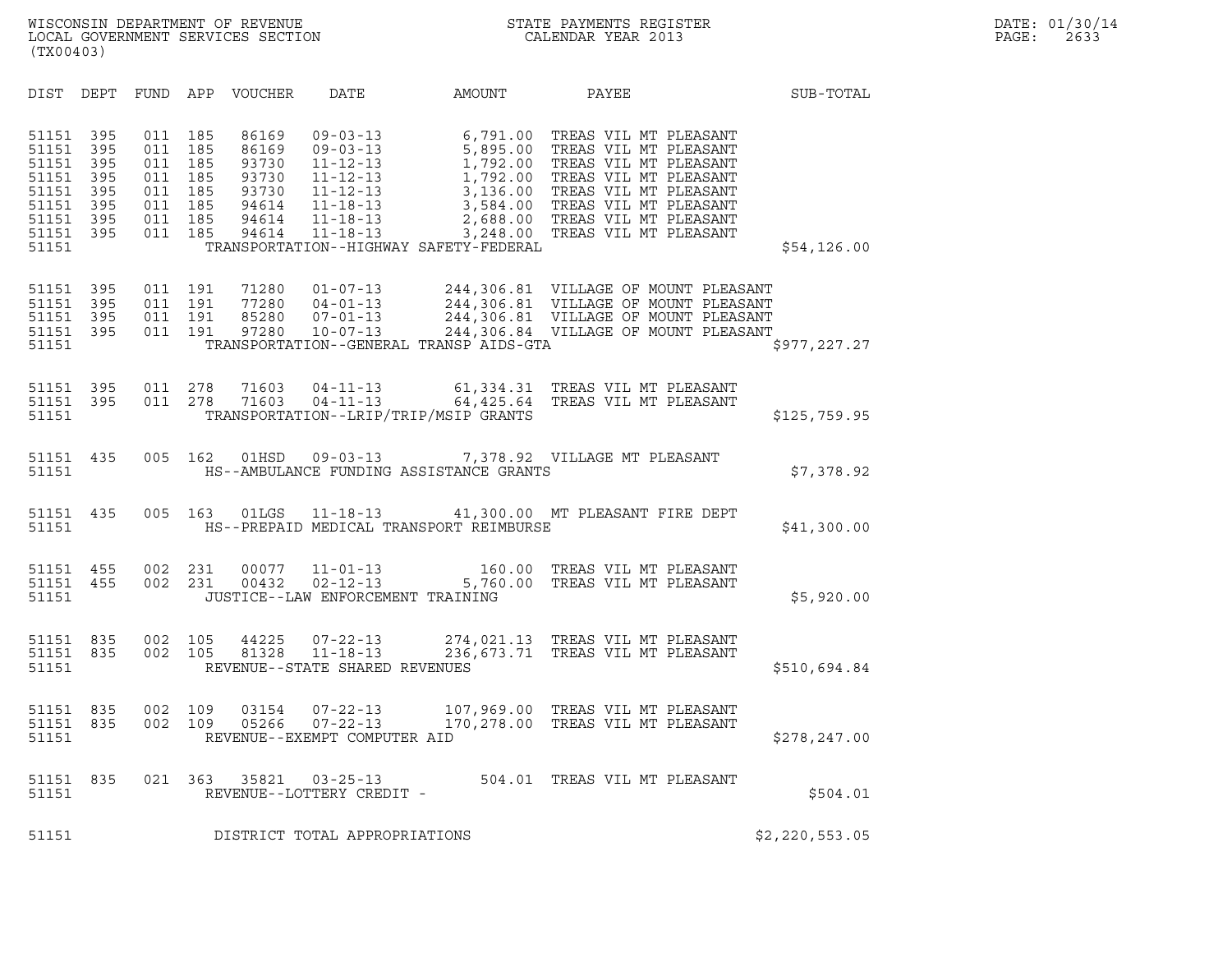| WISCONSIN DEPARTMENT OF REVENUE<br>LOCAL GOVERNMENT SERVICES SECTION<br>(TX00403) | STATE PAYMENTS REGISTER<br>CALENDAR YEAR 2013 | DATE: 01/30/14<br>PAGE:<br>2634 |
|-----------------------------------------------------------------------------------|-----------------------------------------------|---------------------------------|

| (TX00403)                                                             |                          |                          |                                                              |                                                           |        |                                                                                                                                  |              |
|-----------------------------------------------------------------------|--------------------------|--------------------------|--------------------------------------------------------------|-----------------------------------------------------------|--------|----------------------------------------------------------------------------------------------------------------------------------|--------------|
| DIST<br>DEPT                                                          | FUND                     | APP                      | VOUCHER                                                      | DATE                                                      | AMOUNT | PAYEE                                                                                                                            | SUB-TOTAL    |
| 51161<br>165<br>51161                                                 | 002                      | 225                      |                                                              | SAFETY/PROF SERV--FIRE INSURANCE DUES                     |        |                                                                                                                                  | \$1,216.56   |
| 370<br>51161<br>51161                                                 | 074                      | 670                      | 40904                                                        | 05-20-13 1,667.22<br>NAT RESOURCES--RU RECYCLING GRANT    |        | TREAS VIL NORTH BAY                                                                                                              | \$1,667.22   |
| 395<br>51161<br>51161<br>395<br>51161<br>395<br>51161<br>395<br>51161 | 011<br>011<br>011<br>011 | 191<br>191<br>191<br>191 | 71281<br>77281 04-01-13<br>85281  07-01-13<br>97281 10-07-13 | $01 - 07 - 13$<br>TRANSPORTATION--GENERAL TRANSP AIDS-GTA |        | 4,910.09 VILLAGE OF NORTH BAY<br>4,910.09 VILLAGE OF NORTH BAY<br>4,910.09 VILLAGE OF NORTH BAY<br>4,910.10 VILLAGE OF NORTH BAY | \$19,640.37  |
| 835<br>51161<br>51161<br>835<br>51161                                 | 002<br>002               | 105<br>105               | 81329 11-18-13                                               | REVENUE--STATE SHARED REVENUES                            |        | 44226  07-22-13    6,638.64 TREAS VIL NORTH BAY<br>7,576.05 TREAS VIL NORTH BAY                                                  | \$14, 214.69 |
| 835<br>51161<br>51161                                                 | 002                      | 109                      | 03155                                                        | $07 - 22 - 13$<br>REVENUE--EXEMPT COMPUTER AID            | 8.00   | TREAS VIL NORTH BAY                                                                                                              | \$8.00       |
| 51161                                                                 |                          |                          |                                                              | DISTRICT TOTAL APPROPRIATIONS                             |        |                                                                                                                                  | \$36,746.84  |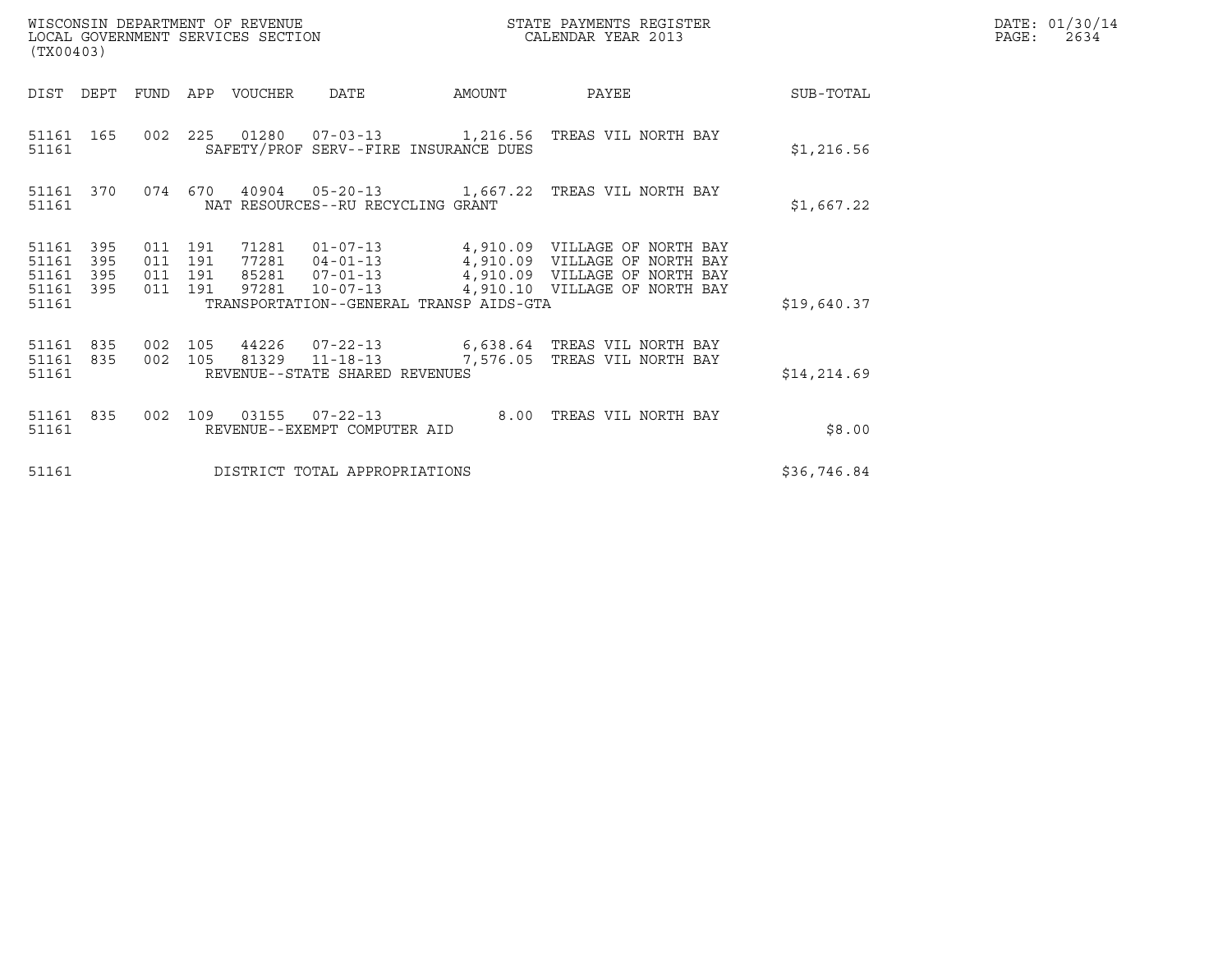| WISCONSIN DEPARTMENT OF REVENUE   | STATE PAYMENTS REGISTER | DATE: 01/30/14 |
|-----------------------------------|-------------------------|----------------|
| LOCAL GOVERNMENT SERVICES SECTION | CALENDAR YEAR 2013      | PAGE:<br>2635  |

| (TX00403)                                                             | WISCONSIN DEPARTMENT OF REVENUE<br>STATE PAYMENTS REGISTER<br>LOCAL GOVERNMENT SERVICES SECTION<br>CALENDAR YEAR 2013 |                                                                                               |        |                                                                                                                                                                 |              |  |  |  |
|-----------------------------------------------------------------------|-----------------------------------------------------------------------------------------------------------------------|-----------------------------------------------------------------------------------------------|--------|-----------------------------------------------------------------------------------------------------------------------------------------------------------------|--------------|--|--|--|
| DIST<br>DEPT                                                          | FUND<br>APP VOUCHER                                                                                                   | DATE                                                                                          | AMOUNT | PAYEE                                                                                                                                                           | SUB-TOTAL    |  |  |  |
| 51176 165<br>51176                                                    | 225<br>002                                                                                                            | 01281<br>$07 - 03 - 13$ 10,457.98<br>SAFETY/PROF SERV--FIRE INSURANCE DUES                    |        | TREAS VIL ROCHESTER                                                                                                                                             | \$10,457.98  |  |  |  |
| 51176 370<br>51176 370                                                | 002<br>503<br>002<br>503                                                                                              | 15983<br>$02 - 06 - 13$<br>15983                                                              | 161.37 | TREAS VIL ROCHESTER<br>02-06-13 21,678.63 TREAS VIL ROCHESTER                                                                                                   |              |  |  |  |
| 51176                                                                 |                                                                                                                       | NAT RESOURCES--AIDS IN LIEU OF TAXES                                                          |        | <b>TOWN SHARE 2721.52</b>                                                                                                                                       | \$21,840.00  |  |  |  |
| 370<br>51176<br>51176                                                 | 012<br>571                                                                                                            | 36720<br>NAT RESOURCES--FOREST CROP/MFL/CO FOREST                                             |        | 06-10-13 79.80 TREAS VIL ROCHESTER                                                                                                                              | \$79.80      |  |  |  |
| 51176 370<br>370<br>51176<br>51176                                    | 012<br>579<br>579<br>012                                                                                              | 18770<br>$04 - 15 - 13$<br>$04 - 15 - 13$<br>18770<br>NAT RESOURCES--AIDS IN LIEU OF TAXES    |        | 289.04 TREAS VIL ROCHESTER<br>500.95 TREAS VIL ROCHESTER                                                                                                        | \$789.99     |  |  |  |
| 51176 370<br>51176                                                    | 074<br>670                                                                                                            | $40905$ $05 - 20 - 13$<br>NAT RESOURCES--RU RECYCLING GRANT                                   |        | 6,162.76 TREAS VIL ROCHESTER                                                                                                                                    | \$6,162.76   |  |  |  |
| 395<br>51176<br>395<br>51176<br>51176<br>395<br>51176<br>395<br>51176 | 011<br>191<br>011<br>191<br>011<br>191<br>011<br>191                                                                  | 71282<br>77282<br>85282<br>97282<br>$10 - 07 - 13$<br>TRANSPORTATION--GENERAL TRANSP AIDS-GTA |        | 01-07-13 19,927.85 VILLAGE OF ROCHESTER<br>04-01-13 19,927.85 VILLAGE OF ROCHESTER<br>07-01-13 19,927.85 VILLAGE OF ROCHESTER<br>19,927.88 VILLAGE OF ROCHESTER | \$79,711.43  |  |  |  |
| 51176 435<br>51176                                                    | 005<br>162                                                                                                            | 01HSD<br>HS--AMBULANCE FUNDING ASSISTANCE GRANTS                                              |        | 09-03-13 4,704.40 VILLAGE ROCHESTER                                                                                                                             | \$4,704.40   |  |  |  |
| 51176<br>835<br>51176<br>835<br>51176                                 | 002<br>105<br>002<br>105                                                                                              | 44227<br>81330<br>REVENUE--STATE SHARED REVENUES                                              |        | 07-22-13 9,826.01 TREAS VIL ROCHESTER<br>11-18-13 56,923.97 TREAS VIL ROCHESTER                                                                                 | \$66,749.98  |  |  |  |
| 835<br>51176<br>51176                                                 | 002<br>109                                                                                                            | 03156<br>$07 - 22 - 13$<br>REVENUE--EXEMPT COMPUTER AID                                       |        | 374.00 TREAS VIL ROCHESTER                                                                                                                                      | \$374.00     |  |  |  |
| 51176                                                                 |                                                                                                                       | DISTRICT TOTAL APPROPRIATIONS                                                                 |        |                                                                                                                                                                 | \$190,870.34 |  |  |  |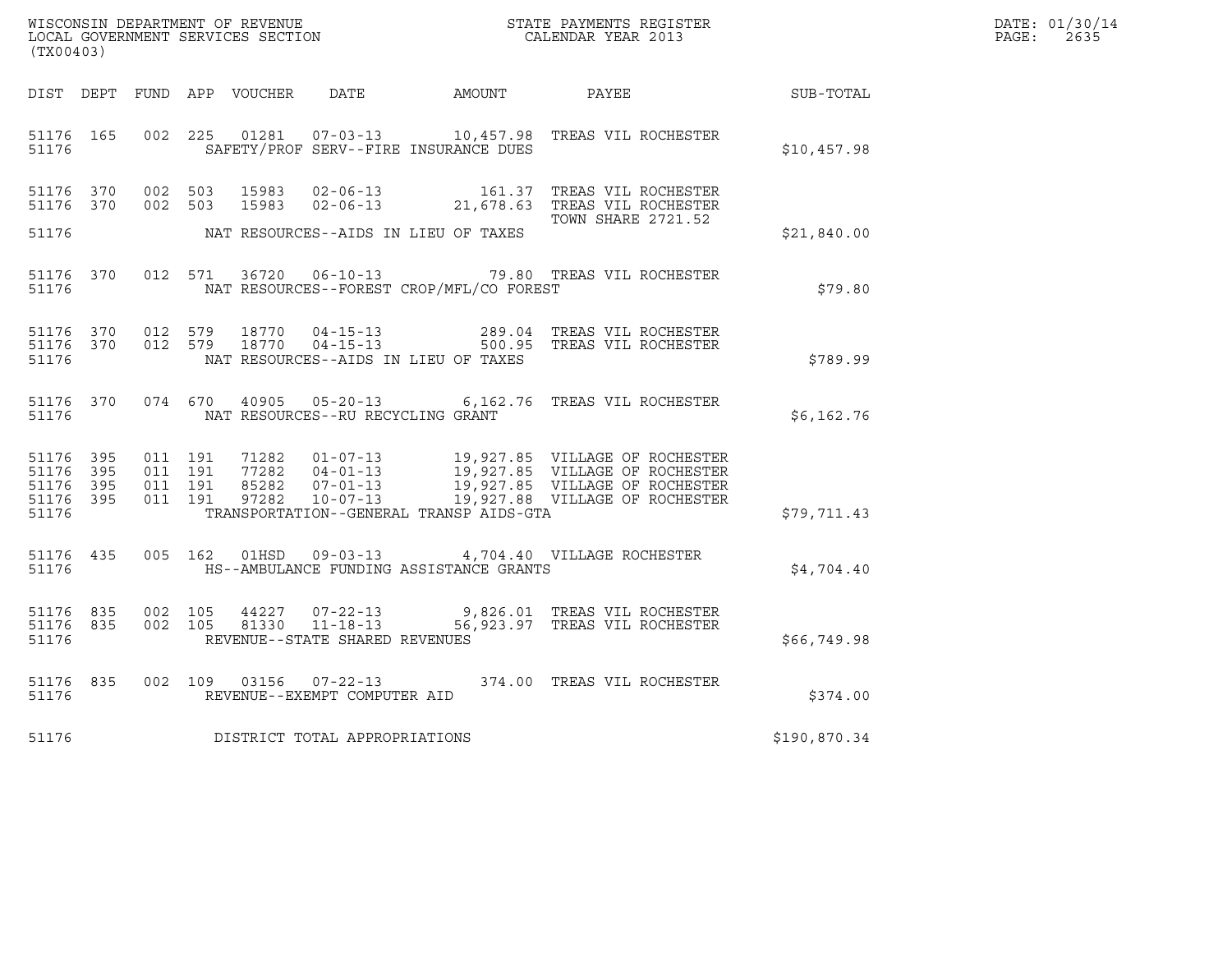| (TX00403)                                                 | WISCONSIN DEPARTMENT OF REVENUE<br>LOCAL GOVERNMENT SERVICES SECTION |                                                  |        | STATE PAYMENTS REGISTER<br>CALENDAR YEAR 2013                                                                                                                                                                       |                | DATE: 01/30/14<br>PAGE: 2636 |
|-----------------------------------------------------------|----------------------------------------------------------------------|--------------------------------------------------|--------|---------------------------------------------------------------------------------------------------------------------------------------------------------------------------------------------------------------------|----------------|------------------------------|
|                                                           | DIST DEPT FUND APP VOUCHER DATE                                      |                                                  | AMOUNT | PAYEE                                                                                                                                                                                                               | SUB-TOTAL      |                              |
| 51181 165<br>51181                                        |                                                                      | SAFETY/PROF SERV--FIRE INSURANCE DUES            |        | 002 225 01282 07-03-13 17,786.25 TREAS VIL STURTEVANT                                                                                                                                                               | \$17,786.25    |                              |
| 51181 370<br>51181                                        |                                                                      | NAT RESOURCES--RU RECYCLING GRANT                |        | 074 670 40906 05-20-13 18,733.00 TREAS VIL STURTEVANT                                                                                                                                                               | \$18,733.00    |                              |
| 51181 395<br>51181 395<br>51181 395<br>51181 395<br>51181 | 011 191<br>011 191<br>011 191<br>011 191                             | TRANSPORTATION--GENERAL TRANSP AIDS-GTA          |        | 1283  01-07-13  105,110.80  VILLAGE OF STURTEVANT<br>77283  04-01-13  105,110.80  VILLAGE OF STURTEVANT<br>85283  07-01-13  105,110.80  VILLAGE OF STURTEVANT<br>97283  10-07-13  105,110.81  VILLAGE OF STURTEVANT | \$420,443.21   |                              |
| 51181 455<br>51181 455<br>51181                           | 002 231<br>002 231                                                   | JUSTICE--LAW ENFORCEMENT TRAINING                |        | 00096  11-01-13  160.00 TREAS VIL STURTEVANT<br>00572  02-15-13  1,280.00 TREAS VIL STURTEVANT                                                                                                                      | \$1,440.00     |                              |
| 51181 835<br>51181 835<br>51181                           | 002 105<br>002 105                                                   | 81331 11-18-13<br>REVENUE--STATE SHARED REVENUES |        | 44228  07-22-13  226,021.20  TREAS VIL STURTEVANT<br>708,428.75 TREAS VIL STURTEVANT                                                                                                                                | \$934,449.95   |                              |
| 51181 835<br>51181 835<br>51181                           | 002 109                                                              | REVENUE--EXEMPT COMPUTER AID                     |        | 03157  07-22-13   6,546.00   TREAS VIL STURTEVANT<br>002 109 05267 07-22-13 72,953.00 TREAS VIL STURTEVANT                                                                                                          | \$79,499.00    |                              |
| 51181 835<br>51181                                        |                                                                      | DOA-PAYMENT FOR MUNICIPAL SERVICES AID           |        | 002 501 00003 02-01-13 104,261.07 TREAS VIL STURTEVANT                                                                                                                                                              | \$104, 261.07  |                              |
| 51181                                                     | DISTRICT TOTAL APPROPRIATIONS                                        |                                                  |        |                                                                                                                                                                                                                     | \$1,576,612.48 |                              |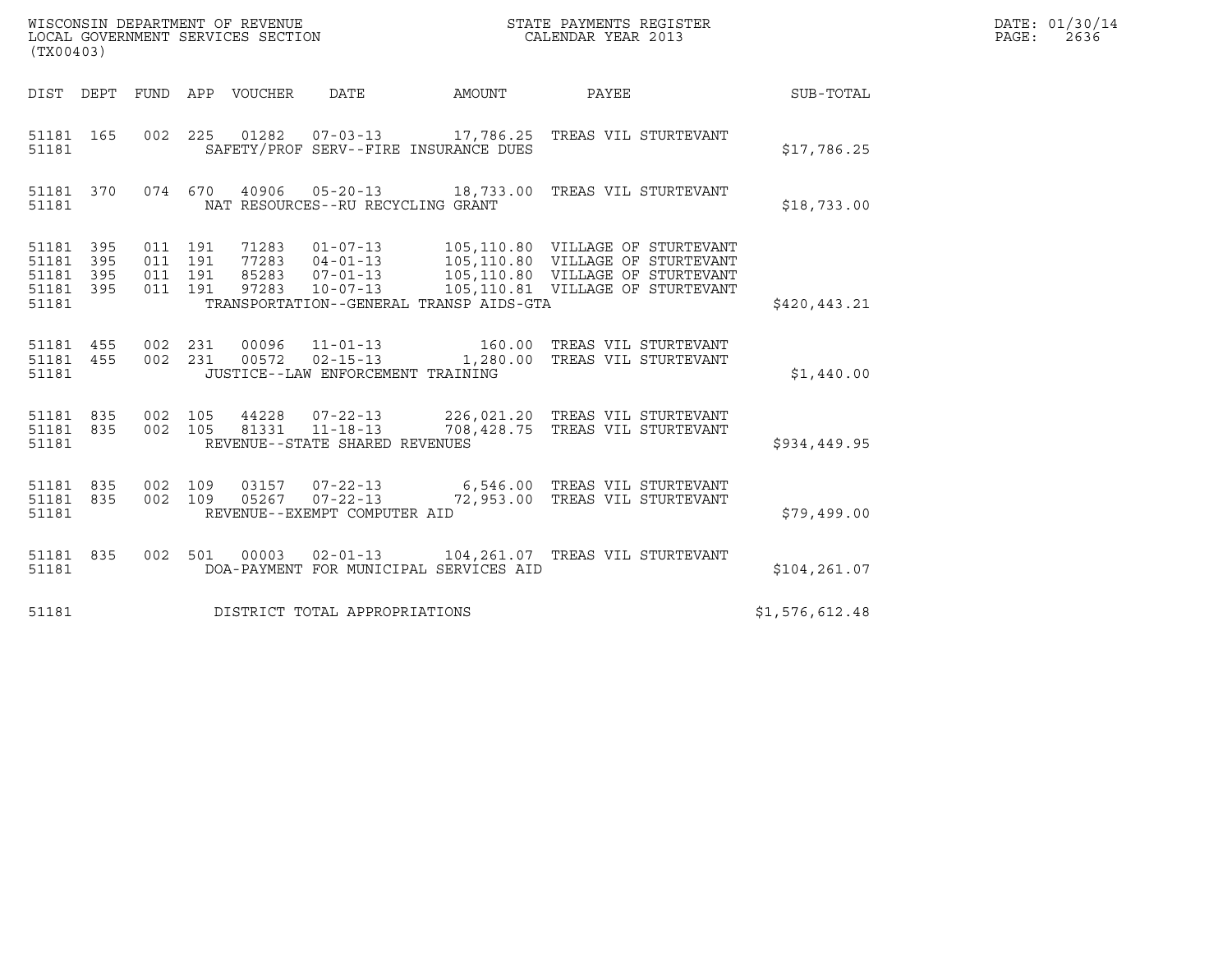| (TX00403)                                             |                               |                                          |                    |                |                                                  | $\tt WISCONSIM DEPARTMENT OF REVENUE$ $\tt WISCONMIN S REGISTER$ $\tt LOCAL BONERNMENT$ $SERVICES$ $SECTION$                                                                                                                                                                                                                         |              | DATE: 01/30/14<br>$\mathtt{PAGE:}$<br>2637 |
|-------------------------------------------------------|-------------------------------|------------------------------------------|--------------------|----------------|--------------------------------------------------|--------------------------------------------------------------------------------------------------------------------------------------------------------------------------------------------------------------------------------------------------------------------------------------------------------------------------------------|--------------|--------------------------------------------|
|                                                       |                               |                                          |                    |                |                                                  | DIST DEPT FUND APP VOUCHER DATE AMOUNT PAYEE                                                                                                                                                                                                                                                                                         | SUB-TOTAL    |                                            |
| 51186                                                 | 51186 165                     |                                          |                    |                | SAFETY/PROF SERV--FIRE INSURANCE DUES            | 002 225 01283 07-03-13 10,989.11 TREAS VIL UNION GROVE                                                                                                                                                                                                                                                                               | \$10,989.11  |                                            |
| 51186                                                 |                               |                                          |                    |                | NAT RESOURCES--RU RECYCLING GRANT                | 51186 370 074 670 40907 05-20-13 12,684.30 TREAS VIL UNION GROVE                                                                                                                                                                                                                                                                     | \$12,684.30  |                                            |
| 51186 395<br>51186 395<br>51186<br>51186 395<br>51186 | 395                           | 011 162<br>011 162<br>011 162<br>011 162 |                    |                | TRANSPORTATION--CONNECTING HIGHWAY AIDS          |                                                                                                                                                                                                                                                                                                                                      | \$8,972.27   |                                            |
| 51186 395<br>51186<br>51186                           | 395<br>51186 395<br>51186 395 | 011 191<br>011 191                       | 011 191<br>011 191 |                | TRANSPORTATION--GENERAL TRANSP AIDS-GTA          | $\begin{tabular}{lllllllllllllllllllll} \hline 71284 & 01-07-13 & 70,522.07 & \text{VILLAGE OF UNION GROVE} \\ 77284 & 04-01-13 & 70,522.07 & \text{VILLAGE OF UNION GROVE} \\ 85284 & 07-01-13 & 70,522.07 & \text{VILLAGE OF UNION GROVE} \\ 97284 & 10-07-13 & 70,522.09 & \text{VILLAGE OF UNION GROVE} \\ \hline \end{tabular}$ | \$282,088.30 |                                            |
| 51186                                                 | 51186 435                     |                                          |                    |                | HS--AMBULANCE FUNDING ASSISTANCE GRANTS          | 005  162  01HSD  09-03-13  5,059.81  VILLAGE UNION GROVE                                                                                                                                                                                                                                                                             | \$5,059.81   |                                            |
| 51186 435<br>51186                                    |                               |                                          |                    |                | HS--PREPAID MEDICAL TRANSPORT REIMBURSE          | 005 163 01LGS 11-18-13 5,200.00 UNION GROVE / YORKVILLE FIRE                                                                                                                                                                                                                                                                         | \$5,200.00   |                                            |
| 51186 835<br>51186                                    | 51186 835                     | 002 105                                  | 002 105            | 44229          | 81332 11-18-13<br>REVENUE--STATE SHARED REVENUES | 07-22-13 86,846.42 TREAS VIL UNION GROVE<br>338,608.70 TREAS VIL UNION GROVE                                                                                                                                                                                                                                                         | \$425,455.12 |                                            |
| 51186 835<br>51186                                    | 51186 835                     | 002 109<br>002 109                       |                    | 03158<br>05268 | REVENUE--EXEMPT COMPUTER AID                     | 07-22-13 961.00 TREAS VIL UNION GROVE<br>07-22-13 5,682.00 TREAS VIL UNION GROVE                                                                                                                                                                                                                                                     | \$6,643.00   |                                            |
| 51186                                                 | 51186 835                     |                                          |                    |                | REVENUE--LOTTERY CREDIT -                        | 021  363  35822  03-25-13  5,202.99  TREAS VIL UNION GROVE                                                                                                                                                                                                                                                                           | \$5,202.99   |                                            |
| 51186                                                 |                               |                                          |                    |                | DISTRICT TOTAL APPROPRIATIONS                    |                                                                                                                                                                                                                                                                                                                                      | \$762,294.90 |                                            |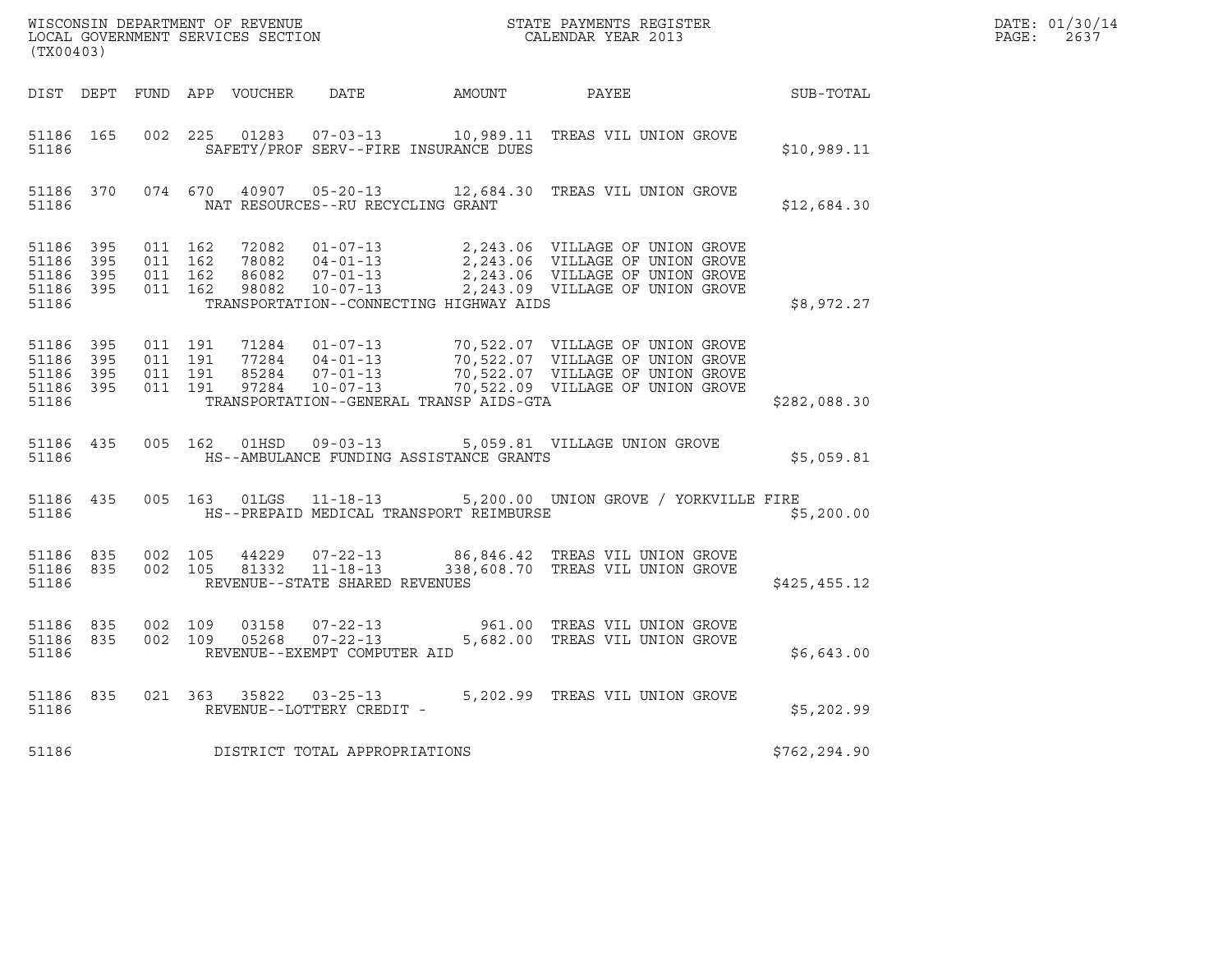| WISCONSIN DEPARTMENT OF REVENUE<br>LOCAL GOVERNMENT SERVICES SECTION<br>$\sqrt{m}$ | STATE PAYMENTS REGISTER<br>CALENDAR YEAR 2013 | DATE: 01/30/14<br>PAGE:<br>2638 |
|------------------------------------------------------------------------------------|-----------------------------------------------|---------------------------------|

| (TX00403)                                                 |         |                                          |                  |                                                  |                                         | WISCONSIN DEPARTMENT OF REVENUE<br>LOCAL GOVERNMENT SERVICES SECTION<br>(TYA04403)                                                                                                                                                                                                                                                |                | DATE: 01/30/14<br>$\mathtt{PAGE}$ :<br>2638 |
|-----------------------------------------------------------|---------|------------------------------------------|------------------|--------------------------------------------------|-----------------------------------------|-----------------------------------------------------------------------------------------------------------------------------------------------------------------------------------------------------------------------------------------------------------------------------------------------------------------------------------|----------------|---------------------------------------------|
| DIST DEPT                                                 |         |                                          | FUND APP VOUCHER |                                                  |                                         | DATE AMOUNT PAYEE                                                                                                                                                                                                                                                                                                                 | SUB-TOTAL      |                                             |
| 51191 165<br>51191                                        |         |                                          |                  |                                                  | SAFETY/PROF SERV--FIRE INSURANCE DUES   | 002 225 01284 07-03-13 15,341.32 TREAS VIL WATERFORD                                                                                                                                                                                                                                                                              | \$15,341.32    |                                             |
| 51191 370<br>51191                                        |         |                                          |                  | NAT RESOURCES--RU RECYCLING GRANT                |                                         | 074 670 40908 05-20-13 12,323.13 TREAS VIL WATERFORD                                                                                                                                                                                                                                                                              | \$12,323.13    |                                             |
| 51191 395<br>51191 395<br>51191 395<br>51191 395<br>51191 |         | 011 191<br>011 191<br>011 191<br>011 191 |                  |                                                  | TRANSPORTATION--GENERAL TRANSP AIDS-GTA | 71285  01-07-13  38,990.08  VILLAGE OF WATERFORD<br>77285  04-01-13  38,990.08  VILLAGE OF WATERFORD<br>85285  07-01-13  38,990.08  VILLAGE OF WATERFORD<br>97285  10-07-13  38,990.08  VILLAGE OF WATERFORD                                                                                                                      | \$155,960.32   |                                             |
| 51191 455<br>51191                                        |         |                                          |                  | JUSTICE--LAW ENFORCEMENT TRAINING                |                                         | 002 231 00622 02-19-13 160.00 TREAS VIL WATERFORD                                                                                                                                                                                                                                                                                 | \$160.00       |                                             |
| 51191 505<br>51191 505<br>51191 505<br>51191 505<br>51191 | 002 745 |                                          |                  | DOA--HOUSING ASSISTANCE GRANTS                   |                                         | $\begin{array}{cccc} 002 & 745 & 02051 & 10-07-13 & 44,776.00 & \text{TREAS VIL WATERFCRD} \\ 002 & 745 & 02051 & 10-07-13 & 4,757.37 & \text{TREAS VIL WATERFCRD} \\ 002 & 745 & 05820 & 01-07-13 & 238.00 & \text{TREAS VIL WATERFCRD} \\ 002 & 745 & 05820 & 01-07-13 & 1,022,350.00 & \text{TREAS VIL WATERFCRD} \end{array}$ | \$1,072,121.37 |                                             |
| 51191 835<br>51191 835<br>51191                           | 002 105 | 002 105                                  | 81333            | $11 - 18 - 13$<br>REVENUE--STATE SHARED REVENUES |                                         | 44230  07-22-13  75,030.77  TREAS VIL WATERFORD<br>107,589.53 TREAS VIL WATERFORD                                                                                                                                                                                                                                                 | \$182,620.30   |                                             |
| 51191 835<br>51191 835<br>51191                           |         | 002 109<br>002 109                       | 05269            | $07 - 22 - 13$<br>REVENUE--EXEMPT COMPUTER AID   |                                         | 03159  07-22-13  12,679.00 TREAS VIL WATERFORD<br>40,442.00 TREAS VIL WATERFORD                                                                                                                                                                                                                                                   | \$53,121.00    |                                             |
| 51191 835<br>51191                                        |         |                                          |                  |                                                  |                                         |                                                                                                                                                                                                                                                                                                                                   | \$14,712.95    |                                             |
|                                                           |         |                                          |                  | 51191 DISTRICT TOTAL APPROPRIATIONS              |                                         |                                                                                                                                                                                                                                                                                                                                   | \$1,506,360.39 |                                             |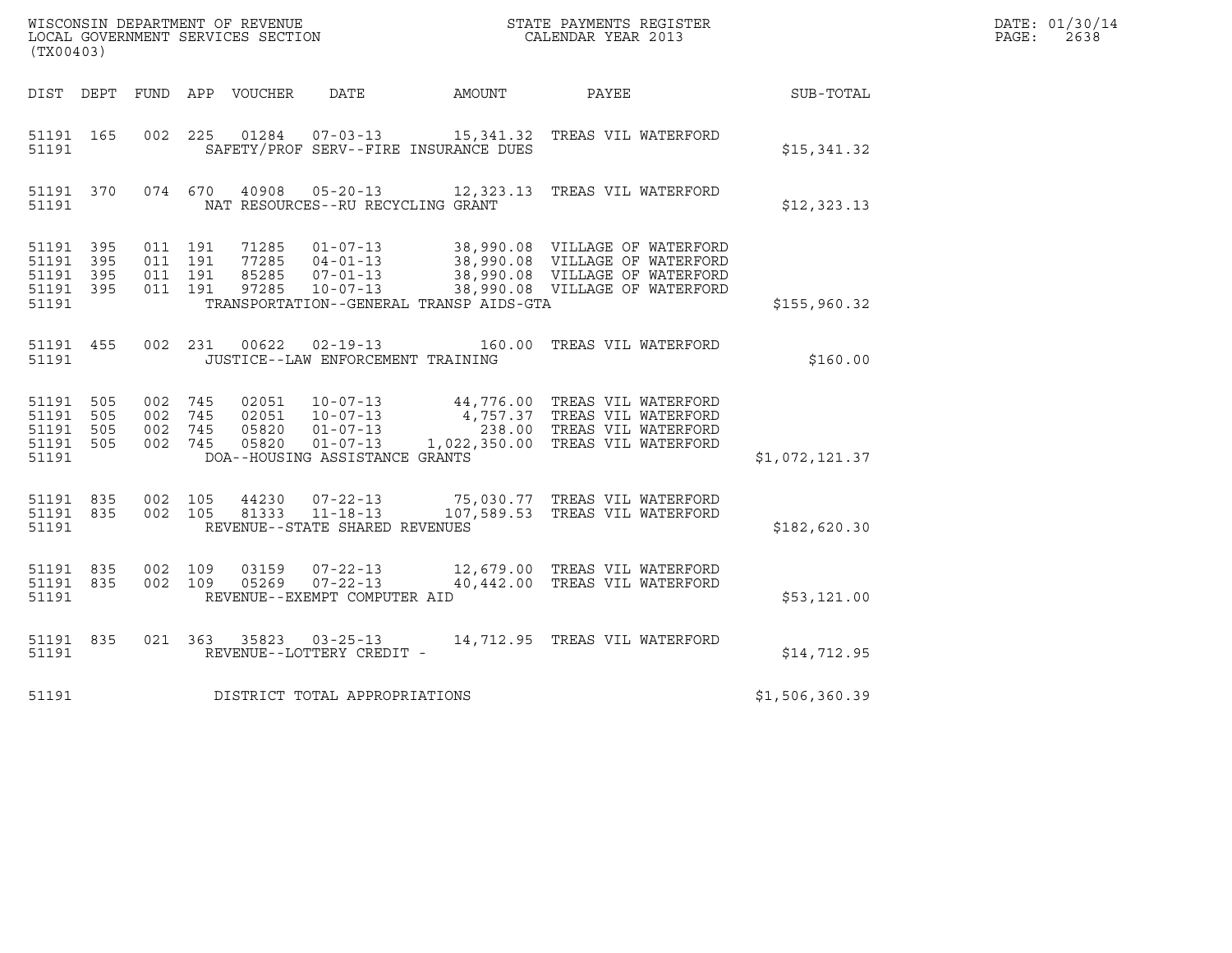| (TX00403)                                             |           |                               |         |                                                  |                                                                                                        |              | DATE: 01/30/14<br>$\mathtt{PAGE}$ :<br>2639 |
|-------------------------------------------------------|-----------|-------------------------------|---------|--------------------------------------------------|--------------------------------------------------------------------------------------------------------|--------------|---------------------------------------------|
|                                                       |           |                               |         |                                                  | DIST DEPT FUND APP VOUCHER DATE AMOUNT PAYEE                                                           | SUB-TOTAL    |                                             |
| 51192                                                 | 51192 165 |                               |         | SAFETY/PROF SERV--FIRE INSURANCE DUES            | 002  225  01285  07-03-13  8,981.58  TREAS VIL WIND POINT                                              | \$8,981.58   |                                             |
| 51192                                                 | 51192 370 |                               |         | NAT RESOURCES--URBAN FORESTRY GRANTS             | 012 587  01029  11-27-13   15,179.50  TREAS VIL WIND POINT                                             | \$15, 179.50 |                                             |
| 51192                                                 | 51192 370 |                               |         | NAT RESOURCES--RU RECYCLING GRANT                | 074 670 40909 05-20-13 8,646.00 TREAS VIL WIND POINT                                                   | \$8,646.00   |                                             |
| 51192 395<br>51192 395<br>51192<br>51192 395<br>51192 | 395       | 011 191<br>011 191<br>011 191 | 011 191 | TRANSPORTATION--GENERAL TRANSP AIDS-GTA          | 85286  07-01-13  15,147.53  VILLAGE OF WIND POINT<br>97286  10-07-13  15,147.53  VILLAGE OF WIND POINT | \$60,590.13  |                                             |
| 51192                                                 | 51192 455 |                               |         | JUSTICE--LAW ENFORCEMENT TRAINING                | 002  231  00649  02-19-13  480.00  TREAS VIL WIND POINT                                                | \$480.00     |                                             |
| 51192 835<br>51192 835<br>51192                       |           | 002 105<br>002 105            |         | 81334 11-18-13<br>REVENUE--STATE SHARED REVENUES | 44231  07-22-13  3,589.97  TREAS VIL WIND POINT<br>20,343.16 TREAS VIL WIND POINT                      | \$23,933.13  |                                             |
| 51192                                                 | 51192 835 |                               |         | REVENUE--EXEMPT COMPUTER AID                     |                                                                                                        | \$711.00     |                                             |
| 51192                                                 |           |                               |         | DISTRICT TOTAL APPROPRIATIONS                    |                                                                                                        | \$118,521.34 |                                             |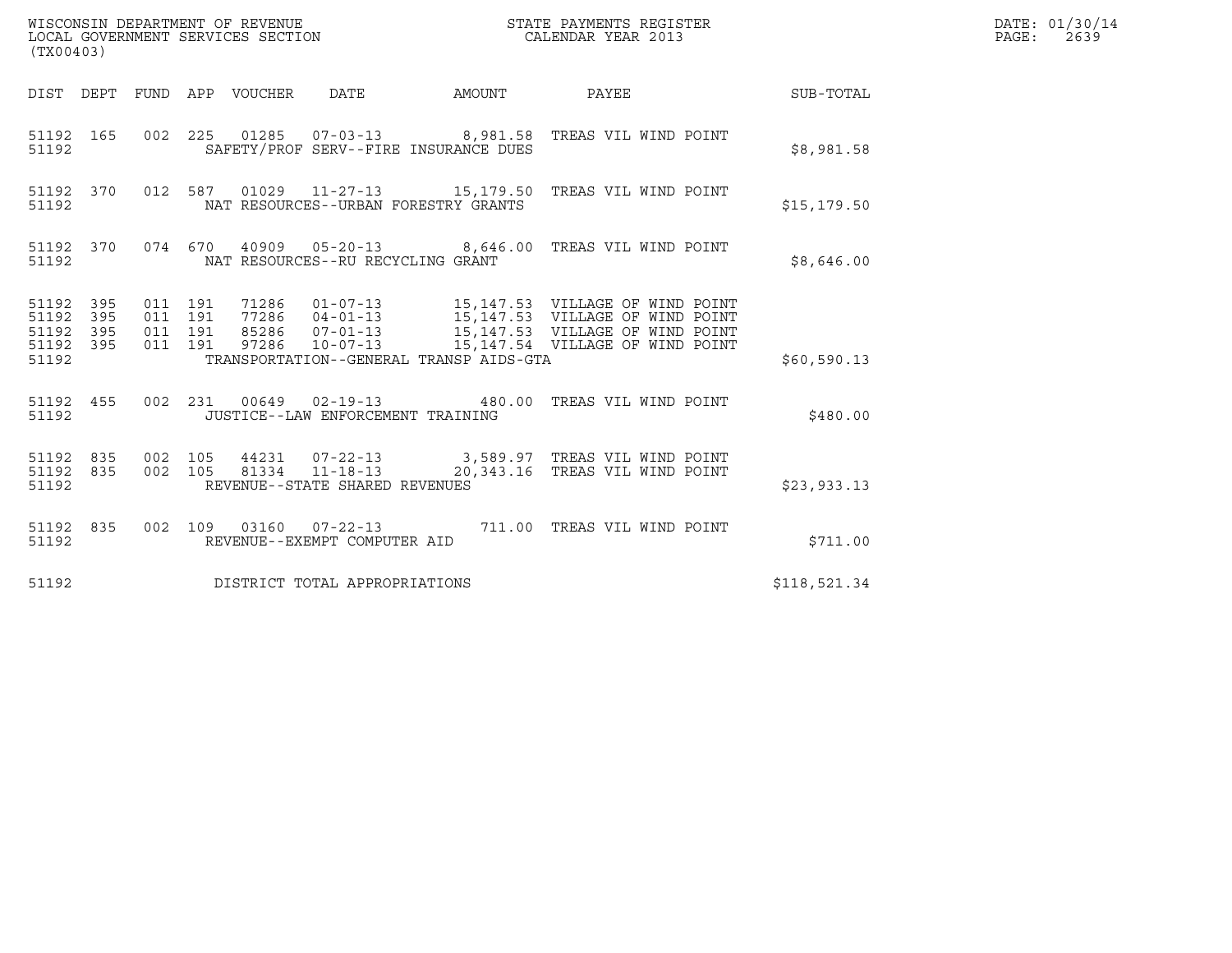| (TX00403)                                                                                       |                                                                                   |                                                                                                        |                |                                                                                                 |                                                                                                                                                                                                    |                                                                                                                                                                                                                                    |                                                                                                                                                             |                       |                  | DATE: 01/30/14<br>PAGE:<br>2640 |
|-------------------------------------------------------------------------------------------------|-----------------------------------------------------------------------------------|--------------------------------------------------------------------------------------------------------|----------------|-------------------------------------------------------------------------------------------------|----------------------------------------------------------------------------------------------------------------------------------------------------------------------------------------------------|------------------------------------------------------------------------------------------------------------------------------------------------------------------------------------------------------------------------------------|-------------------------------------------------------------------------------------------------------------------------------------------------------------|-----------------------|------------------|---------------------------------|
| DIST DEPT                                                                                       |                                                                                   |                                                                                                        |                | FUND APP VOUCHER                                                                                | DATE                                                                                                                                                                                               | AMOUNT                                                                                                                                                                                                                             | PAYEE                                                                                                                                                       |                       | <b>SUB-TOTAL</b> |                                 |
| 51206 115<br>51206                                                                              |                                                                                   |                                                                                                        |                |                                                                                                 | AGRICULTURE--CLEAN SWEEP GRANTS                                                                                                                                                                    | 074 778 00342 08-14-13 12,750.00 TREAS CITY BURLINGTON                                                                                                                                                                             |                                                                                                                                                             |                       | \$12,750.00      |                                 |
| 51206 165<br>51206                                                                              |                                                                                   |                                                                                                        | 002 225        |                                                                                                 |                                                                                                                                                                                                    | 01286  07-03-13  31,964.72  TREAS CITY BURLINGTON<br>SAFETY/PROF SERV--FIRE INSURANCE DUES                                                                                                                                         |                                                                                                                                                             |                       | \$31,964.72      |                                 |
| 51206 370<br>51206 370<br>51206                                                                 |                                                                                   | 002 503<br>002 503                                                                                     |                | 15984<br>15984                                                                                  |                                                                                                                                                                                                    | 02-06-13 309.99 TREAS CITY BURLINGTON<br>02-06-13 1,686.48 TREAS CITY BURLINGTON<br>NAT RESOURCES--AIDS IN LIEU OF TAXES                                                                                                           | TOWN SHARE 680.60                                                                                                                                           |                       | \$1,996.47       |                                 |
|                                                                                                 |                                                                                   |                                                                                                        |                |                                                                                                 |                                                                                                                                                                                                    |                                                                                                                                                                                                                                    |                                                                                                                                                             |                       |                  |                                 |
| 51206                                                                                           | 51206 370                                                                         |                                                                                                        | 002 941        | 00136                                                                                           |                                                                                                                                                                                                    | 08-05-13 24,908.12 TREAS CITY BURLINGTON<br>NAT RESOURCES-GENERAL OPERATIONS-FEDERAL                                                                                                                                               |                                                                                                                                                             |                       | \$24,908.12      |                                 |
| 51206                                                                                           | 51206 370                                                                         |                                                                                                        |                |                                                                                                 | NAT RESOURCES--RU RECYCLING GRANT                                                                                                                                                                  | 074 670 40910 05-20-13 30,310.84 TREAS CITY BURLINGTON                                                                                                                                                                             |                                                                                                                                                             |                       | \$30,310.84      |                                 |
| 51206                                                                                           | 51206 370                                                                         |                                                                                                        |                | 095 512 03327                                                                                   | NAT RESOURCES--STEWARDSHIP 2000                                                                                                                                                                    | 06-10-13 17,322.36 TREAS CITY BURLINGTON                                                                                                                                                                                           |                                                                                                                                                             |                       | \$17,322.36      |                                 |
| 51206 395<br>51206<br>51206 395<br>51206 395                                                    | 395                                                                               | 011 162<br>011 162<br>011 162<br>011 162                                                               |                | 72083<br>78083<br>86083<br>98083                                                                |                                                                                                                                                                                                    | 01-07-13 696.69 TREAS CITY BURLINGTON<br>04-01-13 696.69 TREAS CITY BURLINGTON<br>07-01-13 696.69 TREAS CITY BURLINGTON<br>10-07-13 696.69 TREAS CITY BURLINGTON                                                                   |                                                                                                                                                             |                       |                  |                                 |
| 51206                                                                                           |                                                                                   |                                                                                                        |                |                                                                                                 |                                                                                                                                                                                                    | TRANSPORTATION--CONNECTING HIGHWAY AIDS                                                                                                                                                                                            |                                                                                                                                                             |                       | \$2,786.76       |                                 |
| 51206<br>51206<br>51206<br>51206<br>51206<br>51206<br>51206<br>51206<br>51206<br>51206<br>51206 | 395<br>- 395<br>395<br>- 395<br>395<br>395<br>395<br>395<br>395<br>- 395<br>- 395 | 011 185<br>011 185<br>011 185<br>011 185<br>011 185<br>011 185<br>011<br>011 185<br>011 185<br>011 185 | 185<br>011 185 | 63799<br>63799<br>67010<br>69362<br>70225<br>70225<br>76372<br>84666<br>92802<br>95215<br>96430 | $02 - 04 - 13$<br>$02 - 04 - 13$<br>$03 - 04 - 13$<br>$03 - 25 - 13$<br>$04 - 01 - 13$<br>$04 - 01 - 13$<br>$06 - 03 - 13$<br>$08 - 19 - 13$<br>$11 - 04 - 13$<br>$11 - 25 - 13$<br>$12 - 09 - 13$ | 1,222.83 TREAS CITY BURLINGTON<br>1,296.93 TREAS CITY BURLINGTON<br>1,535.29 TREAS CITY BURLINGTON<br>1,055.33 TREAS CITY BURLINGTON<br>1,454.42 TREAS CITY BURLINGTON<br>810.19<br>987.89<br>625.17<br>834.12<br>410.22<br>430.90 | 1,222.83 TREAS CITY BURLINGTON<br>TREAS CITY BURLINGTON<br>TREAS CITY BURLINGTON<br>TREAS CITY BURLINGTON<br>TREAS CITY BURLINGTON<br>TREAS CITY BURLINGTON | TREAS CITY BURLINGTON |                  |                                 |
| 51206                                                                                           |                                                                                   |                                                                                                        |                |                                                                                                 |                                                                                                                                                                                                    | TRANSPORTATION--HIGHWAY SAFETY-FEDERAL                                                                                                                                                                                             |                                                                                                                                                             |                       | \$10,663.29      |                                 |
| 51206<br>51206<br>51206<br>51206<br>51206                                                       | 395<br>395<br>395<br>- 395                                                        | 011 191<br>011 191<br>011 191                                                                          | 011 191        | 71287<br>77287<br>85287<br>97287                                                                | $01 - 07 - 13$<br>$04 - 01 - 13$<br>$07 - 01 - 13$<br>$10 - 07 - 13$                                                                                                                               | 127,572.92<br>127,572.92<br>127,572.92<br>127,572.95 TREAS CITY BURLINGTON<br>TRANSPORTATION--GENERAL TRANSP AIDS-GTA                                                                                                              | TREAS CITY BURLINGTON<br>TREAS CITY BURLINGTON                                                                                                              | TREAS CITY BURLINGTON | \$510,291.71     |                                 |
| 51206 455                                                                                       |                                                                                   | 002 231                                                                                                |                | 00075                                                                                           | $01 - 10 - 13$                                                                                                                                                                                     |                                                                                                                                                                                                                                    | 160.00 TREAS CITY BURLINGTON                                                                                                                                |                       |                  |                                 |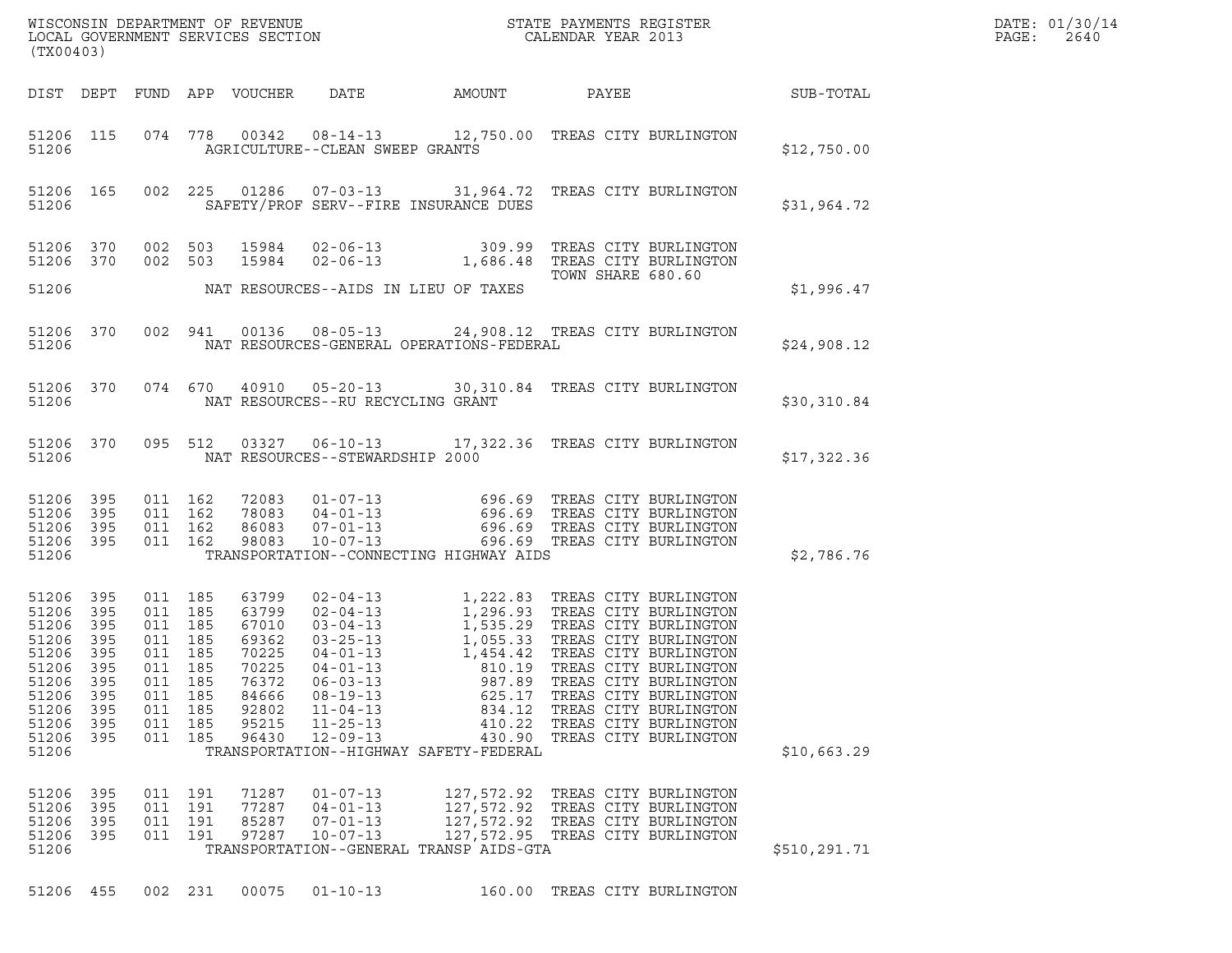| (TX00403)               |            |            |            | WISCONSIN DEPARTMENT OF REVENUE<br>LOCAL GOVERNMENT SERVICES SECTION |                                                                                   |                                                | STATE PAYMENTS REGISTER<br>CALENDAR YEAR 2013 |                       |                | DATE: 01/30/14<br>PAGE:<br>2641 |
|-------------------------|------------|------------|------------|----------------------------------------------------------------------|-----------------------------------------------------------------------------------|------------------------------------------------|-----------------------------------------------|-----------------------|----------------|---------------------------------|
| DIST                    | DEPT       | FUND       | APP        | VOUCHER                                                              | DATE                                                                              | AMOUNT                                         | PAYEE                                         |                       | SUB-TOTAL      |                                 |
| 51206 455<br>51206      |            | 002        | 231        | 00185                                                                | $02 - 06 - 13$<br>JUSTICE--LAW ENFORCEMENT TRAINING                               | 2,720.00 TREAS CITY BURLINGTON                 |                                               |                       | \$2,880.00     |                                 |
| 51206<br>51206<br>51206 | 835<br>835 | 002<br>002 | 105<br>105 | 44232<br>81335                                                       | $07 - 22 - 13$<br>$11 - 18 - 13$<br>REVENUE--STATE SHARED REVENUES                | 270,621.61 TREAS CITY BURLINGTON<br>383,182.64 |                                               | TREAS CITY BURLINGTON | \$653,804.25   |                                 |
| 51206<br>51206<br>51206 | 835<br>835 | 002<br>002 | 109<br>109 | 05270                                                                | 03161 07-22-13<br>$07 - 22 - 13$<br>REVENUE--EXEMPT COMPUTER AID                  | 21,556.00 TREAS CITY BURLINGTON<br>17,817.00   |                                               | TREAS CITY BURLINGTON | \$39,373.00    |                                 |
| 51206<br>51206          | 835        | 002        | 501        | 00003                                                                | 02-01-13 1,838.90 TREAS CITY BURLINGTON<br>DOA-PAYMENT FOR MUNICIPAL SERVICES AID |                                                |                                               |                       | \$1,838.90     |                                 |
| 51206                   |            |            |            |                                                                      | DISTRICT TOTAL APPROPRIATIONS                                                     |                                                |                                               |                       | \$1,340,890.42 |                                 |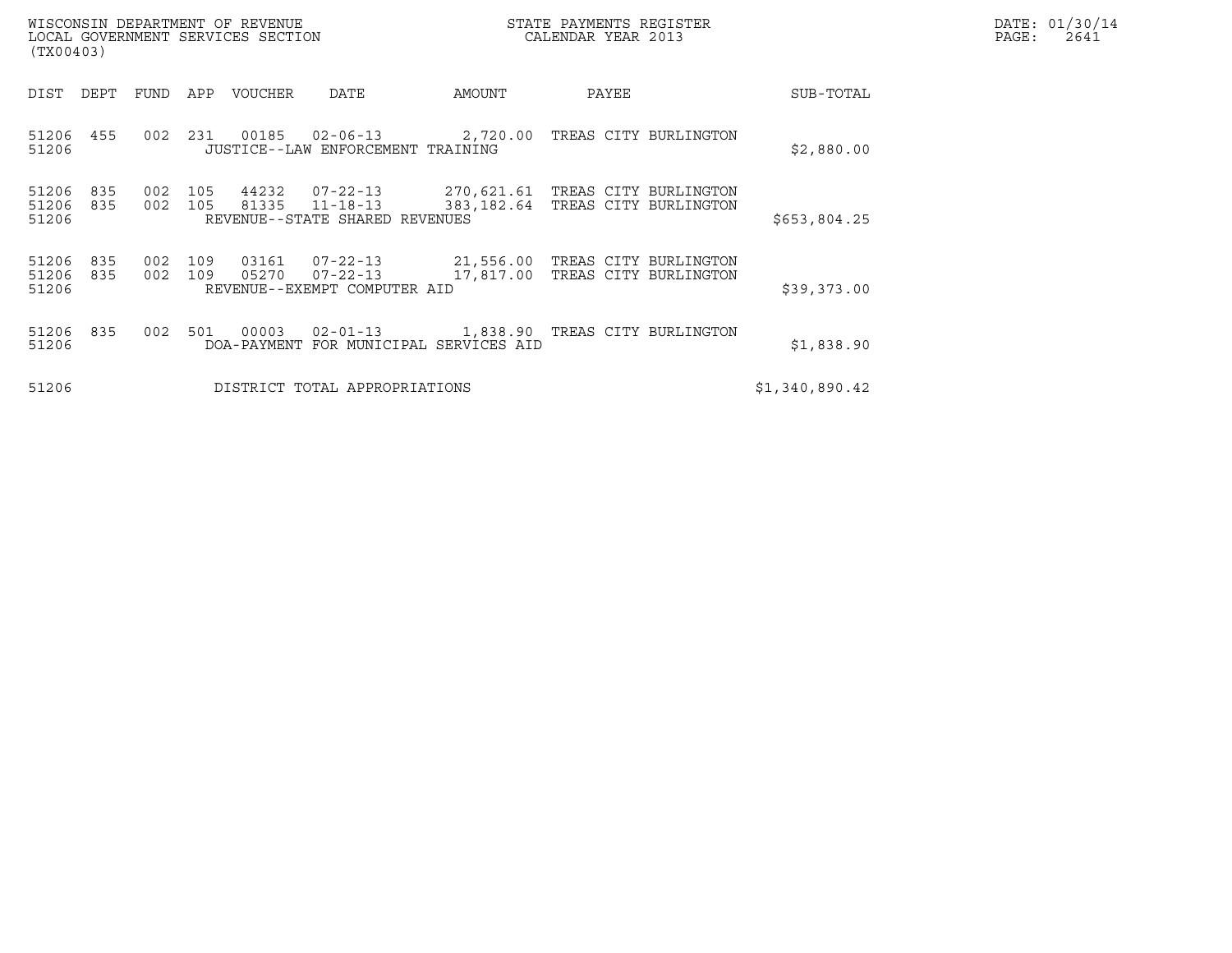| (TX00403)                       |       |                   |                    |       |                                       |                                                                                                                                                                                                                                                        |                                                      |               | DATE: 01/30/14<br>PAGE: 2642 |
|---------------------------------|-------|-------------------|--------------------|-------|---------------------------------------|--------------------------------------------------------------------------------------------------------------------------------------------------------------------------------------------------------------------------------------------------------|------------------------------------------------------|---------------|------------------------------|
|                                 |       |                   |                    |       |                                       | DIST DEPT FUND APP VOUCHER DATE AMOUNT PAYEE THE SUB-TOTAL                                                                                                                                                                                             |                                                      |               |                              |
| 51276                           |       |                   |                    |       | AGRICULTURE--CLEAN SWEEP GRANTS       | $1276 \quad 115 \qquad 074 \qquad 778 \qquad 01890 \qquad 01-16-13 \qquad \qquad 7,300.00 \qquad \text{TERS CITY RACINE} \\ 51276 \quad 115 \qquad 074 \qquad 778 \qquad 01928 \qquad 12-27-13 \qquad \qquad 12,500.00 \qquad \text{TERS CITY RACINE}$ |                                                      | \$19,800.00   |                              |
|                                 | 51276 |                   |                    |       |                                       | 51276 165 002 225 01287 07-03-13 135,071.12 TREAS CITY RACINE<br>SAFETY/PROF SERV--FIRE INSURANCE DUES                                                                                                                                                 |                                                      | \$135,071.12  |                              |
|                                 |       |                   |                    |       | 51276 MAT RESOURCES--BOATING PROJECTS | 51276 370 012 573 03442 06-25-13 1,673.00 TREAS CITY RACINE                                                                                                                                                                                            |                                                      | \$1,673.00    |                              |
|                                 |       |                   |                    |       |                                       | 51276 370 012 587 01834 01-22-13 25,000.00 TREAS CITY RACINE                                                                                                                                                                                           |                                                      | \$25,000.00   |                              |
|                                 |       |                   |                    |       |                                       | 51276 370 074 658 02488 03-25-13 23,461.97 TREAS CITY RACINE<br>51276 370 074 658 02489 03-25-13 14,984.98 TREAS CITY RACINE                                                                                                                           |                                                      | \$38,446.95   |                              |
|                                 |       |                   |                    |       |                                       | 51276 370 074 670 40911 05-20-13 295,912.85 TREAS CITY RACINE                                                                                                                                                                                          |                                                      | \$295,912.85  |                              |
|                                 |       |                   |                    |       |                                       | 51276 370 074 673 40911 05-20-13 20,667.28 TREAS CITY RACINE                                                                                                                                                                                           |                                                      | \$20,667.28   |                              |
|                                 |       |                   |                    |       |                                       | 51276 370 074 687 00027 08-22-13 100,000.00 TREAS CITY RACINE                                                                                                                                                                                          |                                                      | \$100,000.00  |                              |
| 51276                           |       |                   |                    |       |                                       | $1276 370 095 519 01645 01-10-13 120,740.35 TREAS CITY RACINE51276 370 095 519 01957 01-31-13 11,765.71 TREAS CITY RACINE$<br>NAT RESOURCES--URBAN NON-POINT GRANTS                                                                                    |                                                      | \$132,506.06  |                              |
| 51276 395<br>51276 395<br>51276 |       | 51276 395 011 162 | 011 162<br>011 162 | 78084 | $04 - 01 - 13$<br>98084 10-07-13      | 72084  01-07-13  61,238.91  CITY OF RACINE<br>51276 395 011 162 86084 07-01-13 61,238.91 CITY OF RACINE<br>TRANSPORTATION--CONNECTING HIGHWAY AIDS                                                                                                     | 61,238.91 CITY OF RACINE<br>61,238.91 CITY OF RACINE | \$244, 955.64 |                              |
| 51276 395<br>51276              |       |                   |                    |       | TRANSPORTATION--LIFT BRIDGE AIDS      | 011  164  77594  06-17-13  926,751.18  TREAS CITY RACINE                                                                                                                                                                                               |                                                      | \$926,751.18  |                              |
| 51276 395<br>51276              |       |                   |                    |       | 011 175 71692 04-16-13                | TRANSPORTATION--PARATRANSIT AIDS, STATE                                                                                                                                                                                                                | 63,553.00 TREAS CITY RACINE                          | \$63,553.00   |                              |
| 51276 395                       |       |                   | 011 176            |       | 00046 12-30-13                        |                                                                                                                                                                                                                                                        | 308,655.00 CITY OF RACINE                            |               |                              |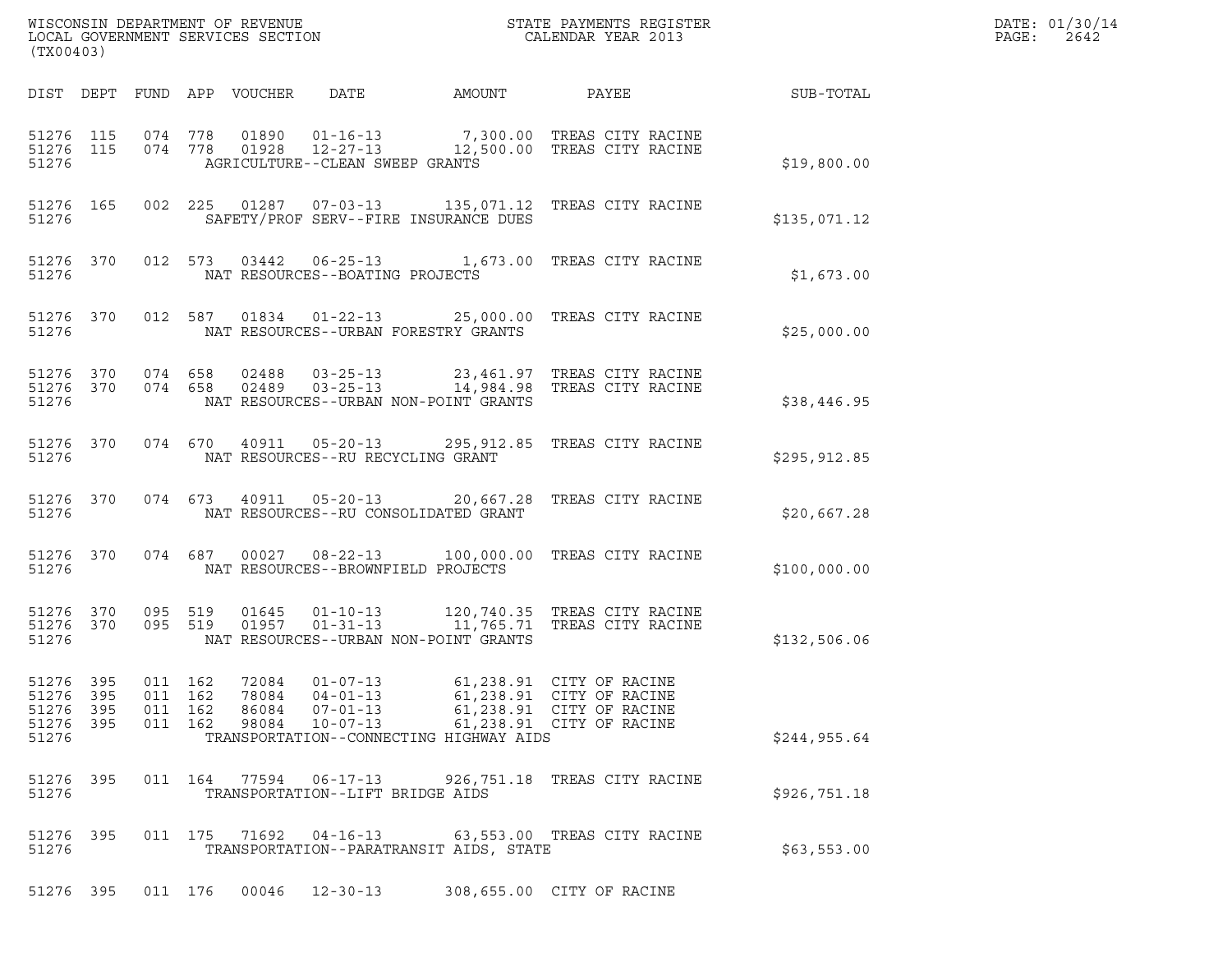| (TX00403)                                                                                                                                                                                                                                                                               |                                                                                                                                                                                                                |                                                                                                                                                                                                                                                                                                                                                   |                               |                                                                                                                                                                                                                                                                                     |                                                                      |                                                     | ${\tt WISCONSIM\ DEPARTMENT\ OF\ REVENUE}\hbox{\tt STATE\ PAYMENTS\ REGISTER\ LOCAL\ GOVERNMENT\ SERVICES\ SECTION\thinspace\ {\tt NETATE\ PAYMENDAR\ YEAR\ 2013}$ |                | DATE: 01/30/14<br>PAGE:<br>2643 |
|-----------------------------------------------------------------------------------------------------------------------------------------------------------------------------------------------------------------------------------------------------------------------------------------|----------------------------------------------------------------------------------------------------------------------------------------------------------------------------------------------------------------|---------------------------------------------------------------------------------------------------------------------------------------------------------------------------------------------------------------------------------------------------------------------------------------------------------------------------------------------------|-------------------------------|-------------------------------------------------------------------------------------------------------------------------------------------------------------------------------------------------------------------------------------------------------------------------------------|----------------------------------------------------------------------|-----------------------------------------------------|--------------------------------------------------------------------------------------------------------------------------------------------------------------------|----------------|---------------------------------|
| DIST DEPT                                                                                                                                                                                                                                                                               |                                                                                                                                                                                                                |                                                                                                                                                                                                                                                                                                                                                   |                               | FUND APP VOUCHER                                                                                                                                                                                                                                                                    | DATE                                                                 | AMOUNT                                              | PAYEE                                                                                                                                                              | SUB-TOTAL      |                                 |
| 51276 395<br>51276<br>51276 395<br>51276                                                                                                                                                                                                                                                | 395                                                                                                                                                                                                            | 011 176<br>011 176                                                                                                                                                                                                                                                                                                                                | 011 176                       | 80046<br>88046<br>92046                                                                                                                                                                                                                                                             | $06 - 14 - 13$<br>$07 - 08 - 13$<br>$09 - 30 - 13$                   | TRANSPORTATION--BICYCLE & PEDESTRIAN AID            | 514,426.00 CITY OF RACINE<br>514,426.00 CITY OF RACINE<br>514,426.00 CITY OF RACINE                                                                                | \$1,851,933.00 |                                 |
| 51276 395<br>51276<br>51276<br>51276<br>51276<br>51276<br>51276<br>51276<br>51276<br>51276<br>51276<br>51276<br>51276<br>51276<br>51276<br>51276<br>51276<br>51276<br>51276<br>51276<br>51276<br>51276<br>51276<br>51276<br>51276<br>51276<br>51276<br>51276<br>51276<br>51276<br>51276 | 395<br>395<br>395<br>395<br>395<br>395<br>395<br>395<br>395<br>395<br>395<br>395<br>395<br>395<br>395<br>395<br>395<br>395<br>395<br>395<br>395<br>395<br>395<br>395<br>395<br>395<br>395<br>395<br>395<br>395 | 011 185<br>011 185<br>011 185<br>011 185<br>011 185<br>011 185<br>011 185<br>011 185<br>011 185<br>011 185<br>011 185<br>011 185<br>011 185<br>011 185<br>011 185<br>011 185<br>011 185<br>011 185<br>011 185<br>011 185<br>011 185<br>011 185<br>011 185<br>011 185<br>011 185<br>011 185<br>011 185<br>011 185<br>011 185<br>011 185<br>011 185 |                               | 64526<br>64526<br>64526<br>67677<br>68461<br>68461<br>69363<br>69363<br>70844<br>70844<br>70844<br>70844<br>73753<br>73753<br>73753<br>77010<br>77670<br>77670<br>77670<br>77670<br>81600<br>86170<br>87396<br>87396<br>92067<br>94615<br>94615<br>94615<br>94615<br>95216<br>95783 |                                                                      |                                                     |                                                                                                                                                                    |                |                                 |
| 51276<br>51276                                                                                                                                                                                                                                                                          | 395                                                                                                                                                                                                            | 011 185                                                                                                                                                                                                                                                                                                                                           |                               | 96431                                                                                                                                                                                                                                                                               |                                                                      | TRANSPORTATION--HIGHWAY SAFETY-FEDERAL              |                                                                                                                                                                    | \$80,950.15    |                                 |
| 51276 395<br>51276 395<br>51276<br>51276<br>51276                                                                                                                                                                                                                                       | 395<br>395                                                                                                                                                                                                     | 011 191                                                                                                                                                                                                                                                                                                                                           | 011 191<br>011 191<br>011 191 | 71288<br>77288<br>85288<br>97288                                                                                                                                                                                                                                                    | $01 - 07 - 13$<br>$04 - 01 - 13$<br>$07 - 01 - 13$<br>$10 - 07 - 13$ | TRANSPORTATION--GENERAL TRANSP AIDS-GTA             | 844,171.90 CITY OF RACINE<br>844, 171.90 CITY OF RACINE<br>844,171.90 CITY OF RACINE<br>844, 171.92 CITY OF RACINE                                                 | \$3,376,687.62 |                                 |
| 51276 395<br>51276                                                                                                                                                                                                                                                                      |                                                                                                                                                                                                                |                                                                                                                                                                                                                                                                                                                                                   | 011 278                       | 83230                                                                                                                                                                                                                                                                               | $08 - 02 - 13$                                                       | 150,017.76<br>TRANSPORTATION--LRIP/TRIP/MSIP GRANTS | TREAS CITY RACINE                                                                                                                                                  | \$150,017.76   |                                 |
| 51276 435                                                                                                                                                                                                                                                                               |                                                                                                                                                                                                                |                                                                                                                                                                                                                                                                                                                                                   | 005 000                       | 90310                                                                                                                                                                                                                                                                               | $01 - 01 - 13$                                                       |                                                     | 25,020.00 CITY OF RACINE                                                                                                                                           |                |                                 |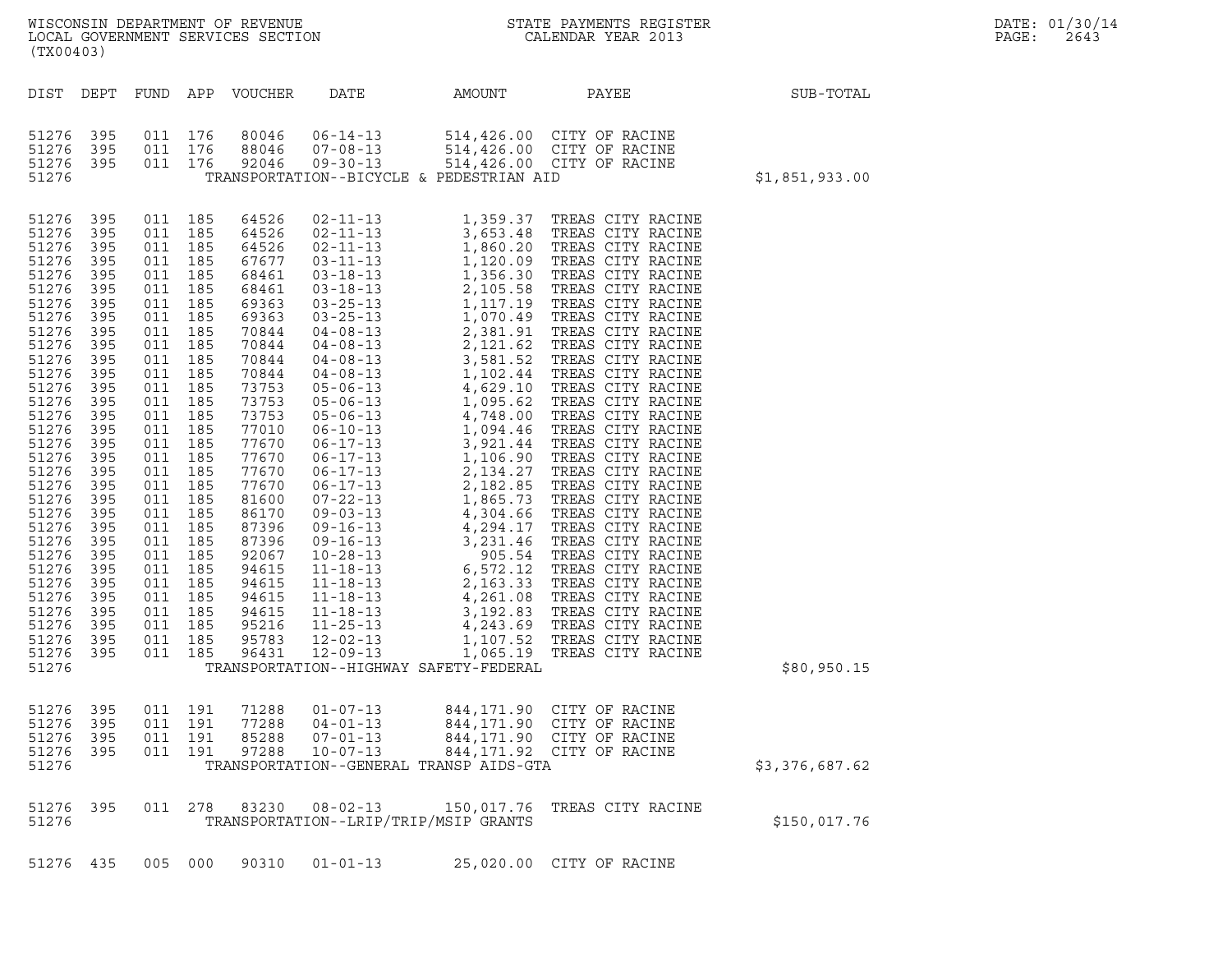| (TX00403)                                                                |                                        |                                               |                                               |                                                             |                                                                                                                                                               |                                                                           |                                                                                                                                                                                                    |              |
|--------------------------------------------------------------------------|----------------------------------------|-----------------------------------------------|-----------------------------------------------|-------------------------------------------------------------|---------------------------------------------------------------------------------------------------------------------------------------------------------------|---------------------------------------------------------------------------|----------------------------------------------------------------------------------------------------------------------------------------------------------------------------------------------------|--------------|
| DIST                                                                     | DEPT                                   | FUND                                          | APP                                           | VOUCHER                                                     | DATE                                                                                                                                                          | AMOUNT                                                                    | <b>PAYEE</b>                                                                                                                                                                                       | SUB-TOTAL    |
| 51276<br>51276<br>51276<br>51276<br>51276<br>51276 435<br>51276<br>51276 | 435<br>435<br>435<br>435<br>435<br>435 | 005<br>005<br>005<br>005<br>005<br>005<br>005 | 000<br>000<br>000<br>000<br>000<br>000<br>000 | 90314<br>90321<br>90323<br>90402<br>90406<br>90408<br>90411 | $02 - 01 - 13$<br>$04 - 01 - 13$<br>$05 - 01 - 13$<br>$08 - 01 - 13$<br>$10 - 01 - 13$<br>$11 - 01 - 13$<br>$12 - 01 - 13$<br>HEALTH SERVICES--STATE/FED AIDS |                                                                           | 15,943.00 CITY OF RACINE<br>153,329.00 CITY OF RACINE<br>16,751.00 CITY OF RACINE<br>29,838.00 CITY OF RACINE<br>253,133.00 CITY OF RACINE<br>88,804.00 CITY OF RACINE<br>16,180.00 CITY OF RACINE | \$598,998.00 |
| 51276<br>51276                                                           | 435                                    | 005                                           | 162                                           | 01HSD                                                       |                                                                                                                                                               | 09-03-13 11,940.15 CITY RACINE<br>HS--AMBULANCE FUNDING ASSISTANCE GRANTS |                                                                                                                                                                                                    | \$11,940.15  |
| 51276<br>51276                                                           | 435                                    | 005                                           |                                               |                                                             |                                                                                                                                                               | HS--PREPAID MEDICAL TRANSPORT REIMBURSE                                   | 163 01LGS  11-18-13  195,900.00 CITY OF RACINE AMBULANCE                                                                                                                                           | \$195,900.00 |
| 51276<br>51276 455<br>51276                                              | 455                                    | 002<br>002                                    | 231<br>231                                    |                                                             | $00505$ $02 - 13 - 13$<br>$00695$ $03-06-13$<br>JUSTICE--LAW ENFORCEMENT TRAINING                                                                             | 12,514.83                                                                 | 28,160.00 TREAS CITY RACINE<br>TREAS CITY RACINE                                                                                                                                                   | \$40,674.83  |
| 51276<br>51276                                                           | 455                                    | 002                                           | 278                                           | 00148                                                       | $10 - 01 - 13$                                                                                                                                                | 63, 173. 42<br>JUSTICE--YOUTH DIVERSION GRANT PROGRAM                     | TREAS CITY RACINE                                                                                                                                                                                  | \$63,173.42  |
| 51276<br>51276                                                           | 465                                    | 002                                           | 306                                           | 00250                                                       | $10 - 09 - 13$                                                                                                                                                | MILITARY AFFAIRS-EMER MGMT--HAZMAT AIDS                                   | 24,547.56 TREAS CITY RACINE                                                                                                                                                                        | \$24,547.56  |
| 51276<br>51276<br>51276                                                  | 505<br>505                             | 002<br>002                                    | 620<br>620                                    | 07139<br>11047                                              | $03 - 06 - 13$<br>$06 - 20 - 13$                                                                                                                              | 60,717.00<br>60,717.00<br>DOA--LAW ENFRCMNT OFICER SUPPMNTL GRANTS        | TREAS CITY RACINE<br>TREAS CITY RACINE                                                                                                                                                             | \$121,434.00 |
| 51276<br>51276<br>51276<br>51276<br>51276                                | 505<br>505<br>505<br>505               | 002<br>002<br>002<br>002                      | 629<br>629<br>629<br>629                      | 10835<br>10835<br>10836<br>10836                            | $06 - 18 - 13$<br>$06 - 18 - 13$<br>$06 - 18 - 13$<br>$06 - 18 - 13$<br>DOA--JUSTICE ASSISTANCE GRANTS                                                        | 7,081.05<br>6,231.30                                                      | TREAS CITY RACINE<br>17,686.40 TREAS CITY RACINE<br>12,495.28 TREAS CITY RACINE<br>TREAS CITY RACINE                                                                                               | \$43,494.03  |
| 51276<br>51276                                                           | 505                                    | 002                                           | 643                                           | 08344                                                       | $03 - 26 - 13$                                                                                                                                                | 24,998.00<br>DOA--JUSTICE ASSISTANCE FEDERAL FUNDS                        | TREAS CITY RACINE                                                                                                                                                                                  | \$24,998.00  |
| 51276<br>51276<br>51276<br>51276<br>51276<br>51276                       | 505<br>505<br>505<br>505<br>505<br>505 | 002<br>002<br>002<br>002<br>002<br>002        | 745<br>745<br>745<br>745<br>745<br>745        | 00607<br>00607<br>00607<br>00607<br>00607<br>00607          | $08 - 16 - 13$<br>$08 - 16 - 13$<br>$08 - 16 - 13$<br>$08 - 16 - 13$<br>$08 - 16 - 13$<br>$08 - 16 - 13$                                                      | 8,650.00<br>2,600.00<br>3,975.00<br>48,415.00<br>2,870.00<br>6,845.00     | TREAS CITY RACINE<br>TREAS CITY RACINE<br>TREAS CITY RACINE<br>TREAS CITY RACINE<br>TREAS CITY RACINE<br>TREAS CITY RACINE                                                                         |              |